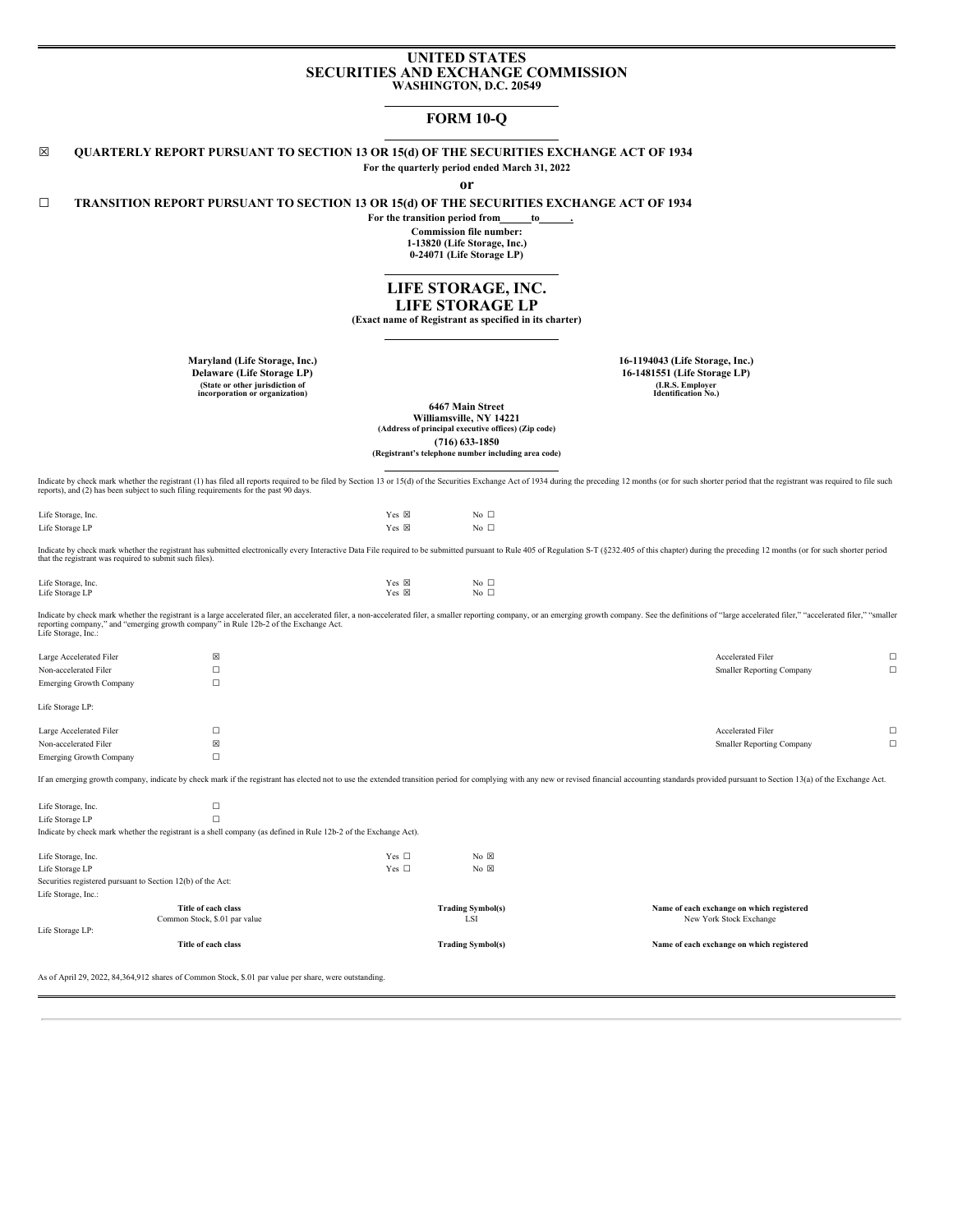# **EXPLANATORY NOTE**

This report combines the quarterly reports on Form 10-Q for the period ended March 31, 2022 of Life Storage, Inc. (the "Parent Company") and Life Storage LP (the "Operating Partnership"). The Parent Company is a real estate investment trust, or REIT, that owns its assets and conducts its operations through the Operating Partnership, a Delaware limited partnership, and subsidiaries of the Operating Partnership. The Parent Company, the Operating Partnership and their consolidated subsidiaries are collectively referred to in this report as the "Company." In addition, terms such as "we," "us," or "our" used in this report may refer to the Company, the Parent Company and/or the Operating Partnership.

Life Storage Holdings, Inc., a wholly-owned subsidiary of the Parent Company ("Holdings"), is the sole general partner of the Operating Partnership; the Parent Company is a limited partner of the Operating Partnership, and through its ownership of Holdings and its limited partnership interest, controls the operations of the Operating Partnership, holding a 98.1% ownership interest therein as of March 31, 2022, assuming the conversion of all preferred operating partnership units at that date. The remaining ownership interests in the Operating Partnership are held by certain former owners of assets acquired by the Operating Partnership. As the owner of the sole general partner of the Operating Partnership, the Parent Company has full and complete authority over the Operating Partnership's day-to-day operations and management.

Management operates the Parent Company and the Operating Partnership as one enterprise. The management teams of the Parent Company and the Operating Partnership are identical.

There are few differences between the Parent Company and the Operating Partnership, which are reflected in the note disclosures in this report. The Company believes it is important to understand the differences between the Parent Company and the Operating Partnership in the context of how these entities operate as a consolidated enterprise. The Parent Company is a REIT, whose only material asset is its ownership of the partnership interests of the Operating Partnership. As a result, the Parent Company does not conduct business itself, other than acting as the owner of the sole general partner of the Operating Partnership, issuing public equity from time to time and guaranteeing the debt obligations of the Operating Partnership. The Operating Partnership holds substantially all the assets of the Company and, directly or indirectly, holds the ownership interests in the Company's real estate ventures. The Operating Partnership conducts the operations of the Company's business and is structured as a partnership with no publicly traded equity. Except for net proceeds from equity issuances by the Parent Company, which are contributed to the Operating Partnership in exchange for partnership units, the Operating Partnership generates the capital required by the Company's business through the Operating Partnership's operations, by the Operating Partnership's direct or indirect incurrence of indebtedness or through the issuance of partnership units of the Operating Partnership.

The substantive difference between the Parent Company's filings and the Operating Partnership's filings is the fact that the Parent Company is a REIT with public equity, while the Operating Partnership is a partnership with no publicly traded equity. In the financial statements, this difference is primarily reflected in the equity (or capital for the Operating Partnership) section of the consolidated balance sheets and in the Shareholders' Equity and Partners' Capital notes to the financial statements. Apart from the different equity treatment, the consolidated financial statements of the Parent Company and the Operating Partnership are nearly identical.

The Company believes that combining the quarterly reports on Form 10-Q of the Parent Company and the Operating Partnership into a single report will:

- •facilitate a better understanding by the investors of the Parent Company and the Operating Partnership by enabling them to view the business as a whole in the same manner as management views and operates the business;
- •remove duplicative disclosures and provide a more straightforward presentation in light of the fact that a substantial portion of the disclosure applies to both the Parent Company and the Operating Partnership; and
- •create time and cost efficiencies through the preparation of one combined report instead of two separate reports.

In order to highlight the differences between the Parent Company and the Operating Partnership, the separate sections in this report for the Parent Company and the Operating Partnership specifically refer to the Parent Company and the Operating Partnership. In the sections that combine disclosures of the Parent Company and the Operating Partnership, this report refers to such disclosures as those of the Company. Although the Operating Partnership is generally the entity that directly or indirectly enters into contracts and real

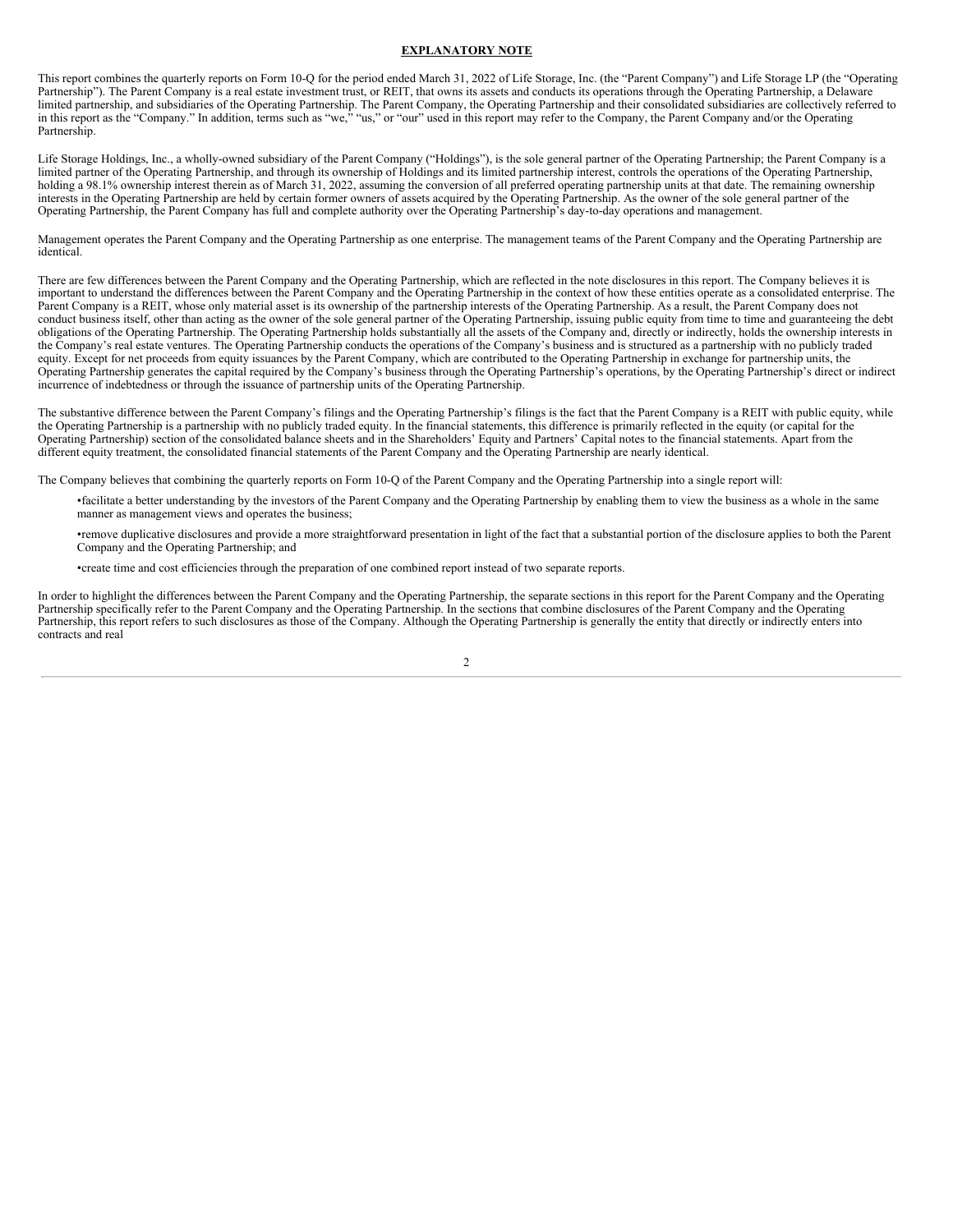estate ventures and holds assets and debt, reference to the Company is appropriate because the business is one enterprise and the Parent Company operates the business through the Operating Partnership.

As the owner of the general partner with control of the Operating Partnership, the Parent Company consolidates the Operating Partnership for financial reporting purposes, and the Parent Company does not have significant assets other than its investment in the Operating Partnership. Therefore, the assets and liabilities of the Parent Company and the Operating Partnership are the same on their respective financial statements. The separate discussions of the Parent Company and the Operating Partnership in this report should be read in conjunction with each other to understand the results of the Company's operations on a consolidated basis and how management operates the Company.

This report also includes separate Item 4 - Controls and Procedures sections, signature pages and Exhibit 31 and 32 certifications for each of the Parent Company and the Operating Partnership in order to establish that the Chief Executive Officer and the Chief Financial Officer of the Parent Company and the Chief Executive Officer and the Chief Financial Officer of the Operating Partnership have made the requisite certifications and that the Parent Company and the Operating Partnership are compliant with Rule 13a-15 or Rule 15d-15 of the Securities Exchange Act of 1934, as amended and 18 U.S.C. §1350.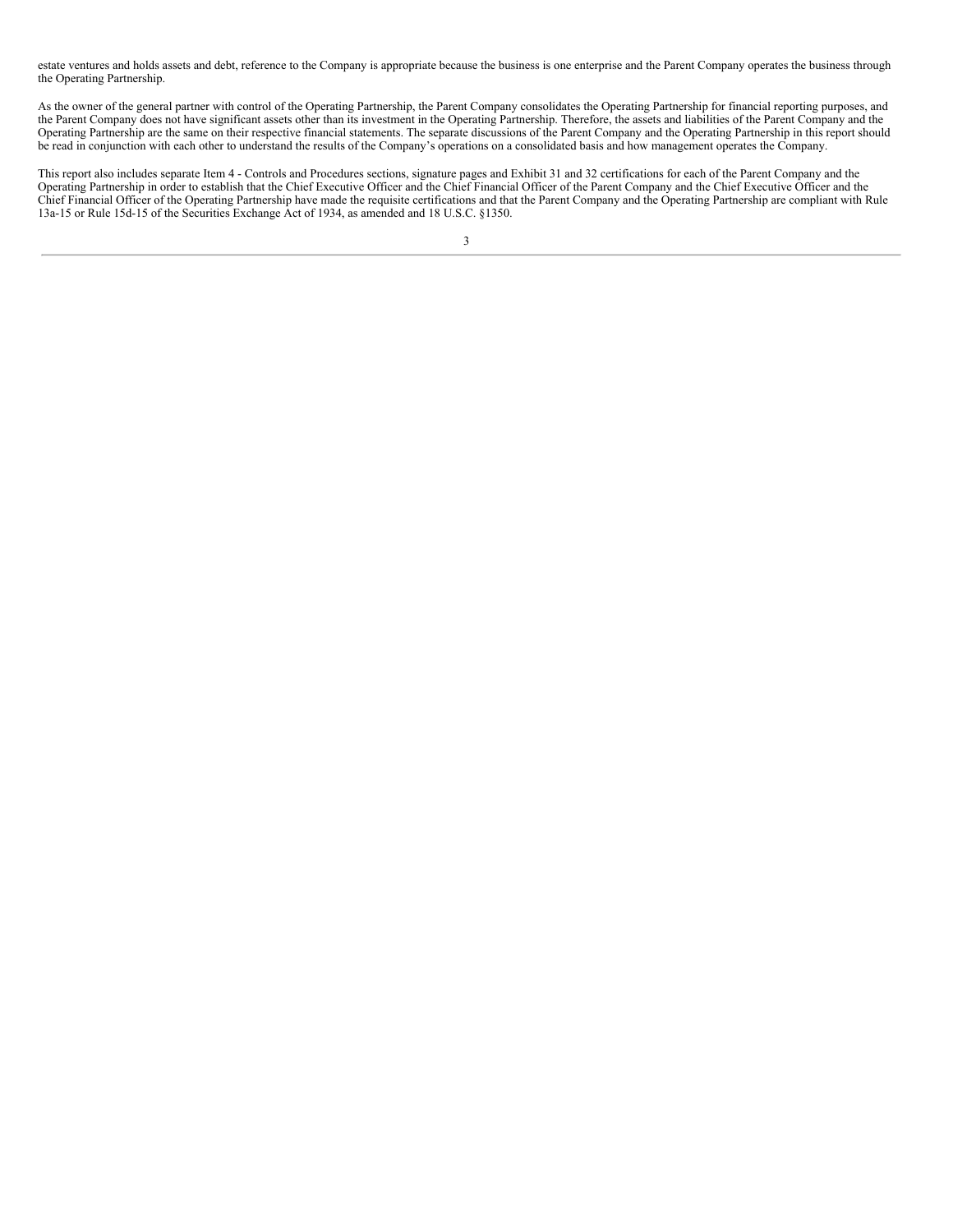**Item 1. Financial Statements**

# **LIFE STORAGE, INC. CONSOLIDATED BALANCE SHEETS**

| (dollars in thousands, except share data)                                                                                                         |               | March 31,<br>2022<br>(unaudited) | December 31.<br>2021 |
|---------------------------------------------------------------------------------------------------------------------------------------------------|---------------|----------------------------------|----------------------|
| <b>Assets</b>                                                                                                                                     |               |                                  |                      |
| Investment in storage facilities:                                                                                                                 |               |                                  |                      |
| Land                                                                                                                                              | <sup>\$</sup> | 1,224,576                        | \$<br>1,185,976      |
| Building, equipment, and construction in progress                                                                                                 |               | 6,229,832                        | 5,904,481            |
|                                                                                                                                                   |               | 7,454,408                        | 7,090,457            |
| Less: accumulated depreciation                                                                                                                    |               | (1,048,299)                      | (1,007,650)          |
| Investment in storage facilities, net                                                                                                             |               | 6,406,109                        | 6,082,807            |
| Cash and cash equivalents                                                                                                                         |               | 50,206                           | 171,865              |
| Accounts receivable                                                                                                                               |               | 18,209                           | 17,784               |
| Receivable from unconsolidated joint ventures                                                                                                     |               | 804                              | 333                  |
| Investment in unconsolidated joint ventures                                                                                                       |               | 214,641                          | 213,003              |
| Prepaid expenses                                                                                                                                  |               | 12,462                           | 9,918                |
| Trade name                                                                                                                                        |               | 16,500                           | 16,500               |
| Other assets                                                                                                                                      |               | 40,560                           | 44,387               |
| <b>Total Assets</b>                                                                                                                               | <sup>\$</sup> | 6,759,491                        | \$<br>6,556,597      |
| <b>Liabilities</b>                                                                                                                                |               |                                  |                      |
| Line of credit                                                                                                                                    | <sup>\$</sup> | 135,000                          | \$                   |
| Term notes, net                                                                                                                                   |               | 2,748,787                        | 2,747,838            |
| Accounts payable and accrued liabilities                                                                                                          |               | 112,136                          | 131,778              |
| Deferred revenue                                                                                                                                  |               | 29,495                           | 27,277               |
| Mortgages payable                                                                                                                                 |               | 36,837                           | 37,030               |
| <b>Total Liabilities</b>                                                                                                                          |               | 3,062,255                        | 2,943,923            |
| Noncontrolling redeemable Preferred Operating Partnership Units at redemption value                                                               |               | 90,761                           | 90,783               |
| Noncontrolling redeemable Common Operating Partnership Units at redemption value                                                                  |               | 131,780                          | 142,892              |
| <b>Shareholders' Equity</b>                                                                                                                       |               |                                  |                      |
| Common stock \$.01 par value, 200,000,000 shares authorized, 84,307,259<br>shares outstanding at March 31, 2022 (83,565,710 at December 31, 2021) |               | 843                              | 836                  |
| Additional paid-in capital                                                                                                                        |               | 3,791,598                        | 3,697,000            |
| Dividends in excess of net income                                                                                                                 |               | (313, 851)                       | (314,713)            |
| Accumulated other comprehensive loss                                                                                                              |               | (3,895)                          | (4,124)              |
| Total Shareholders' Equity                                                                                                                        |               | 3,474,695                        | 3,378,999            |
| Total Liabilities and Shareholders' Equity                                                                                                        | \$            | 6,759,491                        | \$<br>6,556,597      |

4

See notes to consolidated financial statements.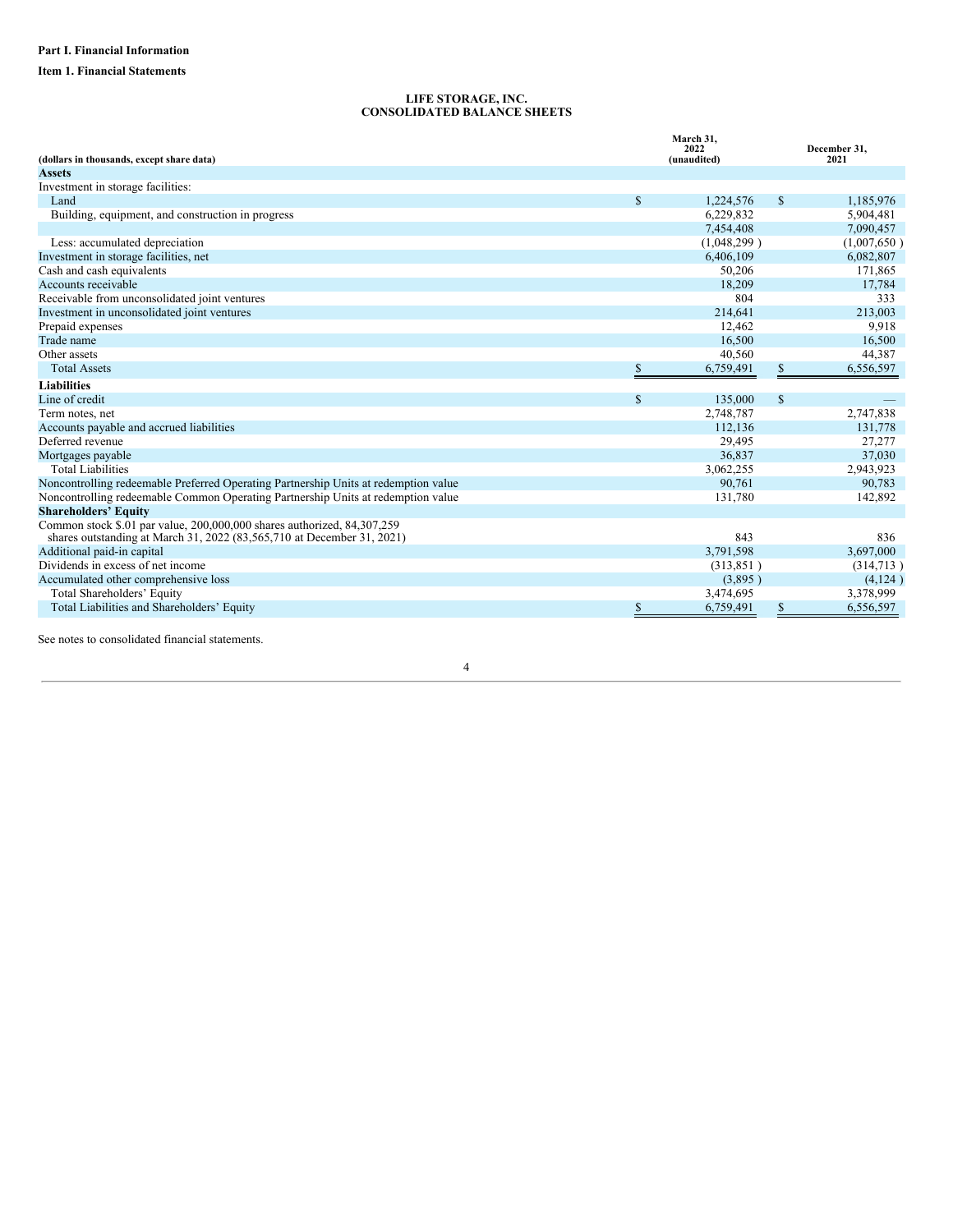#### **LIFE STORAGE, INC. CONSOLIDATED STATEMENTS OF OPERATIONS (unaudited)**

|                                                                                               | <b>Three Months Ended</b><br>March 31, |    |            |  |  |
|-----------------------------------------------------------------------------------------------|----------------------------------------|----|------------|--|--|
| (dollars in thousands, except per share data)                                                 | 2022                                   |    | 2021       |  |  |
| <b>Revenues</b>                                                                               |                                        |    |            |  |  |
| Rental income                                                                                 | \$<br>205,509                          | \$ | 150,283    |  |  |
| Tenant reinsurance                                                                            | 17.267                                 |    | 12,619     |  |  |
| Other operating income                                                                        | 10.714                                 |    | 8,985      |  |  |
| Total operating revenues                                                                      | 233,490                                |    | 171,887    |  |  |
| <b>Expenses</b>                                                                               |                                        |    |            |  |  |
| Property operations and maintenance                                                           | 42.368                                 |    | 33,740     |  |  |
| Tenant reinsurance                                                                            | 6,847                                  |    | 4,780      |  |  |
| Real estate taxes                                                                             | 24,523                                 |    | 19,887     |  |  |
| General and administrative                                                                    | 15,826                                 |    | 14,183     |  |  |
| Depreciation and amortization                                                                 | 46,401                                 |    | 33,359     |  |  |
| Total operating expenses                                                                      | 135,965                                |    | 105,949    |  |  |
| Income from operations                                                                        | 97,525                                 |    | 65,938     |  |  |
| Other income (expenses)                                                                       |                                        |    |            |  |  |
| Interest expense                                                                              | (24,240)                               |    | (20, 346)  |  |  |
| Interest and dividend income                                                                  | 15                                     |    | 779        |  |  |
| Equity in income of joint ventures                                                            | 2.118                                  |    | 1,221      |  |  |
| Net income                                                                                    | 75,418                                 |    | 47,592     |  |  |
| Net income attributable to noncontrolling preferred<br>interests in the Operating Partnership | (996)                                  |    |            |  |  |
| Net income attributable to noncontrolling common<br>interests in the Operating Partnership    | (847)                                  |    | (209)      |  |  |
| Net income attributable to common shareholders                                                | 73,575                                 |    | 47,383     |  |  |
| Earnings per common share attributable<br>to common shareholders - basic                      | 0.88                                   |    | 0.63       |  |  |
| Earnings per common share attributable<br>to common shareholders - diluted                    | 0.88                                   | S. | 0.63       |  |  |
| Common shares used in basic earnings per share<br>calculation                                 | 83,644,426                             |    | 75,387,332 |  |  |
| Common shares used in diluted earnings per share<br>calculation                               | 83, 837, 773                           |    | 75,510,201 |  |  |
| Dividends declared per common share                                                           | 1.00                                   |    | 0.74       |  |  |

See notes to consolidated financial statements.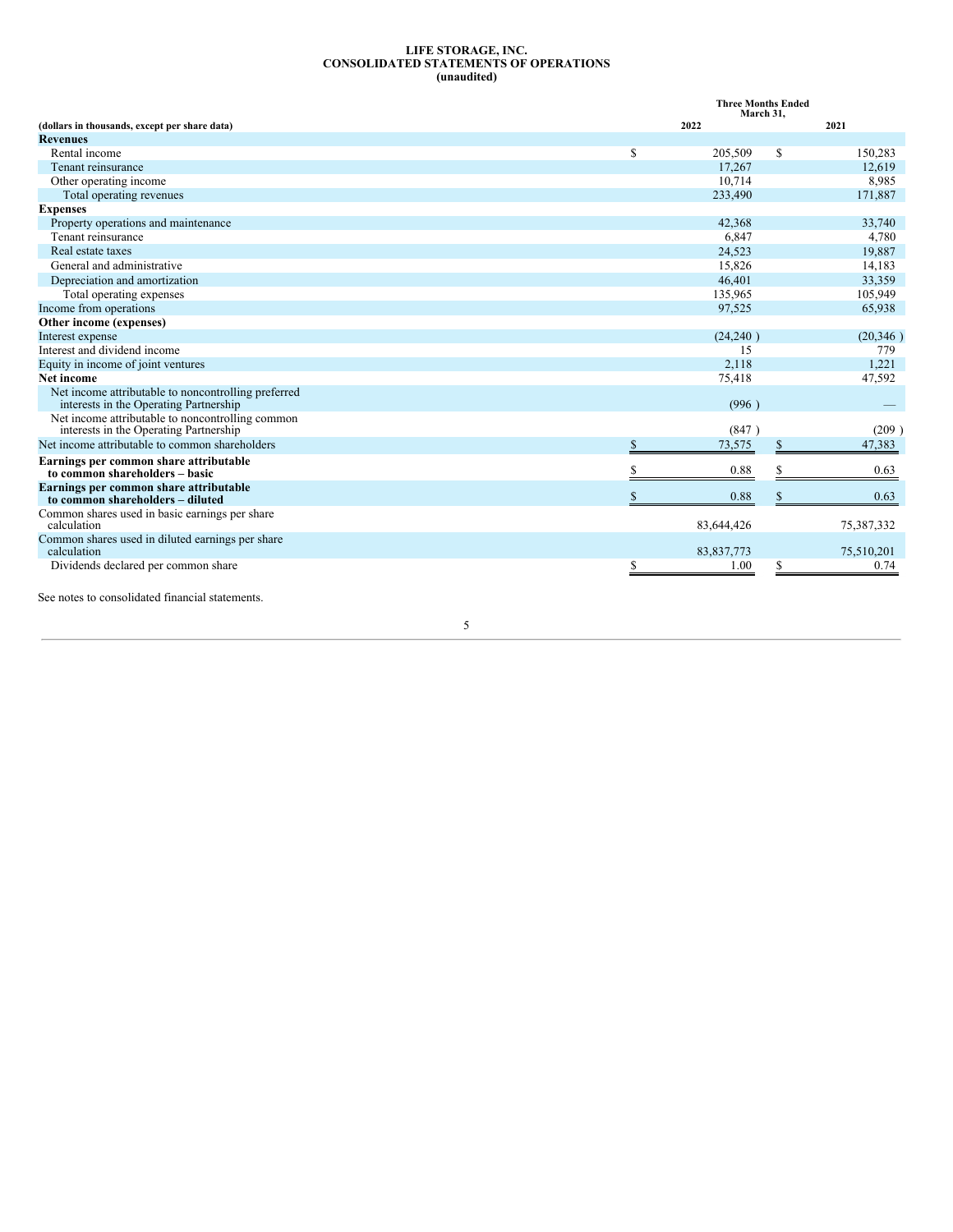#### **LIFE STORAGE, INC. CONSOLIDATED STATEMENTS OF COMPREHENSIVE INCOME (unaudited)**

|                                                                                               |  | <b>Three Months Ended</b><br>March 31, |  |        |  |
|-----------------------------------------------------------------------------------------------|--|----------------------------------------|--|--------|--|
| (dollars in thousands)                                                                        |  | 2022                                   |  | 2021   |  |
| Net income                                                                                    |  | 75.418                                 |  | 47.592 |  |
| Other comprehensive income:                                                                   |  |                                        |  |        |  |
| Effective portion of gain on derivatives net<br>of reclassification to interest expense       |  | 229                                    |  | 229    |  |
| Total comprehensive income                                                                    |  | 75.647                                 |  | 47.821 |  |
| Comprehensive income attributable to noncontrolling<br>interests in the Operating Partnership |  | (1,846)                                |  | (210)  |  |
| Comprehensive income attributable to common shareholders                                      |  | 73,801                                 |  | 47.611 |  |

See notes to consolidated financial statements.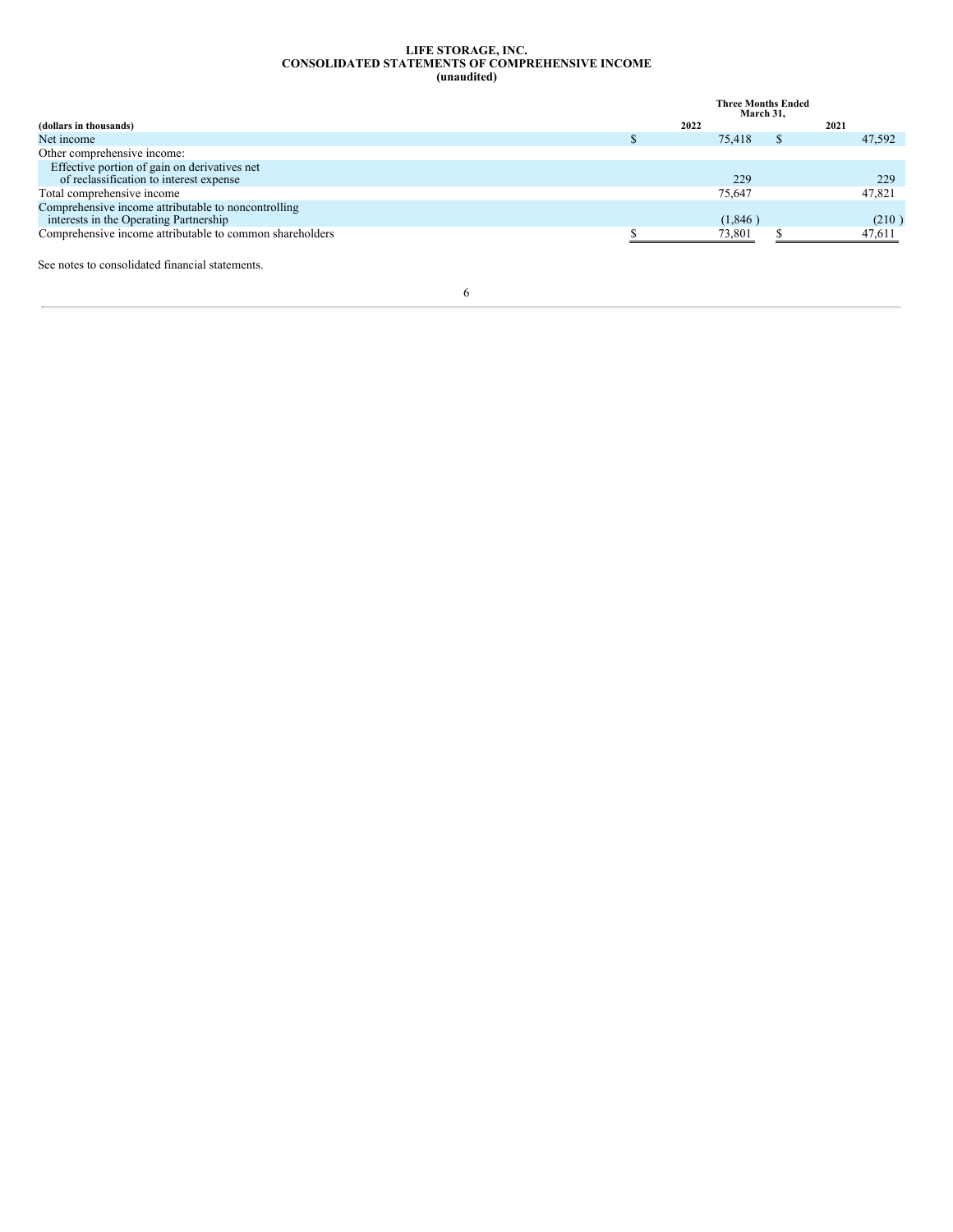#### **LIFE STORAGE, INC. CONSOLIDATED STATEMENTS OF CASH FLOWS (unaudited)**

| March 31, 2022<br><b>March 31, 2021</b><br><b>Operating Activities</b><br>\$<br><sup>\$</sup><br>Net income<br>75,418<br>47,592<br>Adjustments to reconcile net income to net cash provided by operating activities:<br>Depreciation and amortization<br>46,401<br>33,359<br>Amortization of debt issuance costs and bond discount<br>1,328<br>1,062<br>(2,118)<br>Equity in income of joint ventures<br>(1,221)<br>Distributions from unconsolidated joint ventures<br>4,024<br>2,547<br>Non-vested stock earned<br>1,661<br>1,453<br>10<br>Deferred income taxes<br>64<br>Other<br>(159)<br>(67)<br>Changes in assets and liabilities (excluding the effects of acquisitions):<br>705<br>Accounts receivable<br>(406)<br>Prepaid expenses<br>(2,396)<br>(3,862)<br>(Advances to) receipts from joint ventures<br>544<br>(471)<br>Accounts payable and other liabilities<br>(19, 233)<br>(16,949)<br>Deferred revenue<br>1,284<br>1,865<br>Net cash provided by operating activities<br>105,343<br>67,092<br><b>Investing Activities</b><br>Acquisition of storage facilities, net of cash acquired<br>(350, 662)<br>(265, 197)<br>Improvements, equipment additions, and construction in progress<br>(15,985)<br>(10,228)<br>Return of investment in unconsolidated joint ventures<br>2,573<br>Investment in unconsolidated joint ventures<br>(3,450)<br>(1,330)<br>Property deposits<br>1,260<br>(519)<br>Net cash used in investing activities<br>(368, 837)<br>(274, 701)<br><b>Financing Activities</b><br>Net proceeds from sale of common stock<br>92,943<br>180,529<br>Proceeds from line of credit<br>170,000<br>76,000<br>Repayments of line of credit<br>(35,000)<br>(33,000)<br>Dividends paid - common stock<br>(83, 637)<br>(55,840)<br>Distributions to noncontrolling interest holders<br>(1,978)<br>(247)<br>Redemption of operating partnership units<br>(75)<br>(63)<br>Mortgage principal payments<br>(129)<br>(117)<br>Net cash provided by financing activities<br>142,124<br>167,262<br>Net decrease in cash and restricted cash<br>(121, 370)<br>(40, 347)<br>Cash and restricted cash at beginning of period<br>176,434<br>58,771<br>Cash and restricted cash at end of period<br>\$<br>55,064<br>18,424<br>S<br>Supplemental cash flow information<br>Cash paid for interest, net of interest capitalized<br>15,319<br>\$<br>\$<br>15,118<br>\$<br>$\mathsf{\$}$<br>Cash (received) paid for income taxes, net of refunds<br>(172)<br>(312) |                        | <b>Three Months</b><br>Ended | <b>Three Months</b><br>Ended |
|------------------------------------------------------------------------------------------------------------------------------------------------------------------------------------------------------------------------------------------------------------------------------------------------------------------------------------------------------------------------------------------------------------------------------------------------------------------------------------------------------------------------------------------------------------------------------------------------------------------------------------------------------------------------------------------------------------------------------------------------------------------------------------------------------------------------------------------------------------------------------------------------------------------------------------------------------------------------------------------------------------------------------------------------------------------------------------------------------------------------------------------------------------------------------------------------------------------------------------------------------------------------------------------------------------------------------------------------------------------------------------------------------------------------------------------------------------------------------------------------------------------------------------------------------------------------------------------------------------------------------------------------------------------------------------------------------------------------------------------------------------------------------------------------------------------------------------------------------------------------------------------------------------------------------------------------------------------------------------------------------------------------------------------------------------------------------------------------------------------------------------------------------------------------------------------------------------------------------------------------------------------------------------------------------------------------------------------------------------------------------------------------------------------------------------------------------------------------|------------------------|------------------------------|------------------------------|
|                                                                                                                                                                                                                                                                                                                                                                                                                                                                                                                                                                                                                                                                                                                                                                                                                                                                                                                                                                                                                                                                                                                                                                                                                                                                                                                                                                                                                                                                                                                                                                                                                                                                                                                                                                                                                                                                                                                                                                                                                                                                                                                                                                                                                                                                                                                                                                                                                                                                        | (dollars in thousands) |                              |                              |
|                                                                                                                                                                                                                                                                                                                                                                                                                                                                                                                                                                                                                                                                                                                                                                                                                                                                                                                                                                                                                                                                                                                                                                                                                                                                                                                                                                                                                                                                                                                                                                                                                                                                                                                                                                                                                                                                                                                                                                                                                                                                                                                                                                                                                                                                                                                                                                                                                                                                        |                        |                              |                              |
|                                                                                                                                                                                                                                                                                                                                                                                                                                                                                                                                                                                                                                                                                                                                                                                                                                                                                                                                                                                                                                                                                                                                                                                                                                                                                                                                                                                                                                                                                                                                                                                                                                                                                                                                                                                                                                                                                                                                                                                                                                                                                                                                                                                                                                                                                                                                                                                                                                                                        |                        |                              |                              |
|                                                                                                                                                                                                                                                                                                                                                                                                                                                                                                                                                                                                                                                                                                                                                                                                                                                                                                                                                                                                                                                                                                                                                                                                                                                                                                                                                                                                                                                                                                                                                                                                                                                                                                                                                                                                                                                                                                                                                                                                                                                                                                                                                                                                                                                                                                                                                                                                                                                                        |                        |                              |                              |
|                                                                                                                                                                                                                                                                                                                                                                                                                                                                                                                                                                                                                                                                                                                                                                                                                                                                                                                                                                                                                                                                                                                                                                                                                                                                                                                                                                                                                                                                                                                                                                                                                                                                                                                                                                                                                                                                                                                                                                                                                                                                                                                                                                                                                                                                                                                                                                                                                                                                        |                        |                              |                              |
|                                                                                                                                                                                                                                                                                                                                                                                                                                                                                                                                                                                                                                                                                                                                                                                                                                                                                                                                                                                                                                                                                                                                                                                                                                                                                                                                                                                                                                                                                                                                                                                                                                                                                                                                                                                                                                                                                                                                                                                                                                                                                                                                                                                                                                                                                                                                                                                                                                                                        |                        |                              |                              |
|                                                                                                                                                                                                                                                                                                                                                                                                                                                                                                                                                                                                                                                                                                                                                                                                                                                                                                                                                                                                                                                                                                                                                                                                                                                                                                                                                                                                                                                                                                                                                                                                                                                                                                                                                                                                                                                                                                                                                                                                                                                                                                                                                                                                                                                                                                                                                                                                                                                                        |                        |                              |                              |
|                                                                                                                                                                                                                                                                                                                                                                                                                                                                                                                                                                                                                                                                                                                                                                                                                                                                                                                                                                                                                                                                                                                                                                                                                                                                                                                                                                                                                                                                                                                                                                                                                                                                                                                                                                                                                                                                                                                                                                                                                                                                                                                                                                                                                                                                                                                                                                                                                                                                        |                        |                              |                              |
|                                                                                                                                                                                                                                                                                                                                                                                                                                                                                                                                                                                                                                                                                                                                                                                                                                                                                                                                                                                                                                                                                                                                                                                                                                                                                                                                                                                                                                                                                                                                                                                                                                                                                                                                                                                                                                                                                                                                                                                                                                                                                                                                                                                                                                                                                                                                                                                                                                                                        |                        |                              |                              |
|                                                                                                                                                                                                                                                                                                                                                                                                                                                                                                                                                                                                                                                                                                                                                                                                                                                                                                                                                                                                                                                                                                                                                                                                                                                                                                                                                                                                                                                                                                                                                                                                                                                                                                                                                                                                                                                                                                                                                                                                                                                                                                                                                                                                                                                                                                                                                                                                                                                                        |                        |                              |                              |
|                                                                                                                                                                                                                                                                                                                                                                                                                                                                                                                                                                                                                                                                                                                                                                                                                                                                                                                                                                                                                                                                                                                                                                                                                                                                                                                                                                                                                                                                                                                                                                                                                                                                                                                                                                                                                                                                                                                                                                                                                                                                                                                                                                                                                                                                                                                                                                                                                                                                        |                        |                              |                              |
|                                                                                                                                                                                                                                                                                                                                                                                                                                                                                                                                                                                                                                                                                                                                                                                                                                                                                                                                                                                                                                                                                                                                                                                                                                                                                                                                                                                                                                                                                                                                                                                                                                                                                                                                                                                                                                                                                                                                                                                                                                                                                                                                                                                                                                                                                                                                                                                                                                                                        |                        |                              |                              |
|                                                                                                                                                                                                                                                                                                                                                                                                                                                                                                                                                                                                                                                                                                                                                                                                                                                                                                                                                                                                                                                                                                                                                                                                                                                                                                                                                                                                                                                                                                                                                                                                                                                                                                                                                                                                                                                                                                                                                                                                                                                                                                                                                                                                                                                                                                                                                                                                                                                                        |                        |                              |                              |
|                                                                                                                                                                                                                                                                                                                                                                                                                                                                                                                                                                                                                                                                                                                                                                                                                                                                                                                                                                                                                                                                                                                                                                                                                                                                                                                                                                                                                                                                                                                                                                                                                                                                                                                                                                                                                                                                                                                                                                                                                                                                                                                                                                                                                                                                                                                                                                                                                                                                        |                        |                              |                              |
|                                                                                                                                                                                                                                                                                                                                                                                                                                                                                                                                                                                                                                                                                                                                                                                                                                                                                                                                                                                                                                                                                                                                                                                                                                                                                                                                                                                                                                                                                                                                                                                                                                                                                                                                                                                                                                                                                                                                                                                                                                                                                                                                                                                                                                                                                                                                                                                                                                                                        |                        |                              |                              |
|                                                                                                                                                                                                                                                                                                                                                                                                                                                                                                                                                                                                                                                                                                                                                                                                                                                                                                                                                                                                                                                                                                                                                                                                                                                                                                                                                                                                                                                                                                                                                                                                                                                                                                                                                                                                                                                                                                                                                                                                                                                                                                                                                                                                                                                                                                                                                                                                                                                                        |                        |                              |                              |
|                                                                                                                                                                                                                                                                                                                                                                                                                                                                                                                                                                                                                                                                                                                                                                                                                                                                                                                                                                                                                                                                                                                                                                                                                                                                                                                                                                                                                                                                                                                                                                                                                                                                                                                                                                                                                                                                                                                                                                                                                                                                                                                                                                                                                                                                                                                                                                                                                                                                        |                        |                              |                              |
|                                                                                                                                                                                                                                                                                                                                                                                                                                                                                                                                                                                                                                                                                                                                                                                                                                                                                                                                                                                                                                                                                                                                                                                                                                                                                                                                                                                                                                                                                                                                                                                                                                                                                                                                                                                                                                                                                                                                                                                                                                                                                                                                                                                                                                                                                                                                                                                                                                                                        |                        |                              |                              |
|                                                                                                                                                                                                                                                                                                                                                                                                                                                                                                                                                                                                                                                                                                                                                                                                                                                                                                                                                                                                                                                                                                                                                                                                                                                                                                                                                                                                                                                                                                                                                                                                                                                                                                                                                                                                                                                                                                                                                                                                                                                                                                                                                                                                                                                                                                                                                                                                                                                                        |                        |                              |                              |
|                                                                                                                                                                                                                                                                                                                                                                                                                                                                                                                                                                                                                                                                                                                                                                                                                                                                                                                                                                                                                                                                                                                                                                                                                                                                                                                                                                                                                                                                                                                                                                                                                                                                                                                                                                                                                                                                                                                                                                                                                                                                                                                                                                                                                                                                                                                                                                                                                                                                        |                        |                              |                              |
|                                                                                                                                                                                                                                                                                                                                                                                                                                                                                                                                                                                                                                                                                                                                                                                                                                                                                                                                                                                                                                                                                                                                                                                                                                                                                                                                                                                                                                                                                                                                                                                                                                                                                                                                                                                                                                                                                                                                                                                                                                                                                                                                                                                                                                                                                                                                                                                                                                                                        |                        |                              |                              |
|                                                                                                                                                                                                                                                                                                                                                                                                                                                                                                                                                                                                                                                                                                                                                                                                                                                                                                                                                                                                                                                                                                                                                                                                                                                                                                                                                                                                                                                                                                                                                                                                                                                                                                                                                                                                                                                                                                                                                                                                                                                                                                                                                                                                                                                                                                                                                                                                                                                                        |                        |                              |                              |
|                                                                                                                                                                                                                                                                                                                                                                                                                                                                                                                                                                                                                                                                                                                                                                                                                                                                                                                                                                                                                                                                                                                                                                                                                                                                                                                                                                                                                                                                                                                                                                                                                                                                                                                                                                                                                                                                                                                                                                                                                                                                                                                                                                                                                                                                                                                                                                                                                                                                        |                        |                              |                              |
|                                                                                                                                                                                                                                                                                                                                                                                                                                                                                                                                                                                                                                                                                                                                                                                                                                                                                                                                                                                                                                                                                                                                                                                                                                                                                                                                                                                                                                                                                                                                                                                                                                                                                                                                                                                                                                                                                                                                                                                                                                                                                                                                                                                                                                                                                                                                                                                                                                                                        |                        |                              |                              |
|                                                                                                                                                                                                                                                                                                                                                                                                                                                                                                                                                                                                                                                                                                                                                                                                                                                                                                                                                                                                                                                                                                                                                                                                                                                                                                                                                                                                                                                                                                                                                                                                                                                                                                                                                                                                                                                                                                                                                                                                                                                                                                                                                                                                                                                                                                                                                                                                                                                                        |                        |                              |                              |
|                                                                                                                                                                                                                                                                                                                                                                                                                                                                                                                                                                                                                                                                                                                                                                                                                                                                                                                                                                                                                                                                                                                                                                                                                                                                                                                                                                                                                                                                                                                                                                                                                                                                                                                                                                                                                                                                                                                                                                                                                                                                                                                                                                                                                                                                                                                                                                                                                                                                        |                        |                              |                              |
|                                                                                                                                                                                                                                                                                                                                                                                                                                                                                                                                                                                                                                                                                                                                                                                                                                                                                                                                                                                                                                                                                                                                                                                                                                                                                                                                                                                                                                                                                                                                                                                                                                                                                                                                                                                                                                                                                                                                                                                                                                                                                                                                                                                                                                                                                                                                                                                                                                                                        |                        |                              |                              |
|                                                                                                                                                                                                                                                                                                                                                                                                                                                                                                                                                                                                                                                                                                                                                                                                                                                                                                                                                                                                                                                                                                                                                                                                                                                                                                                                                                                                                                                                                                                                                                                                                                                                                                                                                                                                                                                                                                                                                                                                                                                                                                                                                                                                                                                                                                                                                                                                                                                                        |                        |                              |                              |
|                                                                                                                                                                                                                                                                                                                                                                                                                                                                                                                                                                                                                                                                                                                                                                                                                                                                                                                                                                                                                                                                                                                                                                                                                                                                                                                                                                                                                                                                                                                                                                                                                                                                                                                                                                                                                                                                                                                                                                                                                                                                                                                                                                                                                                                                                                                                                                                                                                                                        |                        |                              |                              |
|                                                                                                                                                                                                                                                                                                                                                                                                                                                                                                                                                                                                                                                                                                                                                                                                                                                                                                                                                                                                                                                                                                                                                                                                                                                                                                                                                                                                                                                                                                                                                                                                                                                                                                                                                                                                                                                                                                                                                                                                                                                                                                                                                                                                                                                                                                                                                                                                                                                                        |                        |                              |                              |
|                                                                                                                                                                                                                                                                                                                                                                                                                                                                                                                                                                                                                                                                                                                                                                                                                                                                                                                                                                                                                                                                                                                                                                                                                                                                                                                                                                                                                                                                                                                                                                                                                                                                                                                                                                                                                                                                                                                                                                                                                                                                                                                                                                                                                                                                                                                                                                                                                                                                        |                        |                              |                              |
|                                                                                                                                                                                                                                                                                                                                                                                                                                                                                                                                                                                                                                                                                                                                                                                                                                                                                                                                                                                                                                                                                                                                                                                                                                                                                                                                                                                                                                                                                                                                                                                                                                                                                                                                                                                                                                                                                                                                                                                                                                                                                                                                                                                                                                                                                                                                                                                                                                                                        |                        |                              |                              |
|                                                                                                                                                                                                                                                                                                                                                                                                                                                                                                                                                                                                                                                                                                                                                                                                                                                                                                                                                                                                                                                                                                                                                                                                                                                                                                                                                                                                                                                                                                                                                                                                                                                                                                                                                                                                                                                                                                                                                                                                                                                                                                                                                                                                                                                                                                                                                                                                                                                                        |                        |                              |                              |
|                                                                                                                                                                                                                                                                                                                                                                                                                                                                                                                                                                                                                                                                                                                                                                                                                                                                                                                                                                                                                                                                                                                                                                                                                                                                                                                                                                                                                                                                                                                                                                                                                                                                                                                                                                                                                                                                                                                                                                                                                                                                                                                                                                                                                                                                                                                                                                                                                                                                        |                        |                              |                              |
|                                                                                                                                                                                                                                                                                                                                                                                                                                                                                                                                                                                                                                                                                                                                                                                                                                                                                                                                                                                                                                                                                                                                                                                                                                                                                                                                                                                                                                                                                                                                                                                                                                                                                                                                                                                                                                                                                                                                                                                                                                                                                                                                                                                                                                                                                                                                                                                                                                                                        |                        |                              |                              |
|                                                                                                                                                                                                                                                                                                                                                                                                                                                                                                                                                                                                                                                                                                                                                                                                                                                                                                                                                                                                                                                                                                                                                                                                                                                                                                                                                                                                                                                                                                                                                                                                                                                                                                                                                                                                                                                                                                                                                                                                                                                                                                                                                                                                                                                                                                                                                                                                                                                                        |                        |                              |                              |
|                                                                                                                                                                                                                                                                                                                                                                                                                                                                                                                                                                                                                                                                                                                                                                                                                                                                                                                                                                                                                                                                                                                                                                                                                                                                                                                                                                                                                                                                                                                                                                                                                                                                                                                                                                                                                                                                                                                                                                                                                                                                                                                                                                                                                                                                                                                                                                                                                                                                        |                        |                              |                              |
|                                                                                                                                                                                                                                                                                                                                                                                                                                                                                                                                                                                                                                                                                                                                                                                                                                                                                                                                                                                                                                                                                                                                                                                                                                                                                                                                                                                                                                                                                                                                                                                                                                                                                                                                                                                                                                                                                                                                                                                                                                                                                                                                                                                                                                                                                                                                                                                                                                                                        |                        |                              |                              |
|                                                                                                                                                                                                                                                                                                                                                                                                                                                                                                                                                                                                                                                                                                                                                                                                                                                                                                                                                                                                                                                                                                                                                                                                                                                                                                                                                                                                                                                                                                                                                                                                                                                                                                                                                                                                                                                                                                                                                                                                                                                                                                                                                                                                                                                                                                                                                                                                                                                                        |                        |                              |                              |
|                                                                                                                                                                                                                                                                                                                                                                                                                                                                                                                                                                                                                                                                                                                                                                                                                                                                                                                                                                                                                                                                                                                                                                                                                                                                                                                                                                                                                                                                                                                                                                                                                                                                                                                                                                                                                                                                                                                                                                                                                                                                                                                                                                                                                                                                                                                                                                                                                                                                        |                        |                              |                              |

See notes to consolidated financial statements.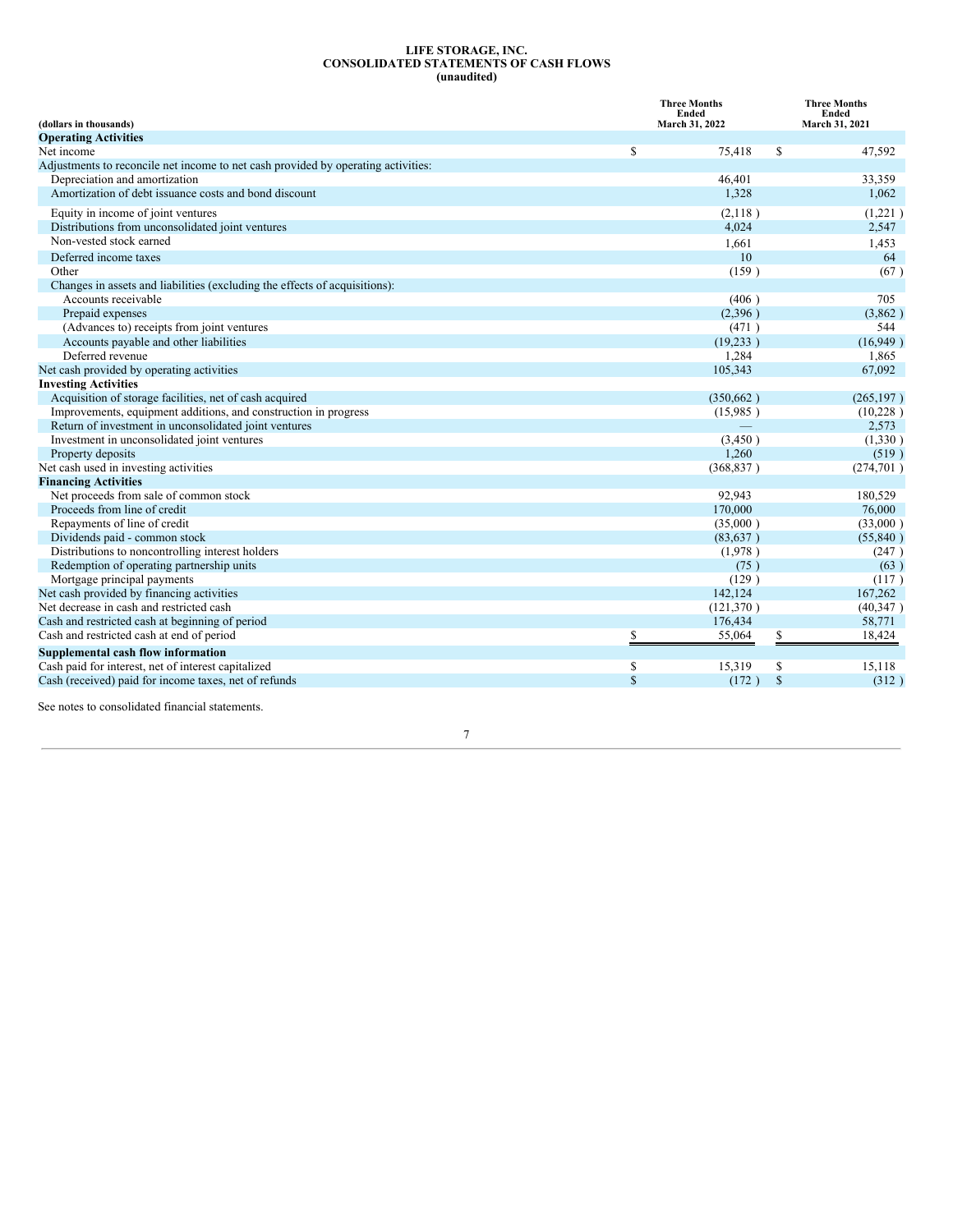### **LIFE STORAGE LP CONSOLIDATED BALANCE SHEETS**

|                                                                                                                                                                           |             | March 31.<br>2022 |              | December 31, |
|---------------------------------------------------------------------------------------------------------------------------------------------------------------------------|-------------|-------------------|--------------|--------------|
| (dollars in thousands)                                                                                                                                                    |             | (unaudited)       |              | 2021         |
| <b>Assets</b>                                                                                                                                                             |             |                   |              |              |
| Investment in storage facilities:                                                                                                                                         |             |                   |              |              |
| Land                                                                                                                                                                      | $\mathbf S$ | 1,224,576         | $\mathbf S$  | 1,185,976    |
| Building, equipment, and construction in progress                                                                                                                         |             | 6,229,832         |              | 5,904,481    |
|                                                                                                                                                                           |             | 7,454,408         |              | 7,090,457    |
| Less: accumulated depreciation                                                                                                                                            |             | (1,048,299)       |              | (1,007,650)  |
| Investment in storage facilities, net                                                                                                                                     |             | 6,406,109         |              | 6,082,807    |
| Cash and cash equivalents                                                                                                                                                 |             | 50,206            |              | 171,865      |
| Accounts receivable                                                                                                                                                       |             | 18,209            |              | 17,784       |
| Receivable from unconsolidated joint ventures                                                                                                                             |             | 804               |              | 333          |
| Investment in unconsolidated joint ventures                                                                                                                               |             | 214,641           |              | 213,003      |
| Prepaid expenses                                                                                                                                                          |             | 12,462            |              | 9,918        |
| Trade name                                                                                                                                                                |             | 16,500            |              | 16,500       |
| Other assets                                                                                                                                                              |             | 40,560            |              | 44,387       |
| <b>Total Assets</b>                                                                                                                                                       | \$          | 6,759,491         | \$           | 6,556,597    |
| <b>Liabilities</b>                                                                                                                                                        |             |                   |              |              |
| Line of credit                                                                                                                                                            | $\mathbf S$ | 135,000           | $\mathbb{S}$ |              |
| Term notes, net                                                                                                                                                           |             | 2,748,787         |              | 2,747,838    |
| Accounts payable and accrued liabilities                                                                                                                                  |             | 112,136           |              | 131,778      |
| Deferred revenue                                                                                                                                                          |             | 29,495            |              | 27,277       |
| Mortgages payable                                                                                                                                                         |             | 36,837            |              | 37,030       |
| <b>Total Liabilities</b>                                                                                                                                                  |             | 3,062,255         |              | 2,943,923    |
| Limited partners' preferred redeemable capital interest at redemption value (3,590,603)<br>units outstanding at March 31, 2022 and December 31, 2021)                     |             | 90,761            |              | 90,783       |
| Limited partners' common redeemable capital interest at redemption value (960,208 and<br>960,708 units outstanding at March 31, 2022 and December 31, 2021, respectively) |             | 131,780           |              | 142,892      |
| <b>Partners' Capital</b>                                                                                                                                                  |             |                   |              |              |
| General partner (888,493 and 881,030 units outstanding at March 31, 2022 and<br>December 31, 2021, respectively)                                                          |             | 36,986            |              | 36,131       |
| Limited partners (83,418,766 and 82,684,680 units outstanding at March 31, 2022<br>and December 31, 2021, respectively)                                                   |             | 3,441,604         |              | 3,346,992    |
| Accumulated other comprehensive loss                                                                                                                                      |             | (3,895)           |              | (4,124)      |
| Total Partners' Capital                                                                                                                                                   |             | 3,474,695         |              | 3,378,999    |
| Total Liabilities and Partners' Capital                                                                                                                                   | \$          | 6,759,491         | \$           | 6,556,597    |

See notes to consolidated financial statements.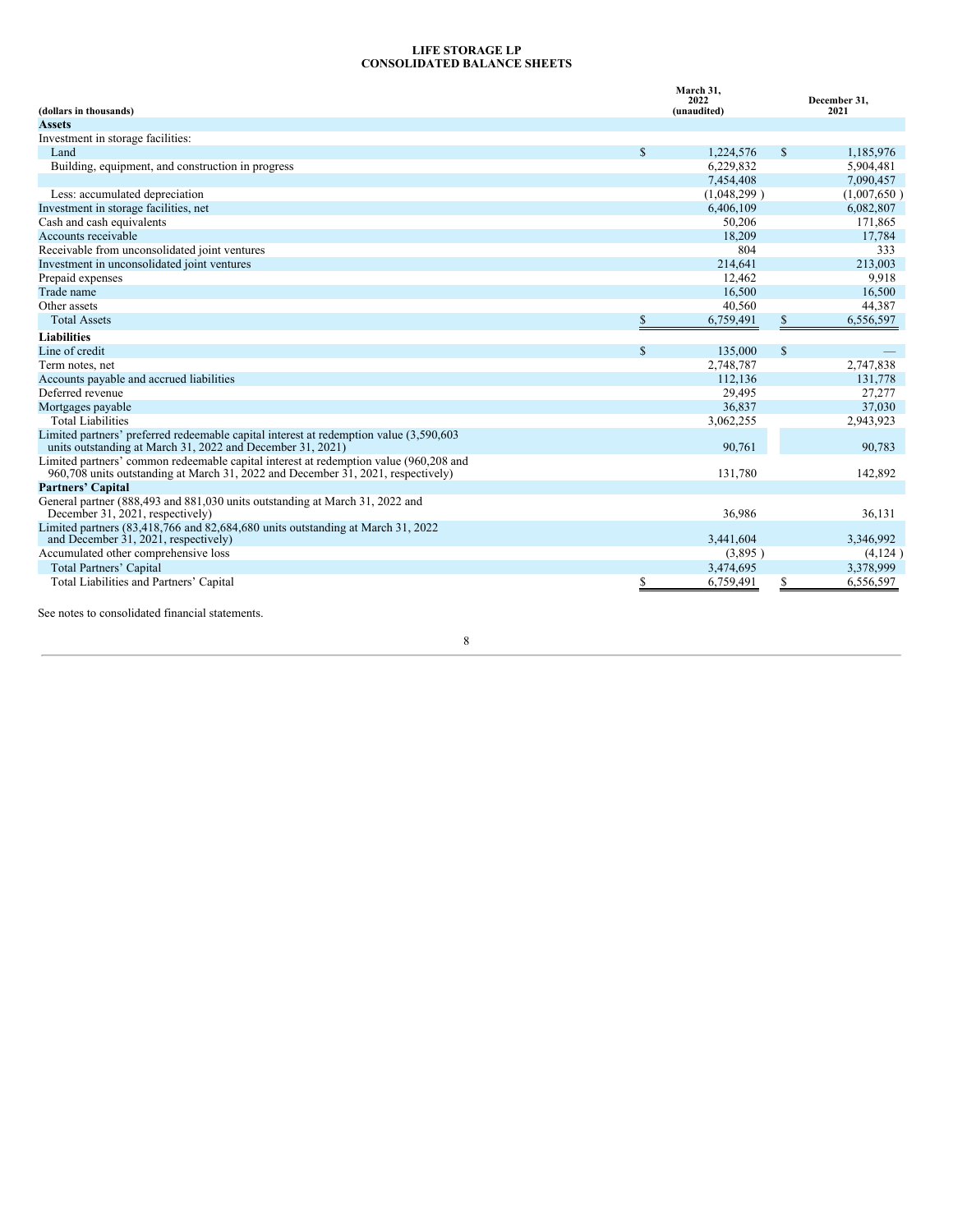#### **LIFE STORAGE LP CONSOLIDATED STATEMENTS OF OPERATIONS (unaudited)**

|                                                                                               |    | <b>Three Months Ended</b><br>March 31. |     |            |  |  |
|-----------------------------------------------------------------------------------------------|----|----------------------------------------|-----|------------|--|--|
| (dollars in thousands, except per unit data)                                                  |    | 2022                                   |     | 2021       |  |  |
| <b>Revenues</b>                                                                               |    |                                        |     |            |  |  |
| Rental income                                                                                 | \$ | 205,509                                | S.  | 150,283    |  |  |
| Tenant reinsurance                                                                            |    | 17,267                                 |     | 12,619     |  |  |
| Other operating income                                                                        |    | 10,714                                 |     | 8,985      |  |  |
| Total operating revenues                                                                      |    | 233,490                                |     | 171,887    |  |  |
| <b>Expenses</b>                                                                               |    |                                        |     |            |  |  |
| Property operations and maintenance                                                           |    | 42,368                                 |     | 33,740     |  |  |
| Tenant reinsurance                                                                            |    | 6,847                                  |     | 4,780      |  |  |
| Real estate taxes                                                                             |    | 24,523                                 |     | 19,887     |  |  |
| General and administrative                                                                    |    | 15,826                                 |     | 14,183     |  |  |
| Depreciation and amortization                                                                 |    | 46,401                                 |     | 33,359     |  |  |
| Total operating expenses                                                                      |    | 135,965                                |     | 105,949    |  |  |
| Income from operations                                                                        |    | 97,525                                 |     | 65,938     |  |  |
| Other income (expenses)                                                                       |    |                                        |     |            |  |  |
| Interest expense                                                                              |    | (24,240)                               |     | (20, 346)  |  |  |
| Interest and dividend income                                                                  |    | 15                                     |     | 779        |  |  |
| Equity in income of joint ventures                                                            |    | 2,118                                  |     | 1,221      |  |  |
| Net income                                                                                    |    | 75,418                                 |     | 47,592     |  |  |
| Net income attributable to noncontrolling preferred<br>interests in the Operating Partnership |    | (996)                                  |     |            |  |  |
| Net income attributable to noncontrolling common<br>interests in the Operating Partnership    |    | (847)                                  |     | (209)      |  |  |
| Net income attributable to common unitholders                                                 | \$ | 73,575                                 | \$  | 47,383     |  |  |
| Earnings per common unit attributable to<br>common unitholders - basic                        |    | 0.88                                   | S   | 0.63       |  |  |
| Earnings per common unit attributable to<br>common unitholders - diluted                      | S  | 0.88                                   | \$  | 0.63       |  |  |
| Common units used in basic earnings per unit<br>calculation                                   |    | 83,644,426                             |     | 75,387,332 |  |  |
| Common units used in diluted earnings per unit<br>calculation                                 |    | 83,837,773                             |     | 75,510,201 |  |  |
| Distributions declared per common unit                                                        | \$ | 1.00                                   | \$  | 0.74       |  |  |
| Net income attributable to general partner                                                    | \$ | 754                                    | \$  | 476        |  |  |
| Net income attributable to limited partners                                                   | \$ | 72,821                                 | \$. | 46,907     |  |  |

See notes to consolidated financial statements.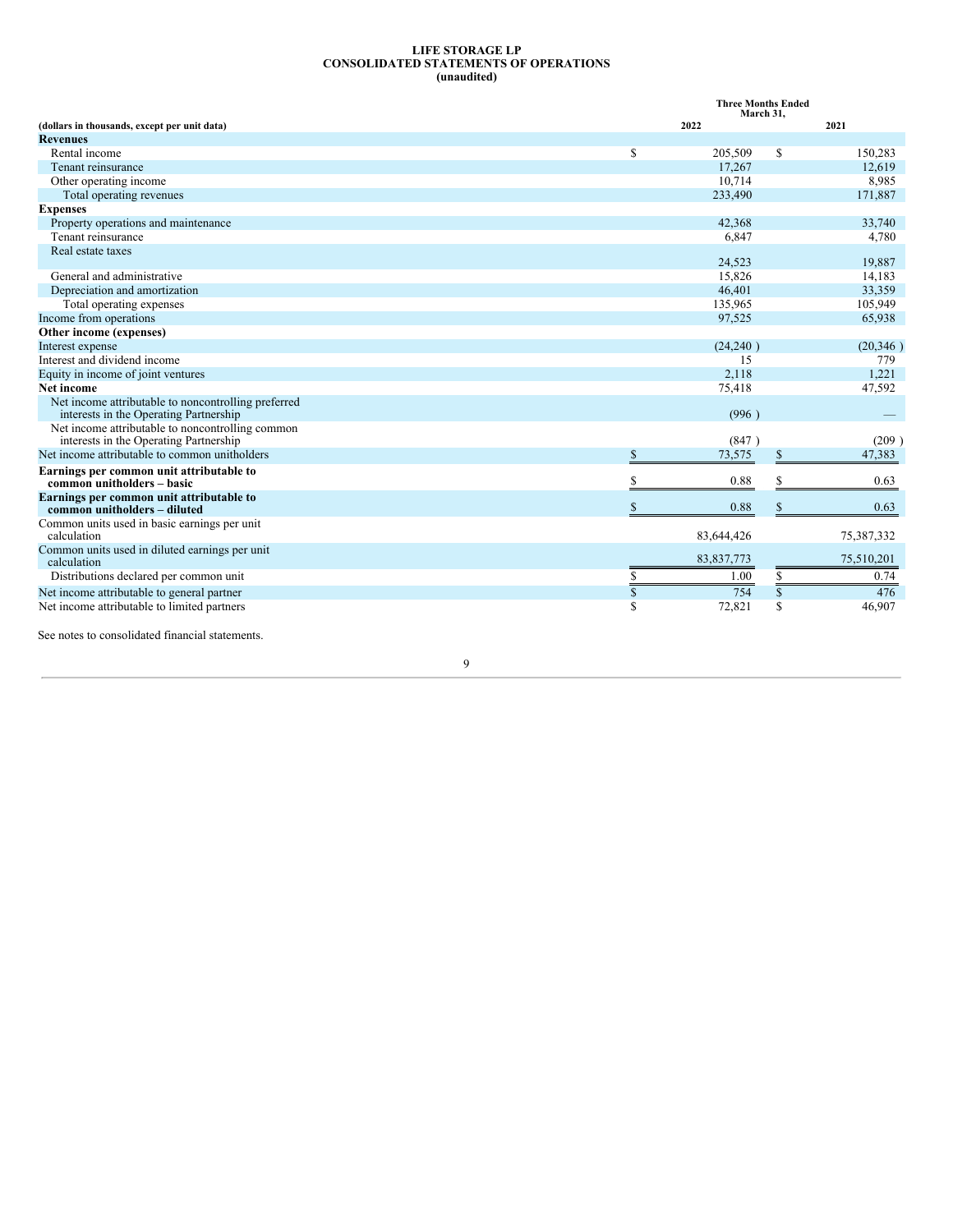#### **LIFE STORAGE LP CONSOLIDATED STATEMENTS OF COMPREHENSIVE INCOME (unaudited)**

|                                                                                               |  | <b>Three Months Ended</b><br>March 31, |        |
|-----------------------------------------------------------------------------------------------|--|----------------------------------------|--------|
| (dollars in thousands)                                                                        |  | 2022                                   | 2021   |
| Net income                                                                                    |  | 75.418                                 | 47.592 |
| Other comprehensive income:                                                                   |  |                                        |        |
| Effective portion of gain on derivatives net of<br>reclassification to interest expense       |  | 229                                    | 229    |
| Total comprehensive income                                                                    |  | 75.647                                 | 47.821 |
| Comprehensive income attributable to noncontrolling<br>interests in the Operating Partnership |  | (1,846)                                | (210)  |
| Comprehensive income attributable to common unitholders                                       |  | 73,801                                 | 47.611 |

See notes to consolidated financial statements.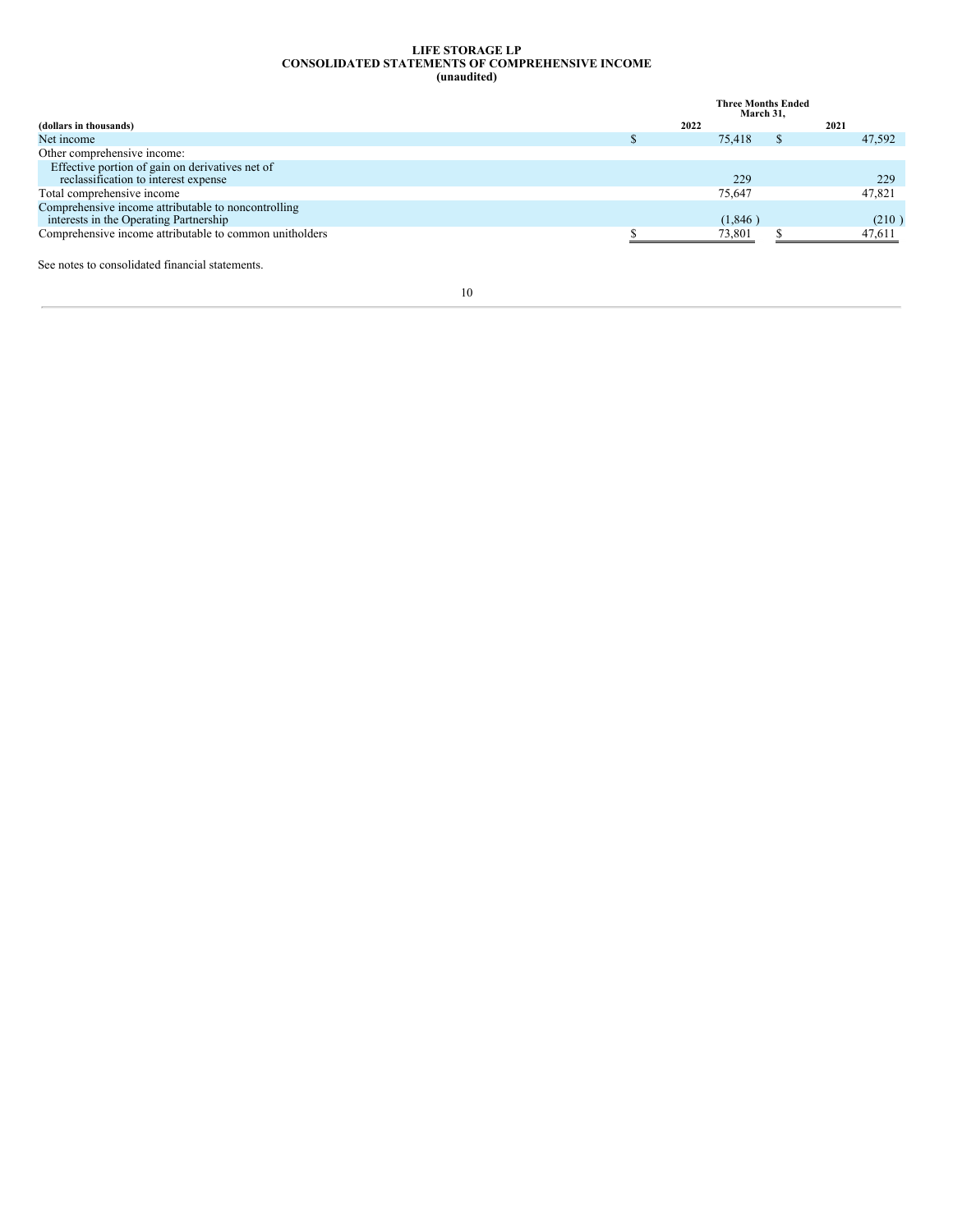#### **LIFE STORAGE LP CONSOLIDATED STATEMENTS OF CASH FLOWS (unaudited)**

|                                                                                   | <b>Three Months</b><br>Ended  | <b>Three Months</b><br>Ended |
|-----------------------------------------------------------------------------------|-------------------------------|------------------------------|
| (dollars in thousands)<br><b>Operating Activities</b>                             | March 31, 2022                | March 31, 2021               |
| Net income                                                                        | \$<br><sup>\$</sup><br>75,418 | 47,592                       |
| Adjustments to reconcile net income to net cash provided by operating activities: |                               |                              |
| Depreciation and amortization                                                     | 46.401                        | 33,359                       |
| Amortization of debt issuance costs and bond discount                             | 1,328                         | 1,062                        |
|                                                                                   |                               |                              |
| Equity in income of joint ventures                                                | (2,118)                       | (1,221)                      |
| Distributions from unconsolidated joint ventures                                  | 4,024                         | 2,547                        |
| Non-vested stock earned                                                           | 1,661                         | 1,453                        |
| Deferred income taxes                                                             | 10                            | 64                           |
| Other                                                                             | (159)                         | (67)                         |
| Changes in assets and liabilities (excluding the effects of acquisitions):        |                               |                              |
| Accounts receivable                                                               | (406)                         | 705                          |
| Prepaid expenses                                                                  | (2,396)                       | (3,862)                      |
| (Advances to) receipts from joint ventures                                        | (471)                         | 544                          |
| Accounts payable and other liabilities                                            | (19, 233)                     | (16,949)                     |
| Deferred revenue                                                                  | 1,284                         | 1,865                        |
| Net cash provided by operating activities                                         | 105,343                       | 67,092                       |
| <b>Investing Activities</b>                                                       |                               |                              |
| Acquisition of storage facilities, net of cash acquired                           | (350, 662)                    | (265, 197)                   |
| Improvements, equipment additions, and construction in progress                   | (15,985)                      | (10,228)                     |
| Return of investment in unconsolidated joint ventures                             |                               | 2,573                        |
| Investment in unconsolidated joint ventures                                       | (3,450)                       | (1,330)                      |
| Property deposits                                                                 | 1,260                         | (519)                        |
| Net cash used in investing activities                                             | (368, 837)                    | (274, 701)                   |
| <b>Financing Activities</b>                                                       |                               |                              |
| Net proceeds from sale of partnership units                                       | 92,943                        | 180,529                      |
| Proceeds from line of credit                                                      | 170,000                       | 76,000                       |
| Repayments of line of credit                                                      | (35,000)                      | (33,000)                     |
| Distributions to unitholders                                                      | (83, 637)                     | (55,840)                     |
| Distributions to noncontrolling interest holders                                  | (1,978)                       | (247)                        |
| Redemption of operating partnership units                                         | (75)                          | (63)                         |
| Mortgage principal payments                                                       | (129)                         | (117)                        |
| Net cash provided by financing activities                                         | 142.124                       | 167,262                      |
| Net decrease in cash and restricted cash                                          | (121, 370)                    | (40,347)                     |
| Cash and restricted cash at beginning of period                                   | 176,434                       | 58,771                       |
| Cash and restricted cash at end of period                                         | \$<br>55,064<br>\$            | 18,424                       |
| <b>Supplemental cash flow information</b>                                         |                               |                              |
| Cash paid for interest, net of interest capitalized                               | \$<br>\$<br>15,319            | 15,118                       |
| Cash (received) paid for income taxes, net of refunds                             | \$<br>\$<br>(172)             | (312)                        |
|                                                                                   |                               |                              |

See notes to consolidated financial statements.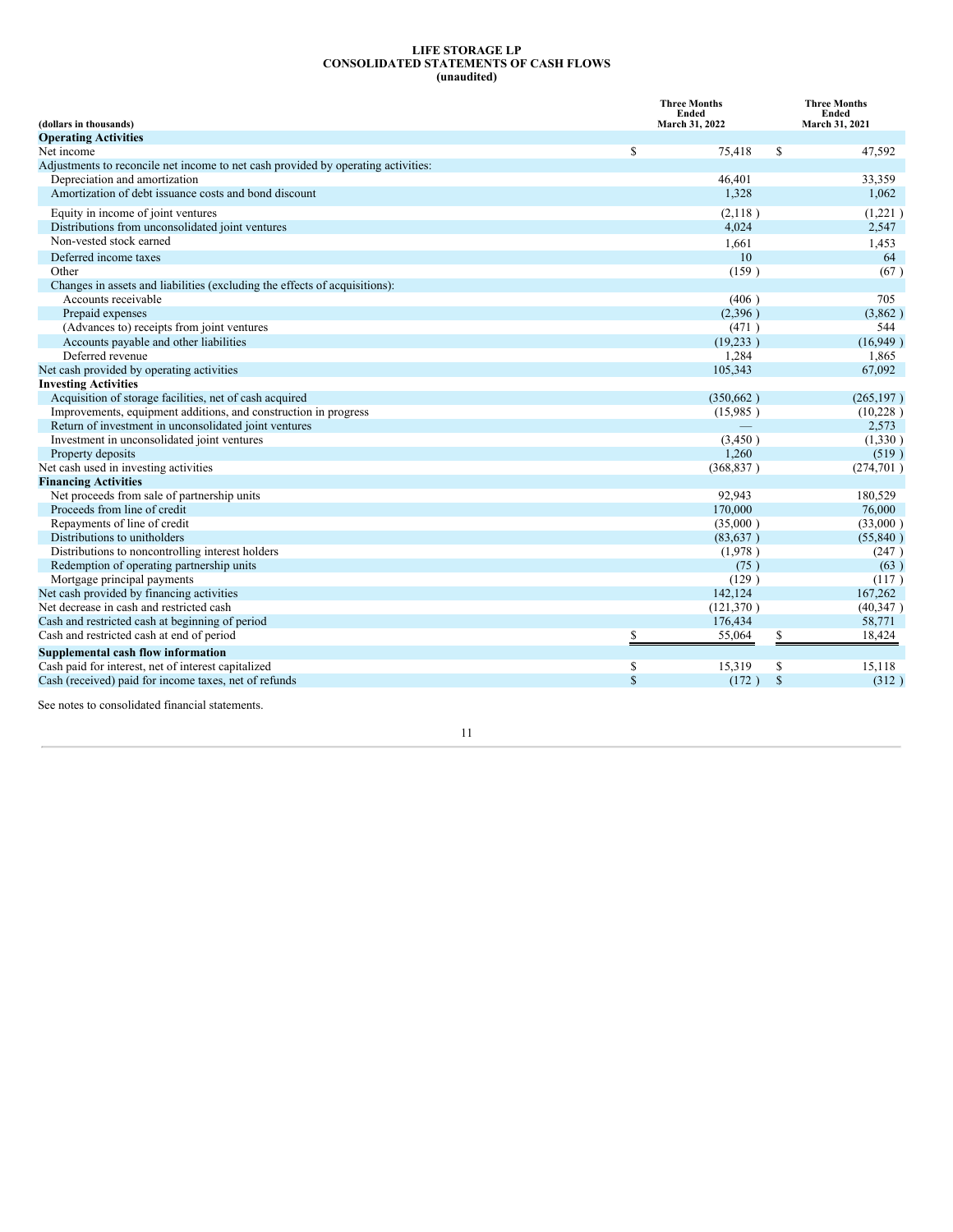### **NOTES TO CONSOLIDATED FINANCIAL STATEMENTS (Unaudited)**

#### **1. BASIS OF PRESENTATION**

The accompanying unaudited financial statements of Life Storage, Inc. (the "Parent Company") and Life Storage LP (the "Operating Partnership") have been prepared in accordance with generally accepted accounting principles for interim financial information and with the instructions to Form 10-Q and Article 10 of Regulation S-X. Accordingly, they do not include all information and footnotes required by generally accepted accounting principles for complete financial statements. In the opinion of management, all adjustments (consisting of normal recurring accruals) considered necessary for a fair presentation have been included. Operating results for the three-month period ended March 31, 2022 are not necessarily indicative of the results that may be expected for the year ending December 31, 2022. Share and per share amounts and unit and per unit amounts as of and for all periods presented have been adjusted to reflect the impact of the three-for-two distribution of common stock announced by the Company on January 4, 2021 and distributed on January 27, 2021 to shareholders and unitholders of record on January 15, 2021.

#### **2. ORGANIZATION**

The Parent Company operates as a self-administered and self-managed real estate investment trust (a "REIT") that owns and operates self-storage properties. All of the Parent Company's assets are owned by, and all its operations are conducted through, the Operating Partnership. Life Storage Holdings, Inc., a wholly-owned subsidiary of the Parent Company ("Holdings"), is the sole general partner of the Operating Partnership; the Parent Company is a limited partner of the Operating Partnership and, through its ownership of Holdings and its limited partnership interest, controls the operations of the Operating Partnership, holding a 98.1% ownership interest therein as of March 31, 2022, assuming the conversion of all preferred operating partnership units at that date. The remaining ownership interests in the Operating Partnership (the "Units") are held by certain former owners of assets acquired by the Operating Partnership. The Parent Company, the Operating Partnership and their consolidated subsidiaries are collectively referred to in this report as the "Company." In addition, terms such as "we," "us," or "our" used in this report may refer to the Company, the Parent Company and/or the Operating Partnership.

At March 31, 2022, we had an ownership interest in and/or managed 1,105 self-storage properties in 36 states. Among our 1,105 self-storage properties are 117 properties that we manage for unconsolidated joint ventures (see Note 10) and 261 properties that we manage and in which we have no ownership interest.

We consolidate all wholly owned subsidiaries. Partially owned entities, including joint ventures, are consolidated when we control the entity. Our consolidated financial statements include the accounts of the Parent Company, the Operating Partnership, Life Storage Solutions, LLC (one of the Parent Company's taxable REIT subsidiaries), Warehouse Anywhere LLC, and all other wholly owned subsidiaries. All intercompany transactions and balances have been eliminated. Investments in joint ventures that we do not control but over which we have significant influence are accounted for using the equity method.

Included in the Parent Company's consolidated balance sheets are noncontrolling redeemable Operating Partnership Units and included in the Operating Partnership's consolidated balance sheets are limited partners' redeemable capital interests at redemption value. These interests are presented in the "mezzanine" section of the consolidated balance sheets because they do not meet the functional definition of a liability or equity under current accounting literature. These represent the outside ownership interests of the limited partners in the Operating Partnership. There were 960,208 and 960,708 common noncontrolling redeemable Operating Partnership Units outstanding at March 31, 2022 and December 31, 2021, respectively, and 3,590,603 preferred noncontrolling redeemable Operating Partnership Units outstanding at both March 31, 2022 and December 31, 2021. The preferred noncontrolling redeemable Operating Partnership Units rank senior to all other partnership interests with respect to distributions and liquidation.

The common unitholders are entitled to receive distributions per unit equivalent to the dividends declared per share on the Parent Company's common stock. The preferred unitholders are entitled to receive a fixed priority return of 4.5% and the preferred noncontrolling redeemable Operating Partnership Units are convertible at the option of the unitholders after the earlier of (i) the first anniversary of the date of issuance, (ii) the date of death of an initial holder who is a natural person or (iii) the sale, lease or conveyance of all or substantially all of the assets of the Operating Partnership, into common noncontrolling redeemable Operating Partnership Units. Upon any such conversion, each preferred noncontrolling redeemable Operating Partnership Unit being converted shall be convertible into a number of common Operating Partnership Units equal to the quotient of (i) the stated value of the preferred noncontrolling redeemable Operating Partnership Units being converted (such stated value being \$25.00 per equal to the quotient of (i) the stated value of the preferred noncontrolling redeemable Operating Partnership Unit) plus any accrued and unpaid distributions, divided by (ii) the average closing price of the Parent Company's common stock over the 90 consecutive trading days ending the trading day preceding the date of conversion. The Operating Partnership is obligated to redeem each of the common noncontrolling redeemable Operating Partnership Units at the request of the holder thereof for cash equal to the fair market value of a share of the Parent Company's common stock based on a

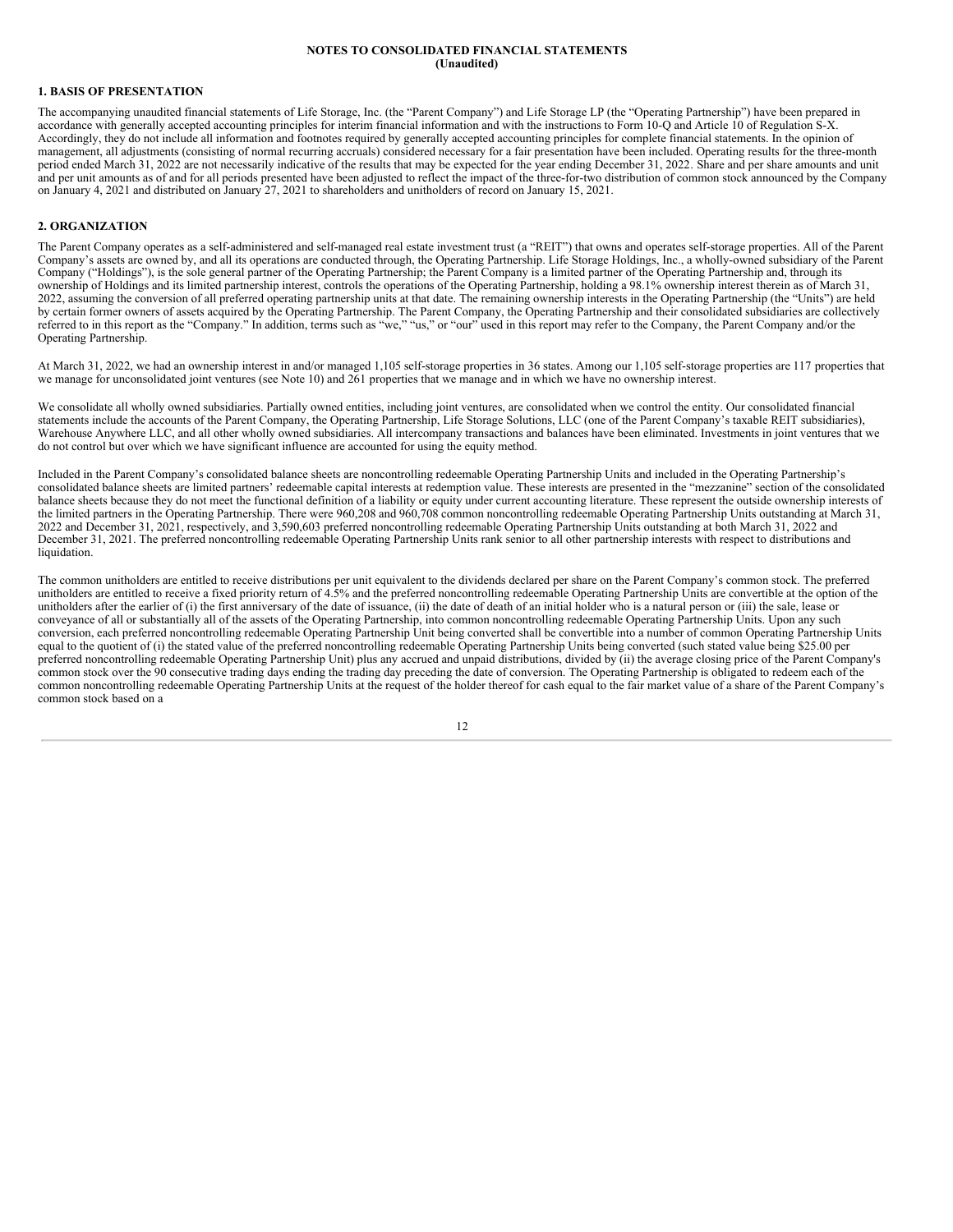10-day average of the daily market price, at the time of such redemption, provided that the Company, at its option, may elect to acquire any such Unit presented for redemption for one common share or cash.

The Company accounts for the noncontrolling redeemable Operating Partnership Units under the provisions of Accounting Standards Codification (ASC) Topic 480-10-S99. The application of the ASC Topic 480-10-S99 accounting model requires the noncontrolling interest to follow normal noncontrolling interest accounting and then be marked to redemption value at the end of each reporting period if higher (but never adjusted below that normal noncontrolling interest accounting amount) for the common noncontrolling redeemable Operating Partnership Units. The offset to the adjustment to the carrying amount of the common noncontrolling redeemable Operating Partnership Units is reflected in the Company's dividends in excess of net income and in the Operating Partnership's general partner and limited partners capital balances. Accordingly, in the accompanying consolidated balance sheets, common noncontrolling redeemable Operating Partnership Units are reflected at redemption value at March 31, 2022 and December 31, 2021, equal to the number of common noncontrolling interest units outstanding multiplied by the fair market value of the Parent Company's common stock at that date. Redemption value exceeded the value determined under the Company's historical basis of accounting at those dates. ASC Topic 480-10-S99 requires the preferred noncontrolling redeemable Operating Partnership Units to be valued at fair value as of the date of issuance and to continue to be recorded at the value determined at initial measurement plus any accrued distributions.

The following is a reconciliation of the Parent Company's common noncontrolling redeemable Operating Partnership Units and the Operating Partnership's limited partners' redeemable common capital interest for the period:

| (dollars in thousands)                                                                     |   | <b>Three Months</b><br>Ended<br>March 31, 2022 |
|--------------------------------------------------------------------------------------------|---|------------------------------------------------|
| Beginning balance                                                                          | S | 142,892                                        |
| Net income attributable to noncontrolling common<br>interests in the Operating Partnership |   | 847                                            |
| Redemption of units                                                                        |   | (75)                                           |
| Distributions                                                                              |   | (960)                                          |
| Adjustment to redemption value                                                             |   | (10, 924)                                      |
| Ending balance                                                                             |   | 131,780                                        |

The following is a reconciliation of the Parent Company's preferred noncontrolling redeemable Operating Partnership Units and the Operating Partnership's limited partners' redeemable preferred capital interest for the period:

| (dollars in thousands)                                                                        | <b>Three Months</b><br>Ended<br>March 31, 2022 |
|-----------------------------------------------------------------------------------------------|------------------------------------------------|
| Beginning balance                                                                             | \$<br>90.783                                   |
| Net income attributable to noncontrolling preferred<br>interests in the Operating Partnership | 996                                            |
| <b>Distributions</b>                                                                          | (1,018)                                        |
| Ending balance                                                                                | 90.761                                         |

Subsequent to March 31, 2021, due to growth in the Company's tenant reinsurance program, tenant reinsurance revenues and expenses are presented separately on the consolidated statements of operations. The March 31, 2021 consolidated statements of operations have been revised accordingly to comply with this presentation. Prior to this change in presentation, such tenant reinsurance revenues and expenses were included in other income and expenses were included in other income and property operations and maintenance expense, respectively, in the Company's consolidated statements of operations. The disaggregated revenues of the Company presented in accordance with ASC Topic 606 "*Revenue from Contracts with Customers"* are as follows:

| (dollars in thousands)                 | <b>Three Months</b><br>Ended<br>March 31.<br>2022 | <b>Three Months</b><br>Ended<br>March 31,<br>2021 |
|----------------------------------------|---------------------------------------------------|---------------------------------------------------|
| Rental income                          | 205,509                                           | 150,283                                           |
| Revenues related to tenant reinsurance | 17.267                                            | 12.619                                            |
| Management and acquisition fee income  | 5,856                                             | 4.590                                             |
| Other                                  | 4.858                                             | 4.395                                             |
| Total operating revenues               | 233,490                                           | 171,887                                           |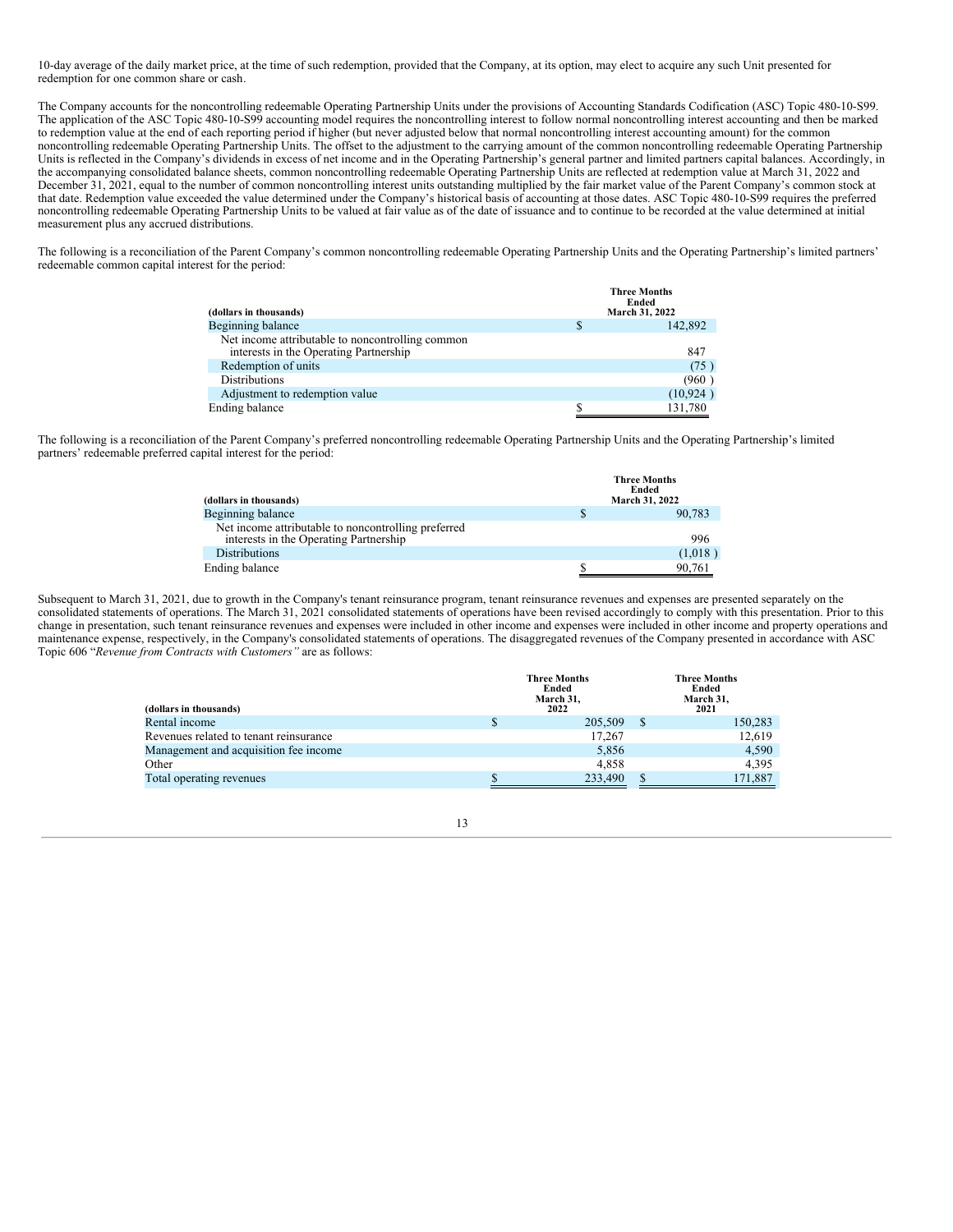Management and acquisition fee income is included in other operating income in the consolidated statements of operations.

During the three months ended March 31, 2022, approximately 16% and 15% of the Company's revenue was derived from self-storage facilities in the states of Texas and Florida, respectively.

### **3. STOCK BASED COMPENSATION**

The Company accounts for stock-based compensation under the provisions of ASC Topic 718, "*Compensation - Stock Compensation.*" The Company recognizes compensation cost in its financial statements for all share-based payments granted, modified, or settled during the period.

For awards with graded vesting, compensation cost is recognized on a straight-line basis over the related vesting period.

For the three months ended March 31, 2022 and 2021, the Company recorded compensation expense of \$1,661,000 and \$1,453,000, respectively, related to amortization of non-vested stock grants and performance-based awards.

During the three months ended March 31, 2022, 5,250 options were exercised by directors of the Company at a weighted average exercise price of \$32.95 per share. No stock options were exercised by employees or directors during the three months ended March 31, 2021.

During the three months ended March 31, 2022, the Company issued 9,574 shares of non-vested stock to employees which vest over five year periods from the respective grant dates. The per-share fair market value on the date of grant of the non-vested stock issued during the three months ended March 31, 2022 ranged from \$134.69 to \$149.73, resulting in an aggregate fair value of \$1.4 million. During the three months ended March 31, 2022 and 2021, 9,079 and 9,307 shares of non-vested stock, respectively, vested.

During the three months ended March 31, 2022, the Company granted performance-based awards that entitle recipients to earn up to 10,148 shares of Company stock if certain performance criteria are achieved over a three-year period. The Company estimated the aggregate fair value of the awards on the grant date to be \$0.8 million.

### **4. CASH AND RESTRICTED CASH**

Restricted cash represents those amounts required to be placed in escrow by banks with whom the Company has mortgages and amounts required to be placed into escrow related to the Company's tenant reinsurance program. Restricted cash is included in other assets in the consolidated balance sheets. The following table provides a reconciliation of cash and restricted cash reported within the consolidated statement of cash flows:

| (Dollars in thousands)         | March 31.<br>2022 | December 31.<br>2021 | March 31.<br>2021 |
|--------------------------------|-------------------|----------------------|-------------------|
| Cash                           | 50,206            | 171.865              | 13.914            |
| Restricted cash                | 4.858             | 4.569                | 4.510             |
| Total cash and restricted cash | 55,064            | 76.434               | 18.424            |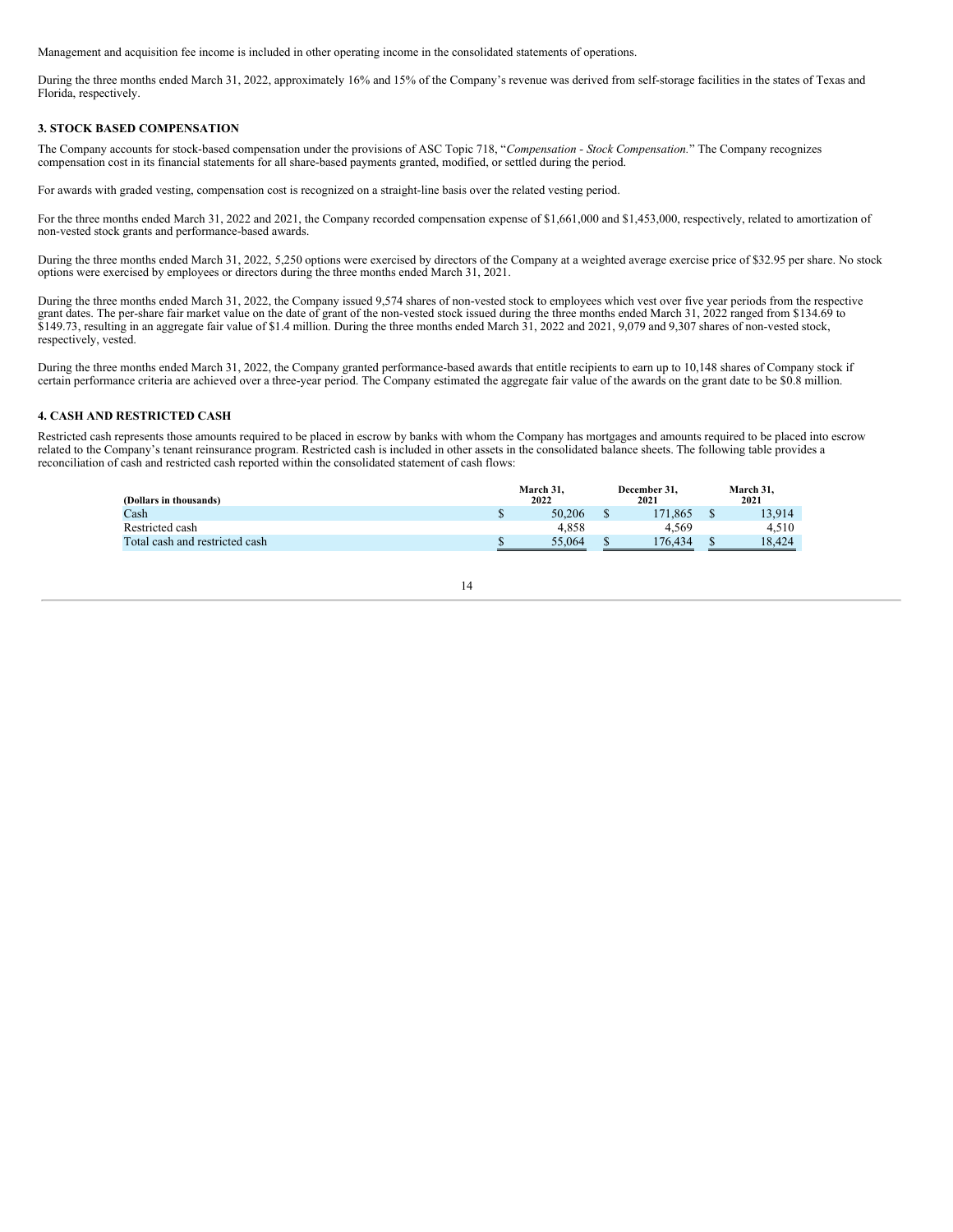# **5. INVESTMENT IN STORAGE FACILITIES AND INTANGIBLE ASSETS**

The following summarizes our activity in storage facilities during the three months ended March 31, 2022:

| (dollars in thousands)                   |    |           |
|------------------------------------------|----|-----------|
| Cost:                                    |    |           |
| Beginning balance                        | \$ | 7,090,457 |
| Acquisition of storage facilities        |    | 348,017   |
| Improvements and equipment additions     |    | 10,693    |
| Net increase in construction in progress |    | 5,430     |
| Dispositions                             |    | (189)     |
| Ending balance                           |    | 7,454,408 |
| Accumulated Depreciation:                |    |           |
| Beginning balance                        | \$ | 1,007,650 |
| Additions during the period              |    | 40,800    |
| Dispositions                             |    | (151)     |
| Ending balance                           | S  | 1.048.299 |

The Company acquired 18 self-storage facilities during the three months ended March 31, 2022. The acquisitions of these facilities were accounted for as asset acquisitions. The costs of the facilities, including closing costs, were allocated to land, building, equipment and improvements, and in-place customer leases based upon their relative fair values. The operating results of the facilities acquired have been included in the Company's operations since the respective acquisition dates.

The purchase prices of the facilities acquired in 2022 have been assigned as follows:

| (dollars in thousands) |                             |                        | <b>Consideration paid</b> |  |              |  |                                                        |  | <b>Acquisition Date Fair Value</b> |  |                                                |  |                                              |  |
|------------------------|-----------------------------|------------------------|---------------------------|--|--------------|--|--------------------------------------------------------|--|------------------------------------|--|------------------------------------------------|--|----------------------------------------------|--|
| <b>States</b>          | Number<br><b>Properties</b> | Date of<br>Acquisition | Purchase<br>Price         |  | Cash<br>Paid |  | Net Other<br><b>Liabilities</b><br>(Assets)<br>Assumed |  | Land                               |  | Building,<br>Equipment,<br>and<br>Improvements |  | <b>In-Place</b><br><b>Customer</b><br>Leases |  |
| CA                     |                             | 1/4/2022               | 165.225                   |  | 165,160      |  | 65                                                     |  | 20,321                             |  | 143,243                                        |  | 1,661                                        |  |
| GA, NC, SC             |                             | 3/11/2022              | 48.586                    |  | 48.446       |  | 140                                                    |  | 3.926                              |  | 44,300                                         |  | 360                                          |  |
| IL, NC, TX             |                             | 3/15/2022              | 116,048                   |  | 115.410      |  | 638                                                    |  | 12.292                             |  | 102.439                                        |  | 1,317                                        |  |
| MD                     |                             | 3/28/2022              | 21,651                    |  | 21.646       |  |                                                        |  | 1.640                              |  | 19.856                                         |  | 155                                          |  |
| Total acquired in 2022 |                             |                        | 351.510                   |  | 350,662      |  | 848                                                    |  | 38,179                             |  | 309,838                                        |  | 3,493                                        |  |

Non-cash investing activities during the three months ended March 31, 2022 include the assumption of net other liabilities totaling \$0.8 million.

The Company measures the fair value of in-place customer lease intangible assets based on the Company's experience with customer turnover and the cost to replace the inplace leases. The Company amortizes in-place customer leases on a straight-line basis over 12 months (the estimated future benefit period). The Company measures the value of trade names, which have an indefinite life and are not amortized, by calculating discounted cash flows utilizing the relief from royalty method.

In-place customer leases are included in other assets on the Company's consolidated balance sheets as follows:

| (Dollars in thousands)                  | March 31.<br>2022 | December 31.<br>2021 |
|-----------------------------------------|-------------------|----------------------|
| In-place customer leases                | 111.279           | 107.786              |
| Accumulated amortization                | (99.425)          | (93,820)             |
| Net carrying value at the end of period | 11.854            | 13.966               |

Amortization expense related to in-place customer leases was \$5.6 million and \$2.1 million for the three months ended March 31, 2022 and 2021, respectively, and is included in depreciation and amortization expense on the consolidated statements of operations.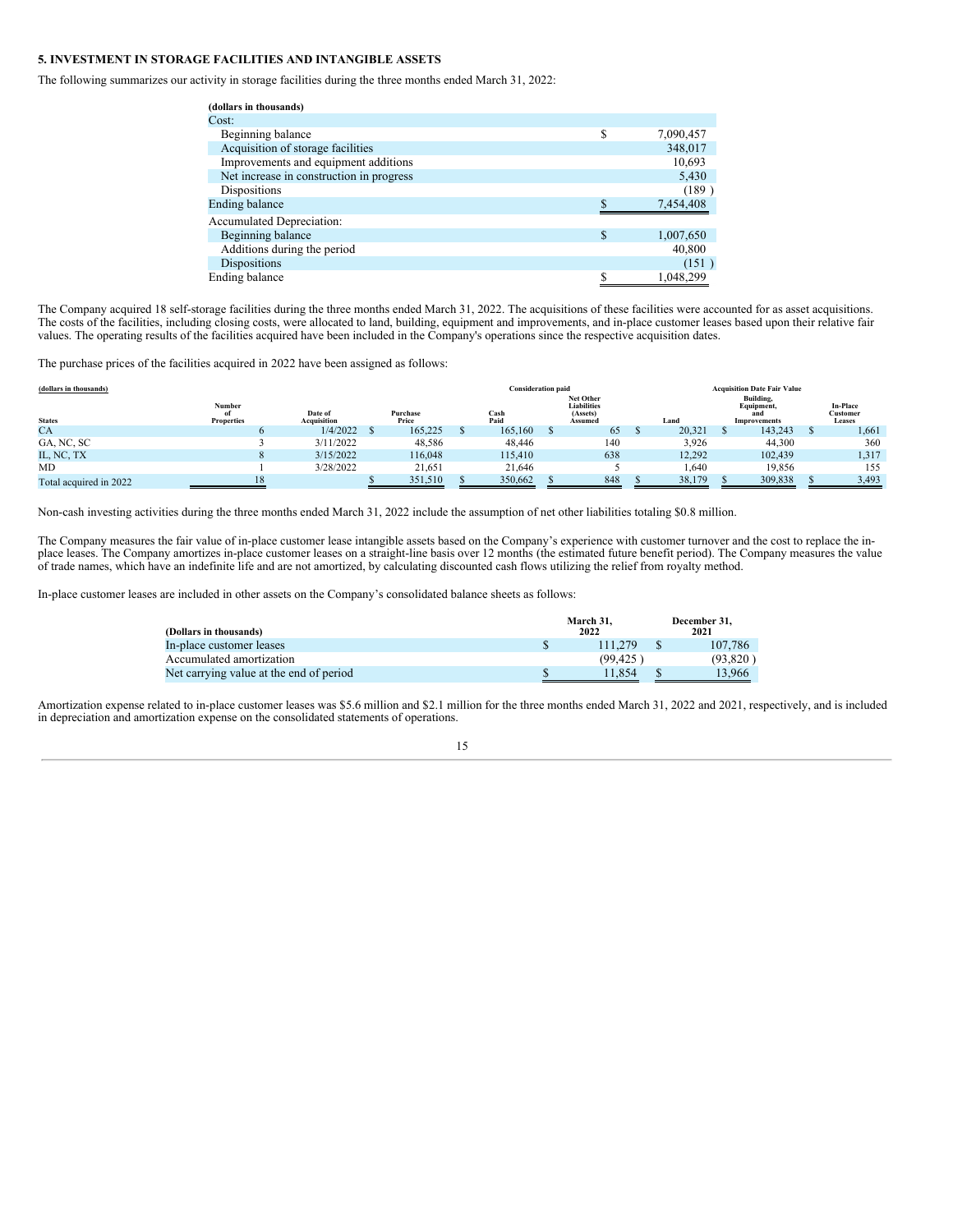#### **Change in Useful Life Estimates**

As part of the Company's capital improvement efforts, buildings at certain self-storage facilities were identified for replacement during 2020, 2021, and 2022. As a result of the decision to replace these buildings, the Company reassessed the estimated useful lives of the then existing buildings. This useful life reassessment resulted in an increase in depreciation expense of approximately \$0.1 million during the three months ended March 31, 2022 and approximately \$1.4 million during the three months ended March 31, 2021. The Company estimates that due to buildings recently identified for replacement, the change in estimated useful lives of buildings identified for replacement as of March 31, 2022 will have a minimal impact on depreciation expense during the remainder of 2022.

The accelerated depreciation resulting from the events discussed above had minimal impact on earnings per share/unit for the three months ended March 31, 2022 and reduced both basic and diluted earnings per share/unit by \$0.02 for the three months ended March 31, 2021.

#### **6. UNSECURED LINE OF CREDIT AND TERM NOTES**

Borrowings outstanding on our unsecured line of credit and term notes are as follows:

| (Dollars in thousands)                        | March 31.<br>2022 |               | December 31.<br>2021 |
|-----------------------------------------------|-------------------|---------------|----------------------|
| Revolving line of credit borrowings           | \$<br>135,000     | S             |                      |
|                                               |                   |               |                      |
| Term note due April 8, 2024                   | \$<br>175,000     | <sup>\$</sup> | 175,000              |
| Senior term note due July 1, 2026             | 600,000           |               | 600,000              |
| Senior term note due December 15, 2027        | 450,000           |               | 450,000              |
| Term note due July 21, 2028                   | 200,000           |               | 200,000              |
| Senior term note due June 15, 2029            | 350,000           |               | 350,000              |
| Senior term note due October 15, 2030         | 400,000           |               | 400,000              |
| Senior term note due October 15, 2031         | 600,000           |               | 600,000              |
| Total term note principal balance outstanding | 2,775,000         |               | 2,775,000            |
| Less: unamortized debt issuance costs         | (15, 427)         |               | (16,008)             |
| Less: unamortized senior term note discount   | (10, 786)         |               | (11, 154)            |
| Term notes payable                            | 2,748,787         | S             | 2.747.838            |

The Company's unsecured amended credit agreement includes a revolving credit facility with a limit of \$500 million with a maturity date of March 10, 2023, and initially included a term note in the principal amount of \$100 million with a maturity date of June 4, 2020. Such credit agreement provides for interest on the revolving credit facility at a variable annual rate equal to LIBOR plus a margin based on the Company's credit rating (at March 31, 2022 the margin is 0.95%), interest on any term notes at a variable annual rate equal to LIBOR plus a margin based on the Company's credit rating (at March 31, 2022 the margin is 1.00%), and requires an annual facility fee on the revolving credit facility which varies based upon the Company's credit rating (at March 31, 2022 the facility fee is 0.15%). The interest rate on the Company's revolving credit facility at March 31, 2022 was approximately 1.40% (1.05% at December 31, 2021) and the interest rate on any term notes at March 31, 2022 was approximately 1.45% (1.10% at December 31, 2021). At March 31, 2022 there was \$364.9 million available on the unsecured line of credit. The Company has the option under this credit facility to increase the total aggregate borrowing capacity of the facilities to \$900 million.

On October 7, 2021, the Operating Partnership issued \$600 million in aggregate principal amount of 2.400% unsecured senior notes due October 15, 2031 (the "2031 Senior Notes"). The 2031 Senior Notes were issued at 0.917% discount to par value. Interest on the 2031 Senior Notes is payable semi-annually in arrears on each April 15 and October 15, commencing with April 15, 2022. Proceeds received upon issuance, net of discount to par of \$5.5 million, and underwriting discount and other offering expenses of \$5.1 million, totaled \$589.4 million.

On September 23, 2020, the Operating Partnership issued \$400 million in aggregate principal amount of 2.200% unsecured senior notes due October 15, 2030 (the "2030 Senior Notes"). The 2030 Senior Notes were issued at 0.476% discount to par value. Interest on the 2030 Senior Notes is payable semi-annually in arrears on each April 15 and October 15. Proceeds received upon issuance, net of discount to par of \$1.9 million and underwriting and other offering expenses of \$3.5 million, totaled \$394.6 million.

On June 3, 2019, the Operating Partnership issued \$350 million in aggregate principal amount of 4.000% unsecured senior notes due June 15, 2029 (the "2029 Senior Notes"). The 2029 Senior Notes were issued at a 0.524% discount to par value. Interest on the 2029 Senior Notes is payable semi-annually in arrears on each June 15 and December 15. Proceeds received upon issuance, net of discount to par of \$1.8 million and underwriting discount and other offering expenses of \$3.1 million, totaled \$345.1 million.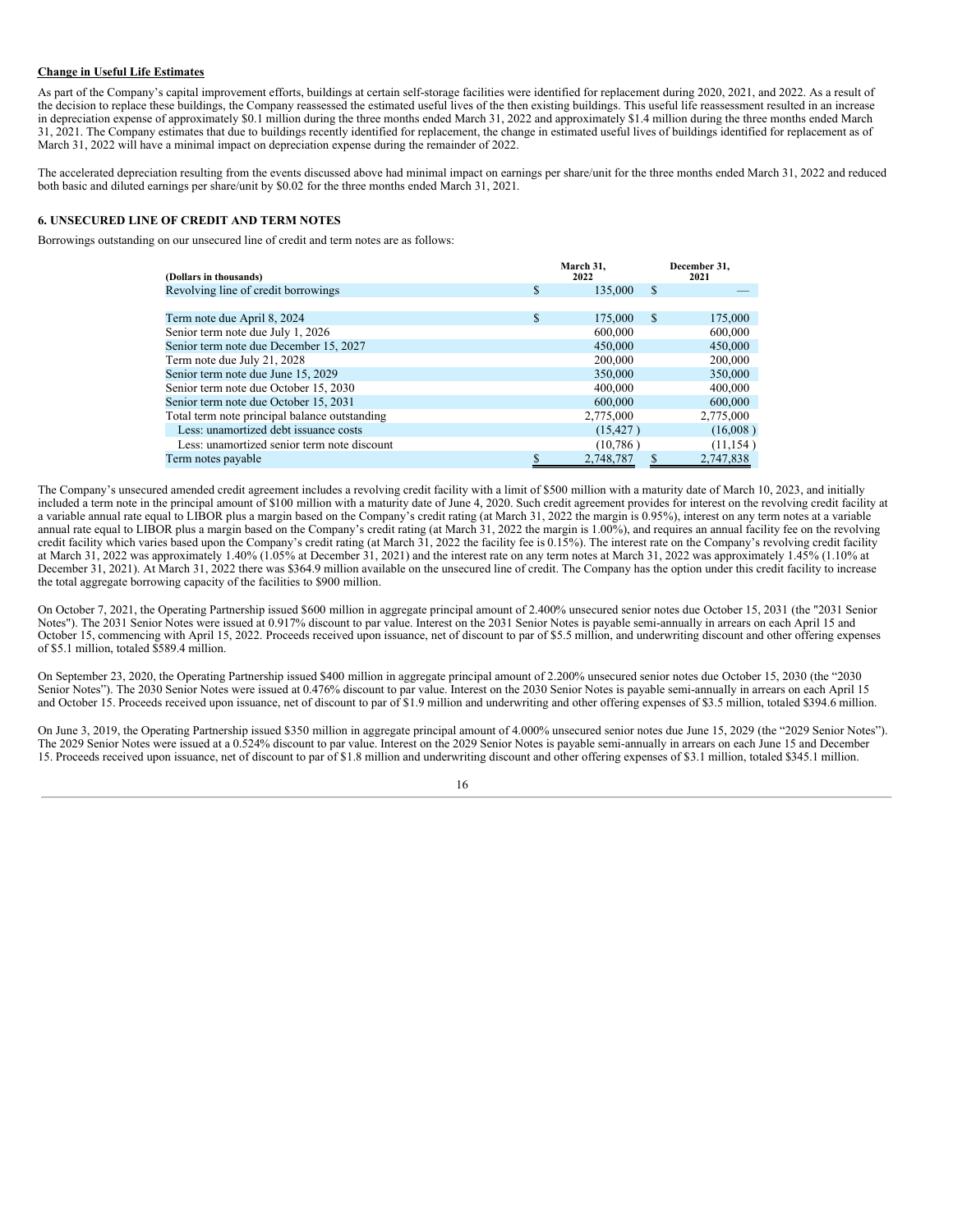On December 7, 2017, the Operating Partnership issued \$450 million in aggregate principal amount of 3.875% unsecured senior notes due December 15, 2027 (the "2027 Senior Notes"). The 2027 Senior Notes were issued at a 0.477% discount to par value. Interest on the 2027 Senior Notes is payable semi-annually in arrears on each June 15 and December 15. Proceeds received upon issuance, net of discount to par of \$2.1 million and underwriting discount and other offering expenses of \$4.0 million, totaled \$443.9 million.

On June 20, 2016, the Operating Partnership issued \$600 million in aggregate principal amount of 3.50% unsecured senior notes due July 1, 2026 (the "2026 Senior Notes"). The 2026 Senior Notes were issued at a 0.553% discount to par value. Interest on the 2026 Senior Notes is payable semi-annually in arrears on each January 1 and July 1. Proceeds received upon issuance, net of discount to par of \$3.3 million and underwriting discount and other offering expenses of \$5.5 million, totaled \$591.2 million.

The 2031 Senior Notes, the 2030 Senior Notes, the 2029 Senior Notes, the 2027 Senior Notes and the 2026 Senior Notes are all fully and unconditionally guaranteed by the Parent Company. The indenture under which the 2031 Senior Notes, the 2030 Senior Notes, the 2029 Senior Notes, the 2027 Senior Notes and the 2026 Senior Notes were issued restricts the ability of the Company and its subsidiaries to incur debt unless the Company and its consolidated subsidiaries comply with a leverage ratio not to exceed 60% and an interest coverage ratio of more than 1.5:1 on all outstanding debt, after giving effect to the incurrence of the debt. The indenture also restricts the ability of the Company and its subsidiaries to incur secured debt unless the Company and its consolidated subsidiaries comply with a secured debt leverage ratio not to exceed 40% after giving effect to the incurrence of the debt. The indenture also contains other financial and customary covenants, including a covenant not to own unencumbered assets with a value less than 150% of the unsecured indebtedness of the Company and its consolidated subsidiaries. At March 31, 2022, the Company was in compliance with such covenants.

On July 21, 2016, the Company entered into a \$200 million term note maturing July 21, 2028 bearing interest at a fixed rate of 3.67%.

On April 8, 2014, the Company entered into a \$175 million term note maturing April 8, 2024 bearing interest at a fixed rate of 4.533%. The interest rate on the term note increases to 6.283% if the Company is not rated by at least one rating agency or if the Company's credit rating is downgraded.

The line of credit and term notes require the Company to meet certain financial covenants, measured on a quarterly basis, including prescribed leverage, fixed charge coverage, minimum net worth, limitations on additional indebtedness and limitations on dividend payouts. At March 31, 2022, the Company was in compliance with such covenants.

We believe that if operating results remain consistent with historical levels and levels of other debt and liabilities remain consistent with amounts outstanding at March 31, 2022, the entire availability on the line of credit could be drawn without violating our debt covenants.

The Company's fixed rate term notes contain a provision that allows for the noteholders to call the debt upon a change of control of the Company at an amount that includes a make whole premium based on rates in effect on the date of the change of control.

Deferred debt issuance costs and the discount on the outstanding term notes are both presented as reductions of term notes in the accompanying consolidated balance sheets at March 31, 2022 and December 31, 2021. Amortization expense related to deferred debt issuance costs was \$0.7 million and \$0.6 million for the three months ended March 31, 2022 and 2021, respectively, and is included in interest expense in the consolidated statements of operations.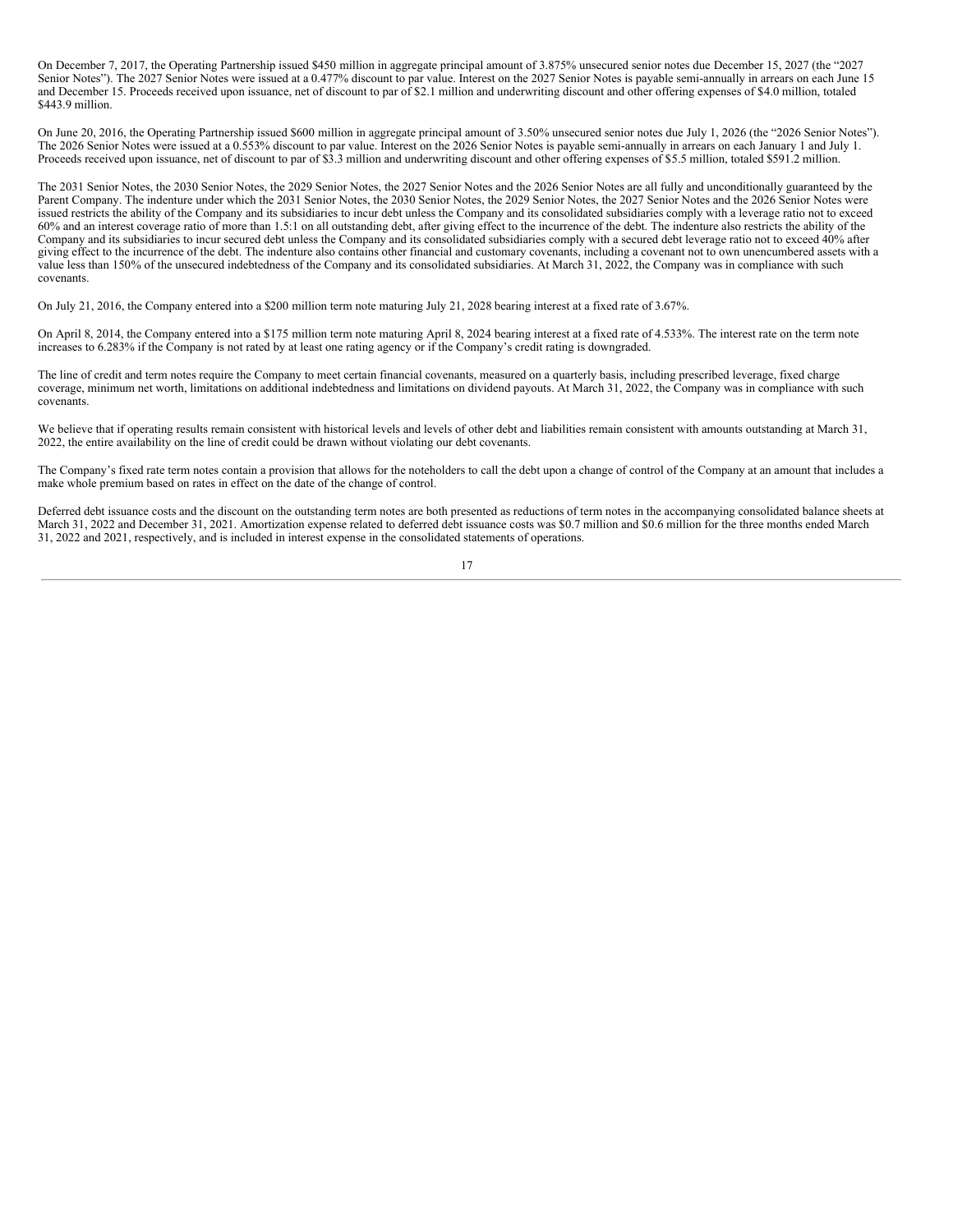# **7. MORTGAGES PAYABLE AND DEBT MATURITIES**

Mortgages payable at March 31, 2022 and December 31, 2021 consist of the following:

| (dollars in thousands)                                                                                                                                                                                                     | March 31,<br>2022 | December 31,<br>2021 |
|----------------------------------------------------------------------------------------------------------------------------------------------------------------------------------------------------------------------------|-------------------|----------------------|
| 4.065% mortgage note due April 1, 2023, secured by one self-<br>storage facility with an aggregate net book value of \$7.0<br>million, principal and interest paid monthly<br>(effective interest rate $4.27\%$ )          | \$<br>3,701       | \$<br>3,728          |
| 5.26% mortgage note due November 1, 2023, secured by one<br>self-storage facility with an aggregate net book value of \$7.6<br>million, principal and interest paid monthly<br>(effective interest rate $5.52\%$ )         | 3,628             | 3,650                |
| 4.4625% mortgage notes due December 6, 2024, secured by<br>three self-storage facilities with an aggregate net book value<br>of \$54.1 million, principal and interest paid monthly<br>(effective interest rate $3.16\%$ ) | 22,362            | 22,427               |
| 4.44% mortgage note due July 6, 2025, secured by one<br>self-storage facility with an aggregate net book value of<br>\$13.3 million, principal and interest paid monthly<br>(effective interest rate 4.44%)                | 6,198             | 6,228                |
| 5.99% mortgage note due May 1, 2026, secured by one self-<br>storage facility with an aggregate net book value of \$6.3<br>million, principal and interest paid monthly<br>(effective interest rate $6.51\%$ )             | 948               | 997                  |
| Total mortgages payable                                                                                                                                                                                                    | \$<br>36,837      | 37,030               |

The table below summarizes the Company's debt obligations at March 31, 2022. The estimated fair value of financial instruments is subjective in nature and is dependent on a number of important assumptions, including discount rates and relevant comparable market information associated with each financial instrument. The fair value of the fixed rate term notes and mortgage notes were estimated by discounting the future cash flows using the current rates at which similar loans would be made to borrowers with similar credit ratings and for the same remaining maturities. These assumptions are considered Level 2 inputs within the fair value hierarchy as described in Note 9. The carrying values of our variable rate debt instruments approximate their fair values as these debt instruments bear interest at current market rates that approximate market participant rates. This is considered a Level 2 input within the fair value hierarchy. The use of different market assumptions and estimation methodologies may have a material effect on the reported estimated fair value amounts. Accordingly, the estimates presented below are not necessarily indicative of the amounts the Company would realize in a current market exchange.

#### **Expected Maturity Date Including Discount**

| (dollars in thousands)                                    | 2022 |                          | 2023    | 2024 |                          | 2025  | 2026                     | <b>Thereafter</b>        | Total      | Fair<br>Value |
|-----------------------------------------------------------|------|--------------------------|---------|------|--------------------------|-------|--------------------------|--------------------------|------------|---------------|
| Line of credit - variable rate<br>LIBOR + 0.95% (1.40% at |      |                          |         |      |                          |       |                          |                          |            |               |
| March 31, 2022)                                           |      | $-$                      | 135,000 |      |                          | $-$   | $-$                      | $-$                      | 135,000 \$ | 135,000       |
| Notes Payable:                                            |      |                          |         |      |                          |       |                          |                          |            |               |
| Term note - fixed rate 4.533%                             |      |                          | $-$     |      | 175,000                  |       |                          | $\overline{\phantom{a}}$ | 175,000    | 179,798       |
| Term note - fixed rate 3.50%                              |      |                          | $-$     |      | $\overline{\phantom{a}}$ |       | 600,000                  |                          | 600,000    | 598,268       |
| Term note - fixed rate 3.875%                             |      |                          | $-$     |      | $-$                      | $-$   | $\overline{\phantom{m}}$ | 450,000                  | 450,000    | 457,354       |
| Term note - fixed rate 3.67%                              |      |                          | $-$     |      | $\overline{\phantom{a}}$ | $-$   | $\hspace{0.05cm}$        | 200,000                  | 200,000    | 196.255       |
| Term note - fixed rate 4.00%                              |      |                          | $-$     |      | $-$                      | $-$   | $\qquad \qquad -$        | 350,000                  | 350,000    | 354,531       |
| Term note - fixed rate 2.20%                              |      | $\overline{\phantom{a}}$ | --      |      |                          | --    | $\overline{\phantom{a}}$ | 400,000                  | 400,000    | 348,246       |
| Term note - fixed rate 2.40%                              |      | $\overline{\phantom{a}}$ |         |      |                          |       | $\qquad \qquad -$        | 600,000                  | 600,000    | 525,011       |
| Mortgage note - fixed rate 4.065%                         |      | 81                       | 3,620   |      | $-$                      | $-$   | $-$                      | $\overline{\phantom{a}}$ | 3,701      | 3,701         |
| Mortgage note - fixed rate 5.26%                          |      | 62                       | 3,566   |      | $-$                      | $-$   |                          |                          | 3,628      | 3.659         |
| Mortgage notes - fixed rate 4.4625%                       |      | $\overline{\phantom{a}}$ |         |      | 22,362                   | $-$   |                          | $\overline{\phantom{a}}$ | 22,362     | 21,542        |
| Mortgage note - fixed rate 4.44%                          |      | 90                       | 126     |      | 131                      | 5,851 | $-$                      | $\overline{\phantom{a}}$ | 6,198      | 6,148         |
| Mortgage note - fixed rate 5.99%                          |      | 154                      | 216     |      | 229                      | 243   | 106                      | $\overline{\phantom{a}}$ | 948        | 978           |
| Total                                                     |      | 387                      | 142,528 |      | 197,722                  | 6,094 | 600,106                  | 2,000,000                | 2,946,837  |               |

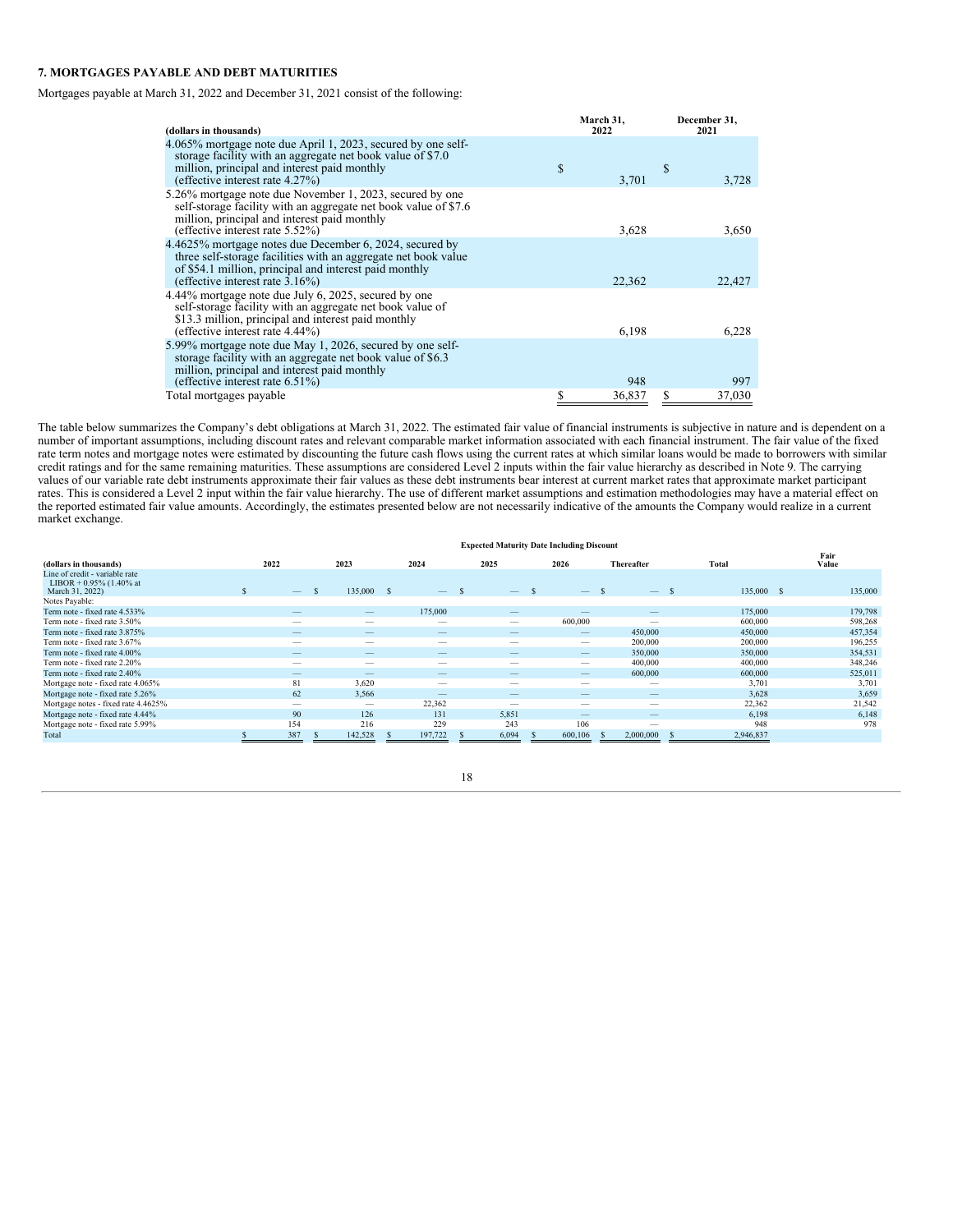### **8. DERIVATIVE FINANCIAL INSTRUMENTS**

In 2015 and 2016, the Company entered into forward starting interest rate swap agreements to hedge the risk of changes in the interest-related cash flows associated with the potential issuance of fixed rate long-term debt. In conjunction with the issuance of the 2026 Senior Notes (see Note 6), the Company terminated these hedges and settled the forward starting swap agreements for approximately \$9.2 million. The \$9.2 million has been deferred in Accumulated Other Comprehensive Loss ("AOCL") and is being amortized as additional interest expense over the ten-year term of the 2026 Senior Notes or until such time as interest payments on the 2026 Senior Notes are no longer probable. Such amortization is included in amortization of debt issuance costs and bond discount in the consolidated statements of cash flows.

The changes in AOCL for the three months ended March 31, 2022 and 2021 are summarized as follows:

| (dollars in thousands)                                                                      | <b>Three Months</b><br>Ended<br>March 31, 2022 | <b>Three Months</b><br>Ended<br>March 31, 2021 |
|---------------------------------------------------------------------------------------------|------------------------------------------------|------------------------------------------------|
| Accumulated other comprehensive loss beginning<br>of period                                 | (4.124)                                        | (5,041)                                        |
| Realized loss reclassified from accumulated other<br>comprehensive loss to interest expense | 229                                            | 229                                            |
| Accumulated other comprehensive loss end of period                                          | (3,895)                                        | (4,812)                                        |

### **9. FAIR VALUE MEASUREMENTS**

The Company applies the provisions of ASC Topic 820 "*Fair Value Measurements and Disclosures*" in determining the fair value of its financial and nonfinancial assets and liabilities. ASC Topic 820 establishes a valuation hierarchy for disclosure of the inputs to valuation used to measure fair value. This hierarchy prioritizes the inputs into three broad levels as follows. Level 1 inputs are quoted prices (unadjusted) in active markets for identical assets or liabilities. Level 2 inputs are quoted prices for similar assets and liabilities in active markets or inputs that are observable for the asset or liability, either directly or indirectly through market corroboration. Level 3 inputs are unobservable inputs based on our own assumptions used to measure assets and liabilities at fair value. A financial asset or liability's classification within the hierarchy is determined based on the lowest level input that is significant to the fair value measurement.

Refer to Note 7 for presentation of the fair values of debt obligations which are disclosed at fair value on a recurring basis.

There are no assets or liabilities carried at fair value measured on a recurring basis on the consolidated balance sheets as of March 31, 2022 and December 31, 2021.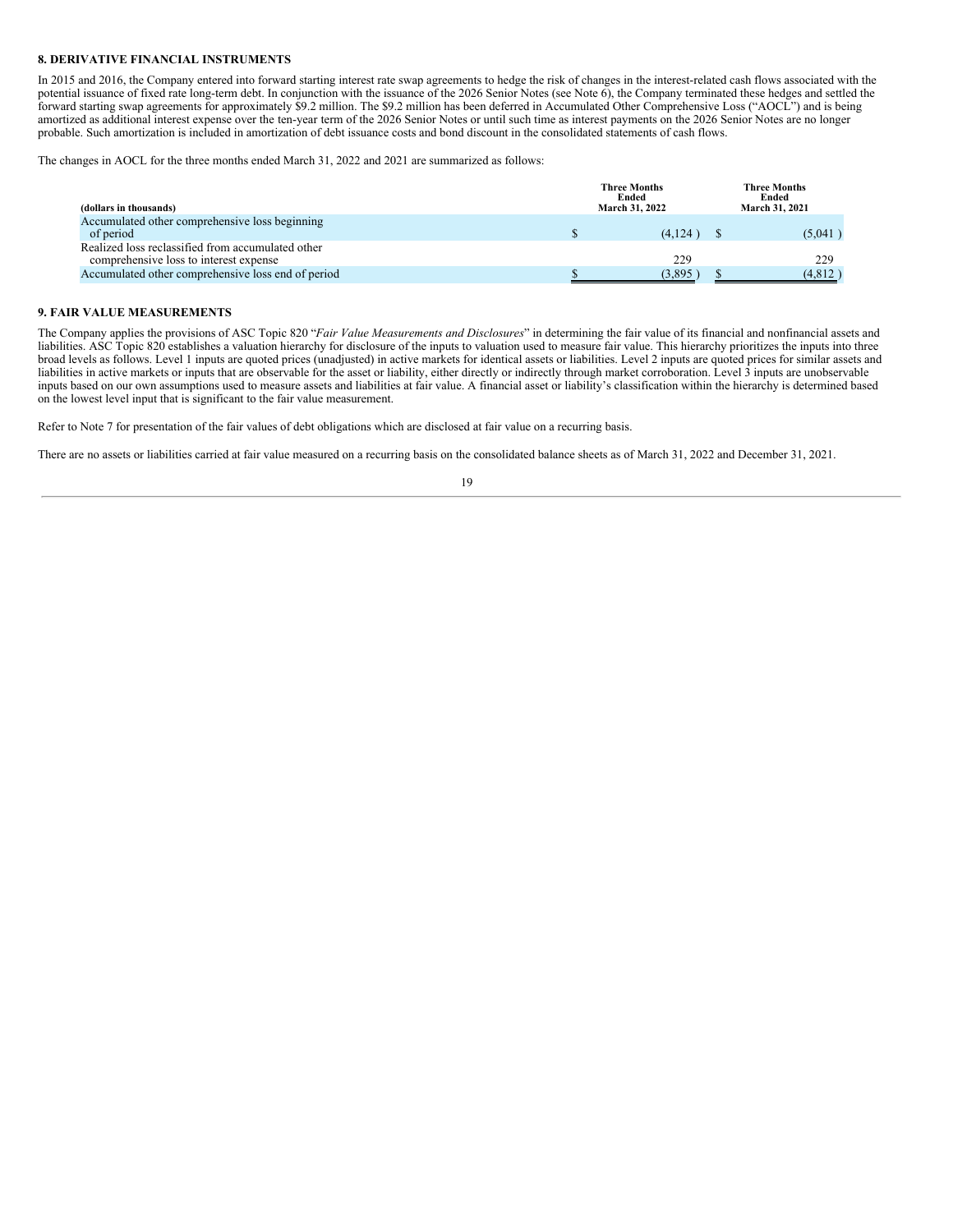#### **10. INVESTMENT IN JOINT VENTURES**

1

A summary of the Company's unconsolidated joint ventures is as follows:

| Venture                                                           | Number of<br>Properties at<br>March 31,<br>2022 | Company<br>common<br>ownership<br>interest at<br>March 31,<br>2022 | Carrying value<br>of investment<br>at March 31,<br>2022 | Carrying value of<br>investment at<br>December 31,<br>2021 |
|-------------------------------------------------------------------|-------------------------------------------------|--------------------------------------------------------------------|---------------------------------------------------------|------------------------------------------------------------|
| Sovran HHF Storage Holdings LLC ("Sovran HHF") <sup>1</sup>       | 36                                              | 20%                                                                | \$58.1 million                                          | \$58.7 million                                             |
| Sovran HHF Storage Holdings II LLC ("Sovran HHF II") <sup>2</sup> | 22                                              | 15%                                                                | $(S2.5$ million)                                        | $(S2.4$ million)                                           |
| Life Storage-HIERS Storage LLC ("HIERS")                          | 17                                              | 20%                                                                | $$13.7$ million                                         | \$13.9 million                                             |
| 191 V Life Storage Holdings LLC $("191 V")^3$                     | 17                                              | 20%                                                                | \$27.6 million                                          | \$27.4 million                                             |
| GII Life Storage Holdings LLC ("GII") <sup>4</sup>                | 13                                              | 35%                                                                | \$50.6 million                                          | \$51.5 million                                             |
| Iskalo Office Holdings, LLC ("Iskalo") <sup>5</sup>               | N/A                                             | 49%                                                                | $(S2.3$ million)                                        | $(S2.4$ million)                                           |
| Life Storage Spacemax, LLC ("Spacemax")                           | 6                                               | 40%                                                                | \$14.2 million                                          | \$14.5 million                                             |
| Life Storage 898 McDonald, LLC ("McDonald") <sup>6</sup>          |                                                 | 86%                                                                | \$30.2 million                                          | \$30.0 million                                             |
| Life Storage ArrowMark Venture LLC ("ArrowMark Venture")'         | N/A                                             | 50%                                                                | \$1.6 million                                           | $$1.5$ million                                             |
| Joint ventures with properties in development stage <sup>8</sup>  | 4                                               | Various                                                            | million<br>\$9.4                                        | million<br>\$8.2                                           |
| Other unconsolidated joint ventures (9 joint ventures)            | 9                                               | Various                                                            | \$9.2 million                                           | million<br>\$7.4                                           |

As of March 31, 2022, the carrying value of the Company's investment in Sovran HHF exceeds its share of the underlying equity in net assets of Sovran HHF by approximately \$1.7 million as a result of the capitalization of certain acquisition related costs in 2008. This difference is included in the carrying value of the investment.

- In September 2020, the Company acquired eight self-storage facilities and related assets from Sovran HHF II for total consideration of \$120.2 million, which is net of the Company's share of Sovran HHF II's gain resulting from the transaction. In connection with this transaction, \$35.8 million of non-recourse loans related to these properties were settled in April 2021. Also in connection with this transaction, the Company made a \$12.7 million contribution to Sovran HHF II. On April 1, 2021, Sovran HHF II paid off \$69.1 million in existing nonrecourse mortgage debt and entered into \$110 million of new nonrecourse mortgage debt which matures in 2029. As a result of the net proceeds from these transactions, the Company received a distribution of \$31.6 million from Sovran HHF II on April 1, 2021.  $\overline{2}$
- In May 2021, the Company executed a joint venture agreement, 191 V Life Storage Holdings LLC, with an unrelated third-party with the purpose of acquiring and operating self-storage facilities. In June 2021, 191 V acquired 17 self-storage facilities for a total of \$320 million, at which time 191 V entered into \$184 million of nonrecourse mortgage debt which matures in 2026. Duri investment in the joint venture. 3
- In November 2021, the Company executed a joint venture agreement, GII Life Storage Holdings LLC, with an unrelated third-party with the purpose of acquiring and operating self-storage facilities. In December 2021, GII acquired 13 self-storage facilities for a total of \$290.6 million, at which time GII entered into \$145.3 million of nonrecourse mortgage debt which matures in 2029. During 2021, the Company contributed \$52.0 million to GII as the Company's share of the initial capital investment in the joint venture. 4
- Iskalo owns the building that houses the Company's headquarters. The Company paid rent to Iskalo of \$0.4 million during each of the three months ended March 31, 2022 and March 31, 2021. 5
- In September 2021, the Company made an additional investment of \$27.3 million in McDonald which increased the Company's ownership interest in McDonald from 5% to 86%. In April 2022, the Company purchased the remaining equity interest in McDonald for total consideration of \$5.2 million (see Note 17). 6
- In October 2021, the Company executed a joint venture agreement, Life Storage ArrowMark Venture LLC, with the purpose of arranging and originating mortgage loans to owners of self-storage facilities throughout the United States. During 2021, the Company contributed \$1.6 million to ArrowMark Venture as the Company's share of the funding of two mortgage loans to third-parties i 7
- The Company has entered into four separate joint ventures, one of which is developing a self-storage facility in Ontario, Canada, two of which are developing selfstorage facilities in the New York City market, and one of which is developing a self-storage facility in the Tucson, AZ, market. The Company has contributed an aggregate total of \$9.4 million as its share of capital to th 8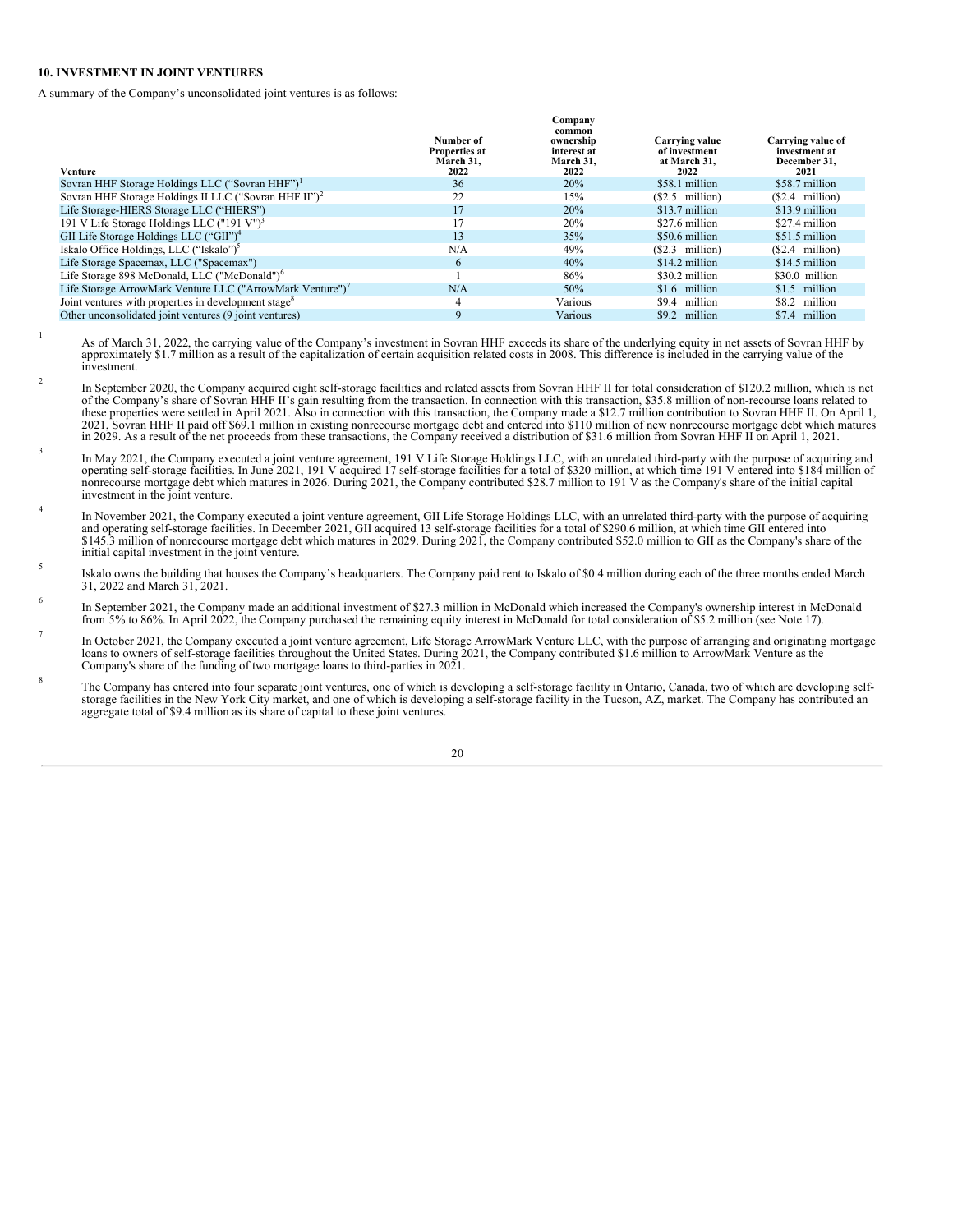In addition to the joint venture activity in the preceding table, Life-Storage-SERS Storage LLC ("SERS") owned three self-storage facilities which the Company acquired in September 2021 for total consideration of \$51.7 million which is net of the Company's share of SERS's gain resulting from the transaction. In connection with this transaction, all non-recourse loans held by SERS were settled. As SERS no longer operates any self-storage facilities, the Company received a distribution of \$2.8 million in September 2021 as the Company's return of its remaining investment in SERS. SERS is expected to be dissolved in 2022.

Based on the facts and circumstances of each of the Company's joint ventures, the Company has determined that none of the joint ventures at March 31, 2022 are a variable interest entity ("VIE") in accordance with ASC 810, "*Consolidation*." The Company used the voting model under ASC 810 to determine whether or not to consolidate the joint ventures. Based upon each member's substantive participation rights over the activities as stipulated in the joint venture agreements, none of the joint ventures evaluated under the voting model are consolidated by the Company. Due to the Company's significant influence over the operations of each of the joint ventures, all above joint ventures are accounted for under the equity method of accounting.

The carrying values of the Company's investments in joint ventures are assessed for other-than-temporary impairment on a periodic basis and no such impairments have been recorded on any of the Company's investments in joint ventures.

As property manager of the self-storage facilities owned by each of the operational joint ventures, the Company earns management and/or call center fees based on a percentage of joint venture gross revenues. These fees earned from joint ventures, which are included in other operating income in the consolidated statements of operations, totaled \$2.5 million and \$1.8 million for the three months ended March 31, 2022 and 2021, respectively.

The Company's share of the unconsolidated joint ventures' income is as follows:

| (dollars in thousands)<br>Venture   | <b>Three Months</b><br>Ended<br>March 31, 2022 | <b>Three Months</b><br>Ended<br>March 31, 2021 |
|-------------------------------------|------------------------------------------------|------------------------------------------------|
| <b>Sovran HHF</b>                   | 960                                            | 654                                            |
| Sovran HHF II                       | 475                                            | 332                                            |
| Other unconsolidated joint ventures | 683                                            | 235                                            |
|                                     | 2,118                                          | 221<br>.                                       |

The Company does not guarantee the debt of any of its equity method investees.

We do not expect to have material future cash outlays relating to these joint ventures outside our share of capital required for future acquisitions of properties, our share of capital for the origination of nonrecourse loans by the ArrowMark Venture joint venture, our share of capital required for the development of properties under construction, and our share of the payoff of secured debt held by these joint ventures.

#### **11. INCOME TAXES**

The Company qualifies as a REIT under the Internal Revenue Code of 1986, as amended, and will generally not be subject to corporate income taxes to the extent it distributes its taxable income to its shareholders and complies with certain other requirements.

The Company has elected to treat certain of its subsidiaries as taxable REIT subsidiaries. In general, the Company's taxable REIT subsidiaries may perform additional services for tenants and generally may engage in certain real estate or non-real estate related business. A taxable REIT subsidiary is subject to corporate federal and state income taxes. Deferred tax assets and liabilities are determined based on differences between financial reporting and tax bases of assets and liabilities.

The Company recorded federal and state income tax expense of \$0.4 million and \$0.6 million for the three months ended March 31, 2022 and 2021, respectively. These amounts are included in general and administrative expenses in the consolidated statements of operations. At March 31, 2022 and 2021, there were no material unrecognized tax benefits, and the Company had no interest or penalties relating to uncertain tax positions during the periods then ended. Interest and penalties relating to uncertain tax positions will be recognized in income tax expense when incurred. Income taxes payable by the Company and the net deferred tax liabilities of our taxable REIT subsidiaries are classified within accounts payable and accrued liabilities in the consolidated balance sheets, while prepaid income taxes are classified within prepaid expenses. As of March 31, 2022, the Company's taxable REIT subsidiaries have deferred tax assets totaling \$0.6 million and a deferred tax liability of \$2.0 million. As of December 31, 2021, the Company's taxable REIT subsidiaries had deferred tax assets of \$0.4 million and a deferred tax liability of \$1.8 million. The tax years 2018-2021 remain open to examination by the major taxing jurisdictions to which the Company is subject.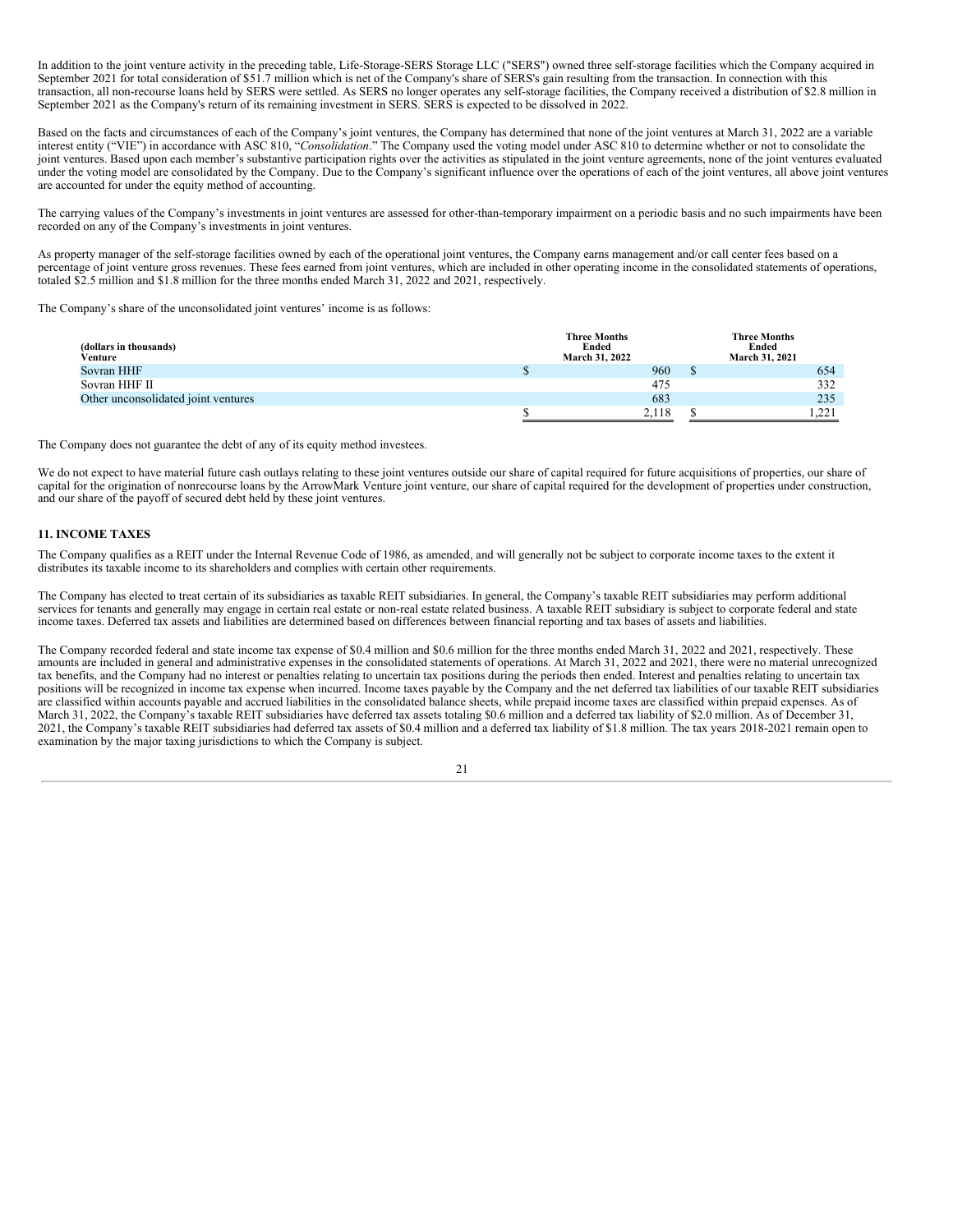The Tax Cuts and Jobs Act (the "TCJA") was enacted on December 20, 2017. The TCJA significantly changed the U.S. federal income tax laws applicable to businesses and their owners, including REITs and their shareholders. Under the TCJA, the corporate income tax rate is reduced from a maximum rate of 35% to a flat 21% rate. The reduced corporate income tax rate, which is effective for taxable years beginning after December 31, 2017, applies to income earned by our taxable REIT subsidiaries.

#### **12. EARNINGS PER SHARE AND EARNINGS PER UNIT**

The Company reports earnings per share and earnings per unit data in accordance ASC Topic 260, "Earnings Per Share." Under ASC Topic 260-10, unvested share-based share-based payment awards that contain nonforfeitable right computation of earnings-per-share pursuant to the two-class method. The Parent Company and the Operating Partnership have calculated their basic and diluted earnings per share/unit using the two-class method.

### Earnings Per Share

The following table sets forth the computation of basic and diluted earnings per common share utilizing the two-class method.

| (in thousands except per share data)                                                                    | <b>Three Months</b><br>Ended<br>March 31, 2022 |        |  | <b>Three Months</b><br>Ended<br>March 31, 2021 |
|---------------------------------------------------------------------------------------------------------|------------------------------------------------|--------|--|------------------------------------------------|
| Numerator:                                                                                              |                                                |        |  |                                                |
| Net income attributable to common shareholders                                                          |                                                | 73,575 |  | 47,383                                         |
| Denominator:                                                                                            |                                                |        |  |                                                |
| Denominator for basic earnings per share – weighted<br>average shares                                   |                                                | 83.644 |  | 75,387                                         |
| <b>Effect of Dilutive Securities:</b>                                                                   |                                                |        |  |                                                |
| Stock options and non-vested stock                                                                      |                                                | 194    |  | 123                                            |
| Denominator for diluted earnings per share – adjusted<br>weighted average shares and assumed conversion |                                                | 83,838 |  | 75,510                                         |
| Basic earnings per common share attributable to<br>common shareholders                                  |                                                | 0.88   |  | 0.63                                           |
| Diluted earnings per common share attributable to<br>common shareholders                                |                                                | 0.88   |  | 0.63                                           |

### Earnings Per Unit

The following table sets forth the computation of basic and diluted earnings per common unit utilizing the two-class method.

| (in thousands except per unit data)                                                                   | <b>Three Months</b><br>Ended<br>March 31, 2022 |   | <b>Three Months</b><br>Ended<br>March 31, 2021 |
|-------------------------------------------------------------------------------------------------------|------------------------------------------------|---|------------------------------------------------|
| Numerator:                                                                                            |                                                |   |                                                |
| Net income attributable to common unitholders                                                         | 73,575                                         | S | 47,383                                         |
| Denominator:                                                                                          |                                                |   |                                                |
| Denominator for basic earnings per unit – weighted<br>average units                                   | 83,644                                         |   | 75,387                                         |
| <b>Effect of Dilutive Securities:</b>                                                                 |                                                |   |                                                |
| Stock options and non-vested stock                                                                    | 194                                            |   | 123                                            |
| Denominator for diluted earnings per unit - adjusted<br>weighted average units and assumed conversion | 83.838                                         |   | 75,510                                         |
| Basic earnings per common unit attributable to<br>common unitholders                                  | 0.88                                           |   | 0.63                                           |
| Diluted earnings per common unit attributable to<br>common unitholders                                | 0.88                                           |   | 0.63                                           |

Not included in the effect of dilutive securities above for both earnings per share and earnings per unit are 123,436 unvested restricted shares for the three months ended March 31, 2022, and 149,227 unvested restricted shares for the three months ended March 31, 2021, because their effect would be antidilutive. Additionally, not included in the effect of dilutive securities above for both earnings per

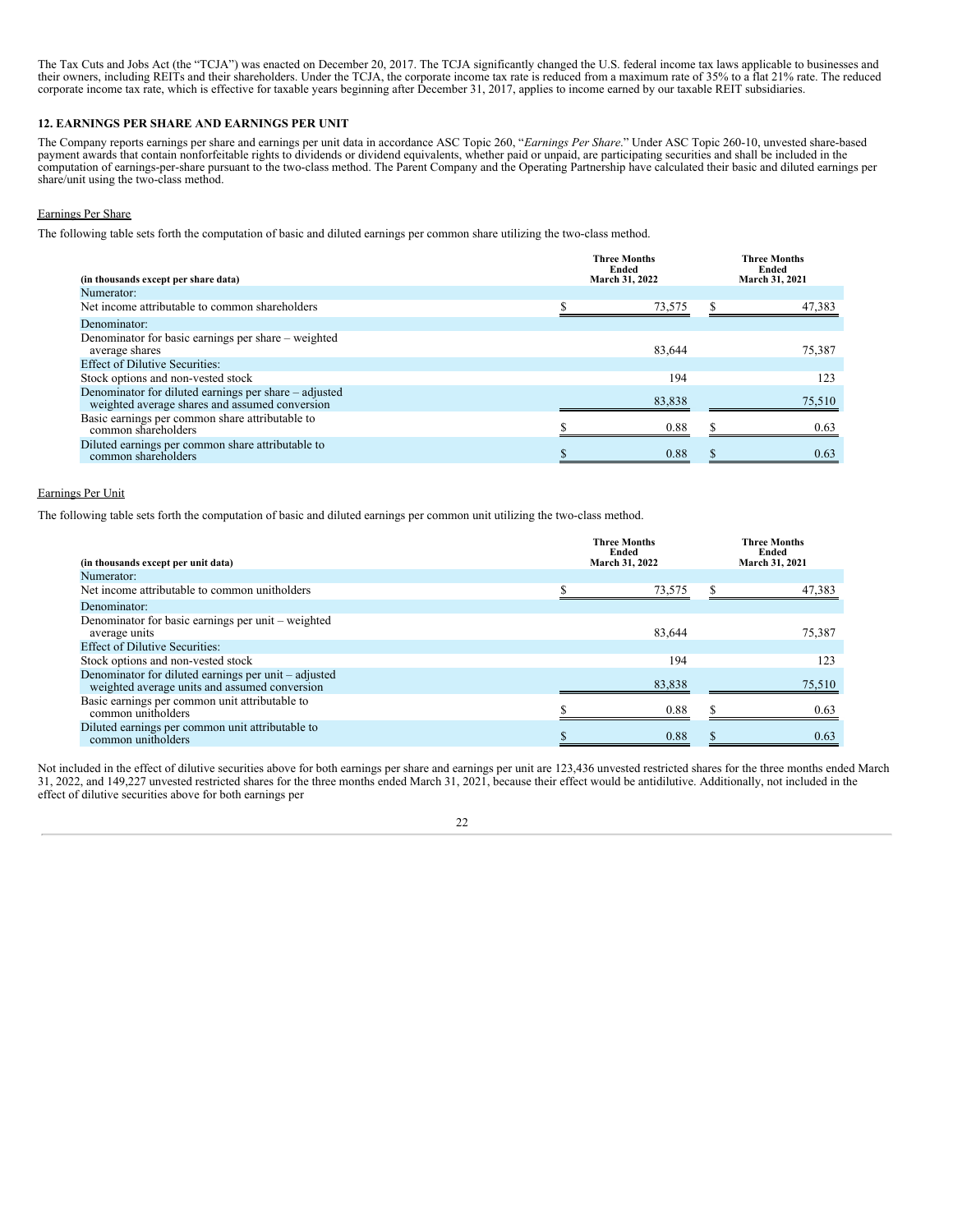share and earnings per unit for the three months ended March 31, 2022 is the effect of 3,590,603 preferred noncontrolling redeemable Operating Partnership Units as such Units are not redeemable at March 31, 2022.

# **13. SHAREHOLDERS' EQUITY**

The following is a reconciliation of the changes in the Parent Company's total shareholders' equity for the three months ended March 31, 2022:

| (dollars in thousands)                                                                        |   | Common<br><b>Stock</b> | Additional<br>Paid-in<br>Capital | Dividends in<br><b>Excess of</b><br><b>Net Income</b> | Accumulated<br>Other<br>Comprehensive<br>Income (Loss) | Total<br>Shareholders'<br><b>Equity</b> |
|-----------------------------------------------------------------------------------------------|---|------------------------|----------------------------------|-------------------------------------------------------|--------------------------------------------------------|-----------------------------------------|
| Balance December 31, 2021                                                                     | æ | 836                    | 3,697,000                        | $(314,713)$ \$                                        | $(4,124)$ \$                                           | 3,378,999                               |
| Net proceeds from issuance of common stock                                                    |   |                        | 92,764                           |                                                       |                                                        | 92,771                                  |
| Exercise of stock options                                                                     |   |                        | 173                              |                                                       | _                                                      | 173                                     |
| Earned portion of non-vested stock                                                            |   |                        | 1,661                            |                                                       |                                                        | 1,661                                   |
| Adjustment to redemption value on<br>noncontrolling redeemable Operating<br>Partnership units |   |                        |                                  | 10,924                                                |                                                        | 10,924                                  |
| Net income attributable to common<br>shareholders                                             |   |                        |                                  | 73,575                                                |                                                        | 73,575                                  |
| Amortization of terminated hedge included in<br><b>AOCL</b>                                   |   |                        |                                  |                                                       | 229                                                    | 229                                     |
| Dividends                                                                                     |   |                        |                                  | (83, 637)                                             |                                                        | (83, 637)                               |
| Balance March 31, 2022                                                                        |   | 843                    | 3,791,598                        | $(313,851)$ \$                                        | (3,895)                                                | 3,474,695                               |

The following is a reconciliation of the changes in the Parent Company's total shareholders' equity for the three months ended March 31, 2021:

| (dollars in thousands)                                                                        | Common<br><b>Stock</b> | <b>Additional</b><br>Paid-in<br>Capital |    | Dividends in<br><b>Excess of</b><br><b>Net Income</b> | Accumulated<br>Other<br>Comprehensive<br>Income (Loss) | Total<br>Shareholders'<br><b>Equity</b> |
|-----------------------------------------------------------------------------------------------|------------------------|-----------------------------------------|----|-------------------------------------------------------|--------------------------------------------------------|-----------------------------------------|
| Balance December 31, 2020                                                                     | 495                    | 2,671,311                               | S. | $(288,667)$ \$                                        | $(5,041)$ \$                                           | 2,378,098                               |
| Net proceeds from issuance of common stock                                                    | 18                     | 180,511                                 |    |                                                       |                                                        | 180,529                                 |
| Earned portion of non-vested stock                                                            |                        | 1,453                                   |    |                                                       |                                                        | 1,453                                   |
| Stock dividend                                                                                | 252                    | (252)                                   |    |                                                       |                                                        |                                         |
| Carrying value less than redemption value on redeemed<br>noncontrolling interest              |                        | (4)                                     |    |                                                       |                                                        | (4)                                     |
| Adjustment to redemption value on<br>noncontrolling redeemable Operating<br>Partnership units |                        |                                         |    | (2,358)                                               |                                                        | (2,358)                                 |
| Net income attributable to common shareholders                                                |                        |                                         |    | 47,383                                                |                                                        | 47,383                                  |
| Amortization of terminated hedge included in<br><b>AOCL</b>                                   |                        |                                         |    |                                                       | 229                                                    | 229                                     |
| Dividends                                                                                     |                        |                                         |    | (55, 840)                                             |                                                        | (55, 840)                               |
| Balance March 31, 2021                                                                        | 765                    | 2,853,019                               |    | (299, 482)                                            | (4,812)                                                | 2,549,490                               |

On December 29, 2020, the Company entered into a continuous equity offering program ("2020 Equity Program") with multiple sales agents, pursuant to which the Company was permitted to sell up to \$500 million in aggregate offering price of shares of the Company's common stock. The 2020 Equity Program was replaced on June 15, 2021 when the Company entered into a new continuous equity offering program ("2021 Equity Program") with multiple sales agents pursuant to which the Company is permitted to sell up to \$500 million in aggregate offering price of shares of the Company's stock. Actual sales under this continuous equity offering program will depend on a variety of factors and conditions, including, but not limited to, market conditions, the trading price of the Company's common stock, and determinations of the appropriate sources of funding for the Company. The Company expects to offer, sell and issue shares of common stock under this equity program from time to time based on various factors and conditions, although the Company is under no obligation to sell any shares under this equity program.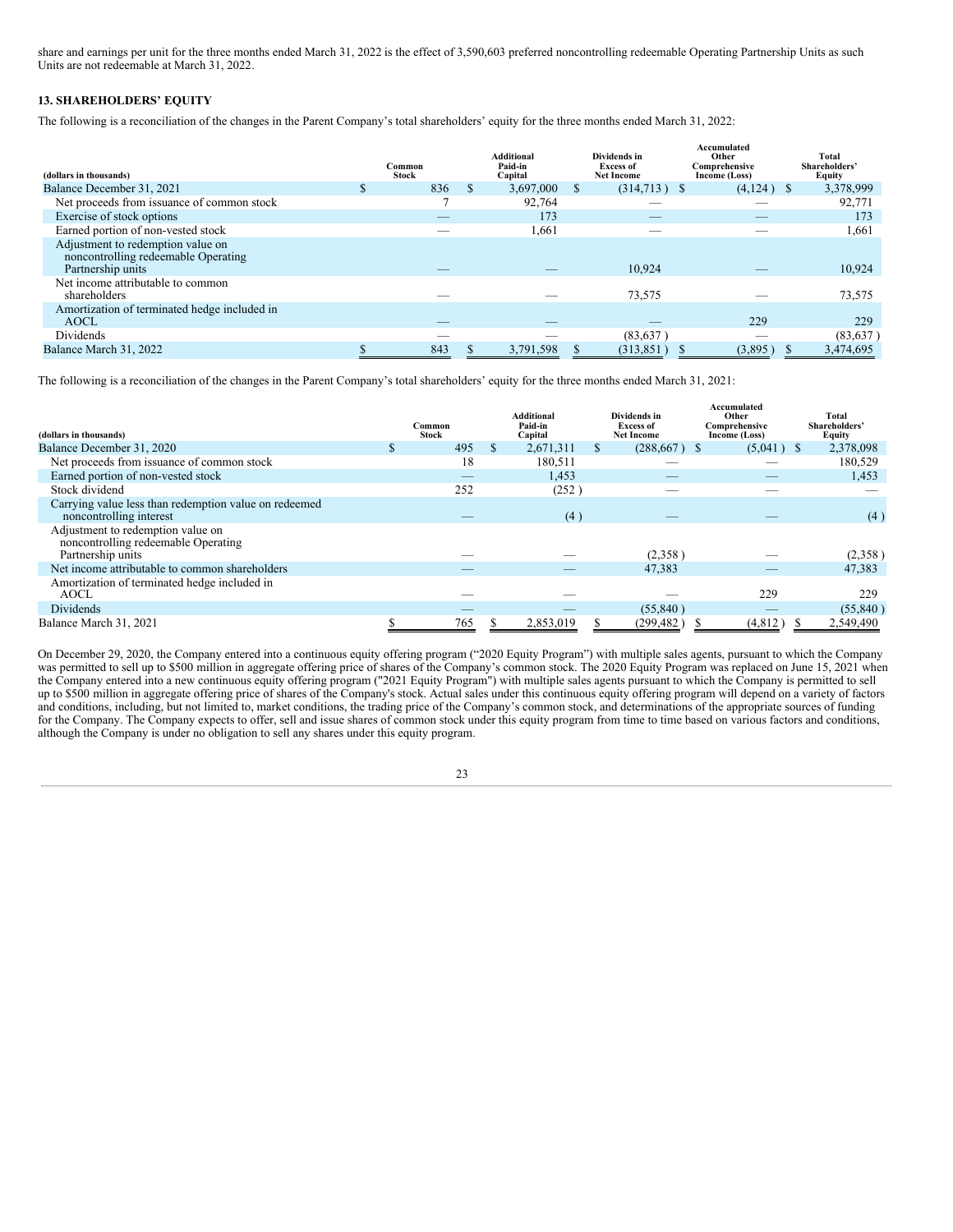During the three-month period ended March 31, 2022, the Company issued 686,712 shares of common stock under the 2021 Equity Program at a weighted average issue price of \$136.48 per share, generating net proceeds of \$92.8 million after deducting \$0.9 million of sales commissions paid to the sales agents (all other related expenses were minor during the period). The Company used such proceeds primarily to fund a portion of the 18 storage facilities acquired during the three months ended March 31, 2022.

During the three months ended March 31, 2021, the Company issued 2,220,559 shares of common stock under the 2020 Equity Program at a weighted average issue price of \$82.23 per share, generating net proceeds of \$180.5 million after deducting \$1.8 million of sales commissions paid to the sales agents, as well as other expenses of \$0.3 million. The Company used such proceeds to fund a portion of the 16 storage facilities acquired during the three months ended March 31, 2021.

On August 2, 2017, the Company's Board of Directors authorized the repurchase of up to \$200 million of the Company's outstanding common shares ("Buyback Program"). The Buyback Program allows the Company to purchase shares of its common stock in accordance with applicable securities laws on the open market, through privately negotiated transactions, or through other methods of acquiring shares. The Buyback Program may be suspended or discontinued at any time. The Company did not repurchase any outstanding common shares under the Buyback Program during the three months ended March 31, 2022 or during the three months ended March 31, 2021.

In 2013, the Company implemented a Dividend Reinvestment Plan which was suspended by the Company's Board of Directors in 2017. As a result, the Company did not issue any shares under the Dividend Reinvestment Plan during the three months ended March 31, 2022 and 2021.

On January 4, 2021, the Company announced a three-for-two stock split of the Company's common stock, to be made in the form of a 50% stock dividend. Shareholders of record at the close of business on January 15, 2021 received one additional share of Company stock for every two shares owned. These additional shares were distributed on January 27, 2021, with cash distributed in lieu of fractional shares based on the closing price on the record date.

# **14. PARTNERS' CAPITAL**

The following is a reconciliation of the changes in total partners' capital for the three months ended March 31, 2022:

| (dollars in thousands)                                                                     | <b>Life Storage</b><br>Holdings, Inc.<br>Life Storage,<br>Inc. Limited<br>General<br>Partner<br>Partner |    |           | Accumulated<br>Other<br>Comprehensive<br>Income (Loss) | Total<br>Controlling<br>Partners'<br>Capital |
|--------------------------------------------------------------------------------------------|---------------------------------------------------------------------------------------------------------|----|-----------|--------------------------------------------------------|----------------------------------------------|
| Balance December 31, 2021                                                                  | 36,131                                                                                                  | S. | 3,346,992 | $(4,124)$ \$                                           | 3,378,999                                    |
| Net proceeds from issuance of Operating Partnership<br>Units                               | 927                                                                                                     |    | 91.844    |                                                        | 92,771                                       |
| Exercise of stock options                                                                  | $\sim$                                                                                                  |    | 171       |                                                        | 173                                          |
| Earned portion of non-vested stock                                                         | 17                                                                                                      |    | 1,644     |                                                        | 1,661                                        |
| Carrying value less than redemption value on redeemed<br>noncontrolling interest           | (1)                                                                                                     |    |           |                                                        |                                              |
| Adjustment to redemption value on noncontrolling<br>redeemable Operating Partnership Units |                                                                                                         |    | 10.924    |                                                        | 10,924                                       |
| Net income attributable to common unitholders                                              | 754                                                                                                     |    | 72,821    |                                                        | 73,575                                       |
| Amortization of terminated hedge included in AOCL                                          | $\sim$                                                                                                  |    | (2)       | 229                                                    | 229                                          |
| <b>Distributions</b>                                                                       | (846)                                                                                                   |    | (82,791)  |                                                        | (83, 637)                                    |
| Balance March 31, 2022                                                                     | 36,986                                                                                                  |    | 3,441,604 | (3,895)                                                | 3,474,695                                    |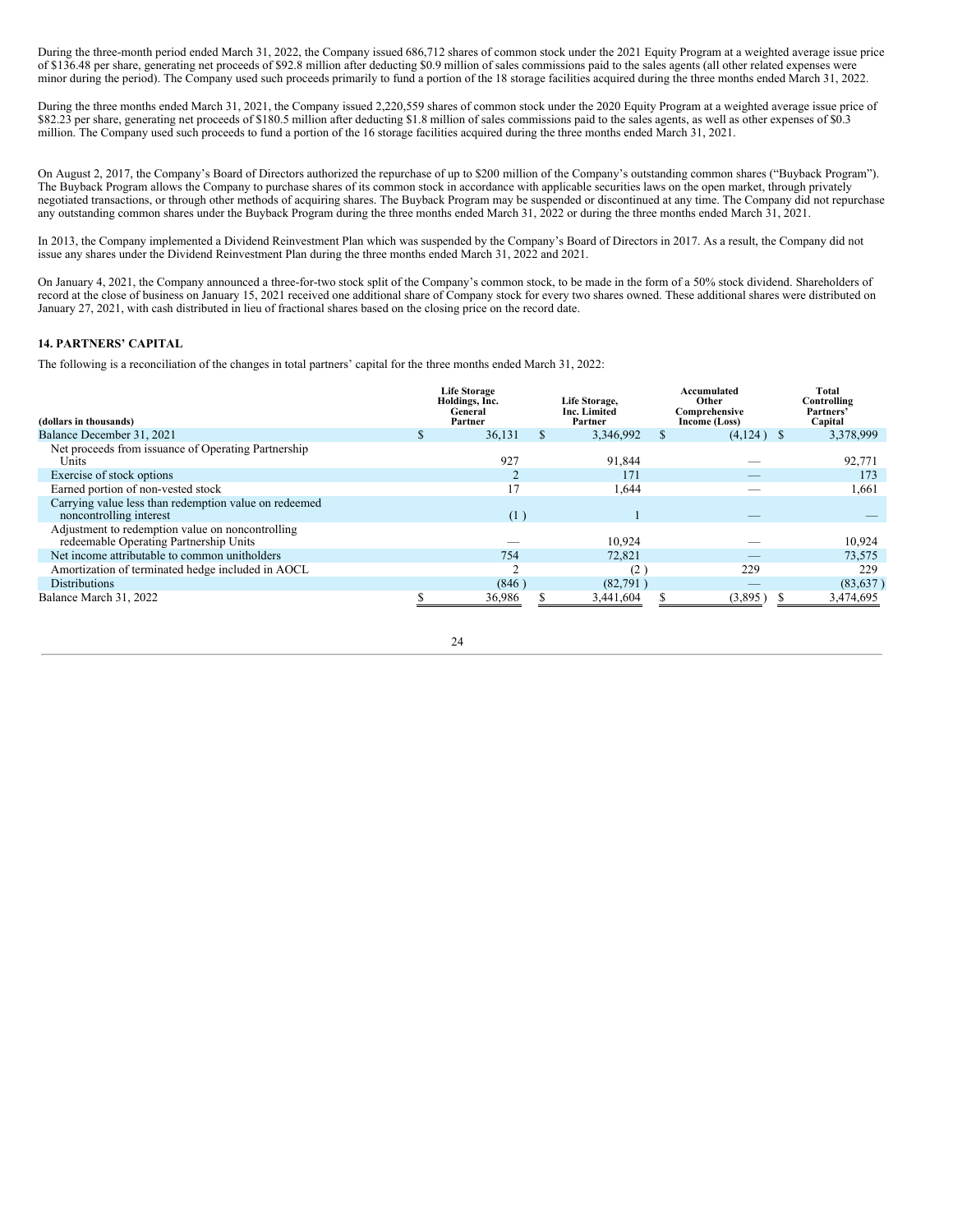The following is a reconciliation of the changes in total partners' capital for the three months ended March 31, 2021:

| (dollars in thousands)                                                                     | <b>Life Storage</b><br>Holdings, Inc.<br>General<br>Partner |          | Life Storage,<br>Inc. Limited<br>Partner | Accumulated<br>Other<br>Comprehensive<br>Income (Loss) | Total<br>Controlling<br>Partners'<br>Capital |
|--------------------------------------------------------------------------------------------|-------------------------------------------------------------|----------|------------------------------------------|--------------------------------------------------------|----------------------------------------------|
| Balance December 31, 2020                                                                  | 24,045                                                      | <b>S</b> | 2,359,094                                | $(5,041)$ \$                                           | 2,378,098                                    |
| Net proceeds from issuance of Operating Partnership<br>Units                               | 1,807                                                       |          | 178.722                                  |                                                        | 180,529                                      |
| Earned portion of non-vested stock                                                         | 14                                                          |          | 1,439                                    |                                                        | 1,453                                        |
| Carrying value less than redemption value on redeemed<br>noncontrolling interest           | (1)                                                         |          | (3)                                      |                                                        | (4)                                          |
| Adjustment to redemption value on noncontrolling<br>redeemable Operating Partnership Units |                                                             |          | (2,358)                                  |                                                        | (2,358)                                      |
| Net income attributable to common unitholders                                              | 476                                                         |          | 46,907                                   |                                                        | 47,383                                       |
| Amortization of terminated hedge included in AOCL                                          | $\overline{2}$                                              |          | (2)                                      | 229                                                    | 229                                          |
| <b>Distributions</b>                                                                       | (561                                                        |          | (55, 279)                                |                                                        | (55, 840)                                    |
| Balance March 31, 2021                                                                     | 25,782                                                      |          | 2.528,520                                | (4,812)                                                | 2.549.490                                    |

# **15. RECENT ACCOUNTING PRONOUNCEMENTS**

In August 2020, the FASB issued ASU 2020-06, "Debt - Debt with Conversion and Other Options (Subtopic 470-20) and Derivatives and Hedging - Contracts in Entity's Own Equity (Subtopic 815-40: Accounting for Convertible Instruments and Contracts in an Entity's Own Equity," which reduced the number of accounting models for convertible debt instruments and convertible preferred stock, thus simplifying the accounting for convertible instruments. ASU 2020-06 is effective for annual periods beginning after December 31, 2021, and interim periods within those annual periods, and is therefore effective for the Company as of January 1, 2022. Management has evaluated the impact of the adoption of ASU 2020-06 on the Company, including, but not limited to, the accounting for the Company's noncontrolling redeemable Operating Partnership Units, and has concluded that the adoption of ASU 2020-06 did not have a material impact on the Company.

#### **16. COMMITMENT AND CONTINGENCIES**

The Company's lease population is comprised of leases for land and/or buildings in which certain of the Company's self-storage facilities operate, as well as leases of warehousing and corporate office space. All leases where the Company is the lessee qualify as operating leases and the Company does not have any financing leases as of March 31, 2022. At March 31, 2022 and December 31, 2021, the Company's aggregate right-of-use assets total \$18.9 million and \$19.5 million, respectively, and are included in other assets on the consolidated balance sheet. The related lease liabilities at March 31, 2022 and December 31, 2021 total \$18.7 million and \$19.2 million, respectively, and are included in accounts payable and accrued liabilities on the consolidated balance sheet.

Expenses related to operating leases totaled \$0.7 million and \$0.6 million for the three months ended March 31, 2022 and 2021, respectively. At March 31, 2022, the weighted average remaining lease term and weighted average discount rate for the Company's operating leases were 10.1 years and 4.59%, respectively.

At March 31, 2022, the Company has approximately \$24.0 million of operating lease commitments, excluding variable consideration. The undiscounted future minimum lease payments are summarized by year in the table below:

| (in thousands) |   |        |
|----------------|---|--------|
| 2022           | ъ | 2,141  |
| 2023           |   | 2,663  |
| 2024           |   | 2,584  |
| 2025           |   | 2,402  |
| 2026           |   | 2,484  |
| Thereafter     |   | 11,697 |
| Total          |   | 23,971 |

The difference between the amounts included in the table above and the aggregate lease liability recorded in the accompanying consolidated balance sheet at March 31, 2022 is the result of the impact of the discount rate on future minimum lease payments.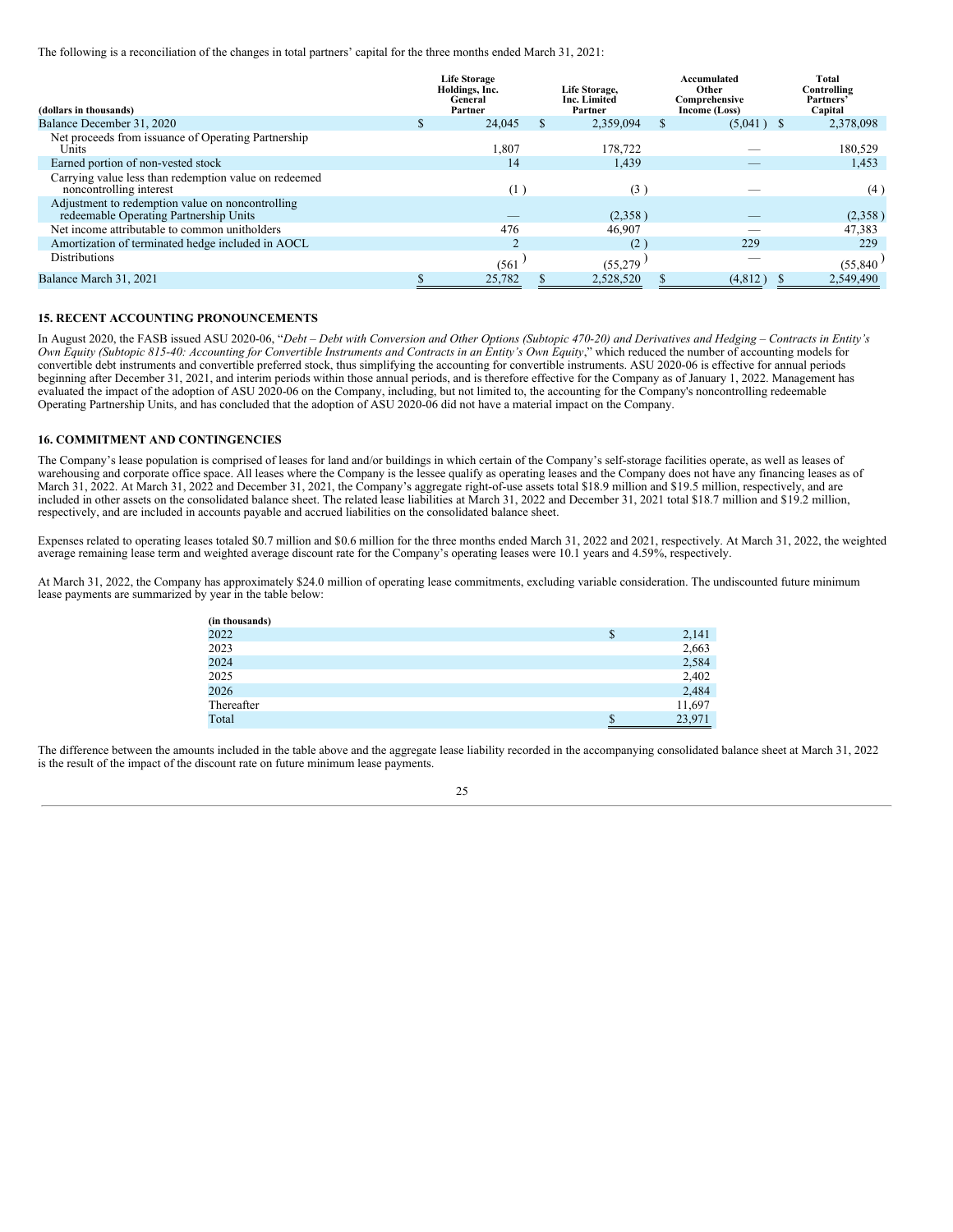At March 31, 2022, the Company was under contract to acquire 15 self-storage facilities for an aggregate purchase price of \$279.1 million. During April 2022, the Company completed the acquisition of five of these self-storage facilities for an aggregate purchase price of \$88.5 million. The purchases of the remaining 10 self-storage facilities are subject to customary conditions to closing, and there is no assurance that these facilities will be acquired.

At March 31, 2022, the Company has signed contracts in place with third-party contractors for expansion and enhancements at its existing facilities. The Company expects to pay \$56.9 million under these contracts in 2022 and 2023.

#### **17. SUBSEQUENT EVENTS**

On April 1, 2022, the Company declared a quarterly dividend of \$1.00 per common share. The dividend was paid on April 26, 2022 to shareholders of record on April 14, 2022. The total dividend paid amounted to \$84.4 million.

During April 2022, the Company issued 55,736 shares of common stock under its continuous equity offering program at a weighted average issuance price of \$142.83 per share, generating net proceeds of \$7.9 million.

As discussed in note 16, subsequent to March 31, 2022, the Company acquired five self-storage facilities for an aggregate purchase price of \$88.5 million.

In addition to the self-storage facilities under contract at March 31, 2022, subsequent to March 31, 2022, the Company entered into contracts to acquire three additional selfstorage facilities for an aggregate purchase price of \$54.8 million. The purchases of these self-storage facilities are subject to customary conditions to closing, and there is no assurance that these facilities will be acquired.

As discussed in Note 10, the Company acquired the remaining ownership interest in the McDonald joint venture on April 4, 2022 for cash consideration of \$5.2 million. McDonald had historically been accounted for by the Company using the equity method of accounting. As a result of this transaction, the Company now owns 100% of McDonald and will consolidate McDonald in accordance with ASC 810, "*Consolidation*" from the date of acquisition. The allocated purchase price of McDonald also includes the carrying value of the Company's investment in McDonald at the date of acquisition which totaled \$30.2 million.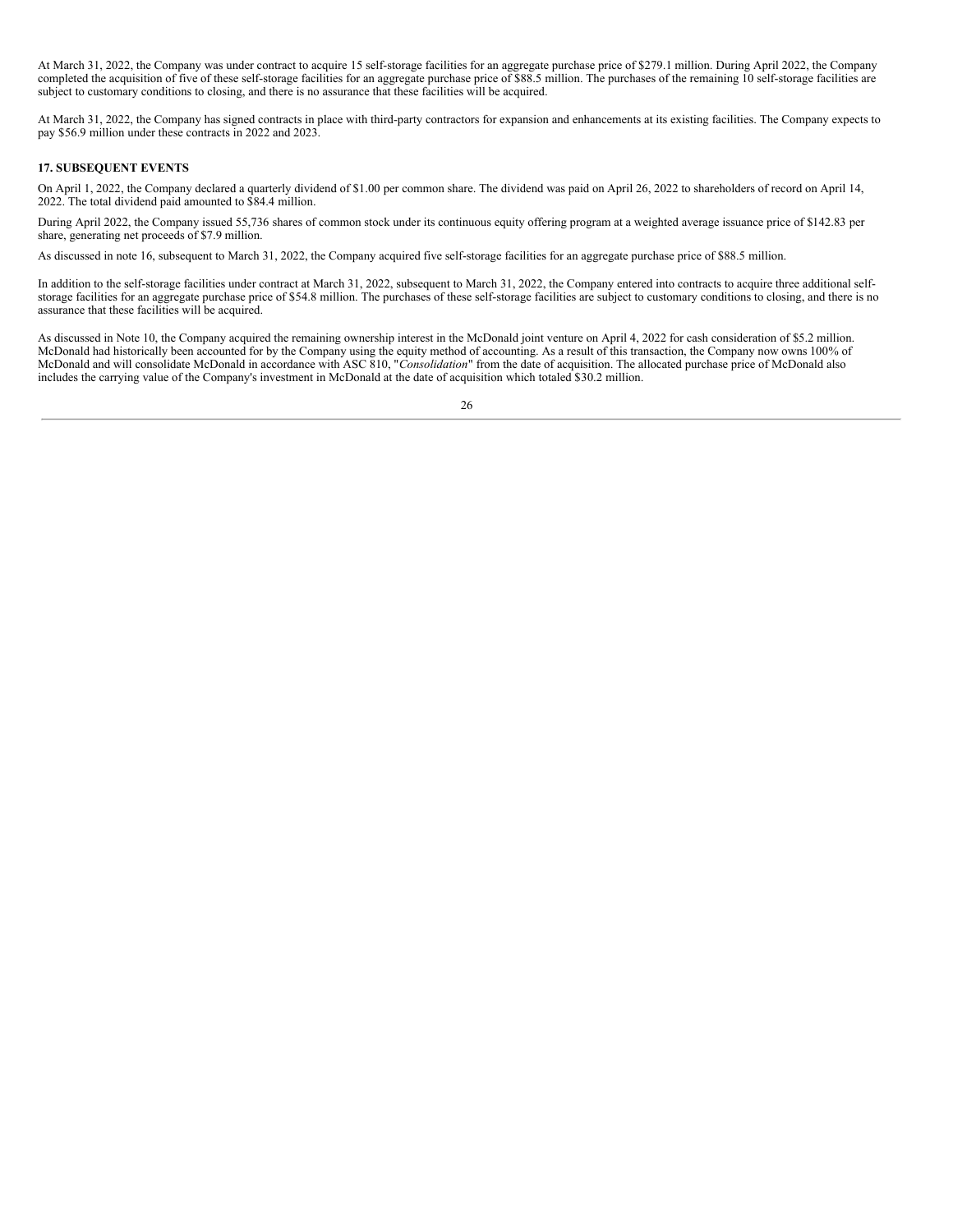#### **Item 2. Management's Discussion and Analysis of Financial Condition and Results of Operations**

The following discussion and analysis of the Company's consolidated financial condition and results of operations should be read in conjunction with the unaudited financial statements and notes thereto included elsewhere in this report.

#### **DISCLOSURE REGARDING FORWARD-LOOKING STATEMENTS**

When used in this discussion and elsewhere in this document, the words "intends," "believes," "expects," "anticipates," and similar expressions are intended to identify "forward-looking statements" within the meaning of that term in Section 27A of the Securities Act of 1933 and in Section 21E of the Securities Exchange Act of 1934. All forward-looking statements involve known and unknown risks, uncertainties and other factors, which may cause our actual results, performance or achievements of the Company to be materially different from those expressed or implied by such forward-looking statements. We may also make additional forward-looking statements from time to time. All such subsequent forward-looking statements, whether written or oral, by us or on our behalf, are also expressly qualified by these cautionary statements. All forward-looking statements apply only as of the date made. We undertake no obligation to publicly update or revise forward-looking statements which may be made to reflect events or circumstances after the date made or to reflect the occurrence of unanticipated events.

There are a number of risks and uncertainties that could cause our actual results to differ materially from the forward-looking statements contained in this report. Any forwardlooking statements should be considered in light of the risks referenced in "Part I. Item 1A. Risk Factors" in our 2021 annual report on form 10-K filed with the Securities and Exchange Commission on February 25, 2021. Such factors include, but are not limited to:

•adverse changes in general economic conditions, the real estate industry and in the markets in which we operate;

•the effect of competition from new self-storage facilities or other storage alternatives, which would cause rents and occupancy rates to decline;

•impacts from the COVID-19 pandemic or the future outbreak of other highly infectious or contagious diseases on the U.S., regional and global economies and our financial condition and results of operations;

•potential liability for uninsured losses and environmental contamination;

•the impact of the regulatory environment as well as national, state, and local laws and regulations including, without limitation, those governing real estate investment trusts ("REITs"), tenant reinsurance and other aspects of our business, which could adversely affect our results;

•loss of key personnel;

•the Company's ability to evaluate, finance and integrate acquired self-storage facilities on expected terms into the Company's existing business and operations;

•the Company's ability to effectively compete in the industry in which it does business;

•disruptions in credit and financial markets and resulting difficulties in raising capital or obtaining credit at reasonable rates or at all, which could impede our ability to grow;

•the Company's existing indebtedness may mature in an unfavorable credit environment, preventing refinancing or forcing refinancing of the indebtedness on terms that are not as favorable as the existing terms;

•interest rates may increase, impacting costs associated with the Company's outstanding floating rate debt, if any, and impacting the Company's ability to comply with debt covenants;

•exposure to litigation or other claims;

•risks associated with breaches of our data security;

•the regional concentration of the Company's business may subject the Company to economic downturns in the states of Florida and Texas;

•the Company's cash flow may be insufficient to meet required payments of operating expenses, principal, interest and dividends; and

•failure to maintain our REIT status for U.S. federal income purposes, including tax law changes that may change the taxability of future income.

The forward-looking statements are based on our beliefs, assumptions and expectations of our future performance, taking into account all information currently available to us. These beliefs, assumptions and expectations are subject to risks and uncertainties and can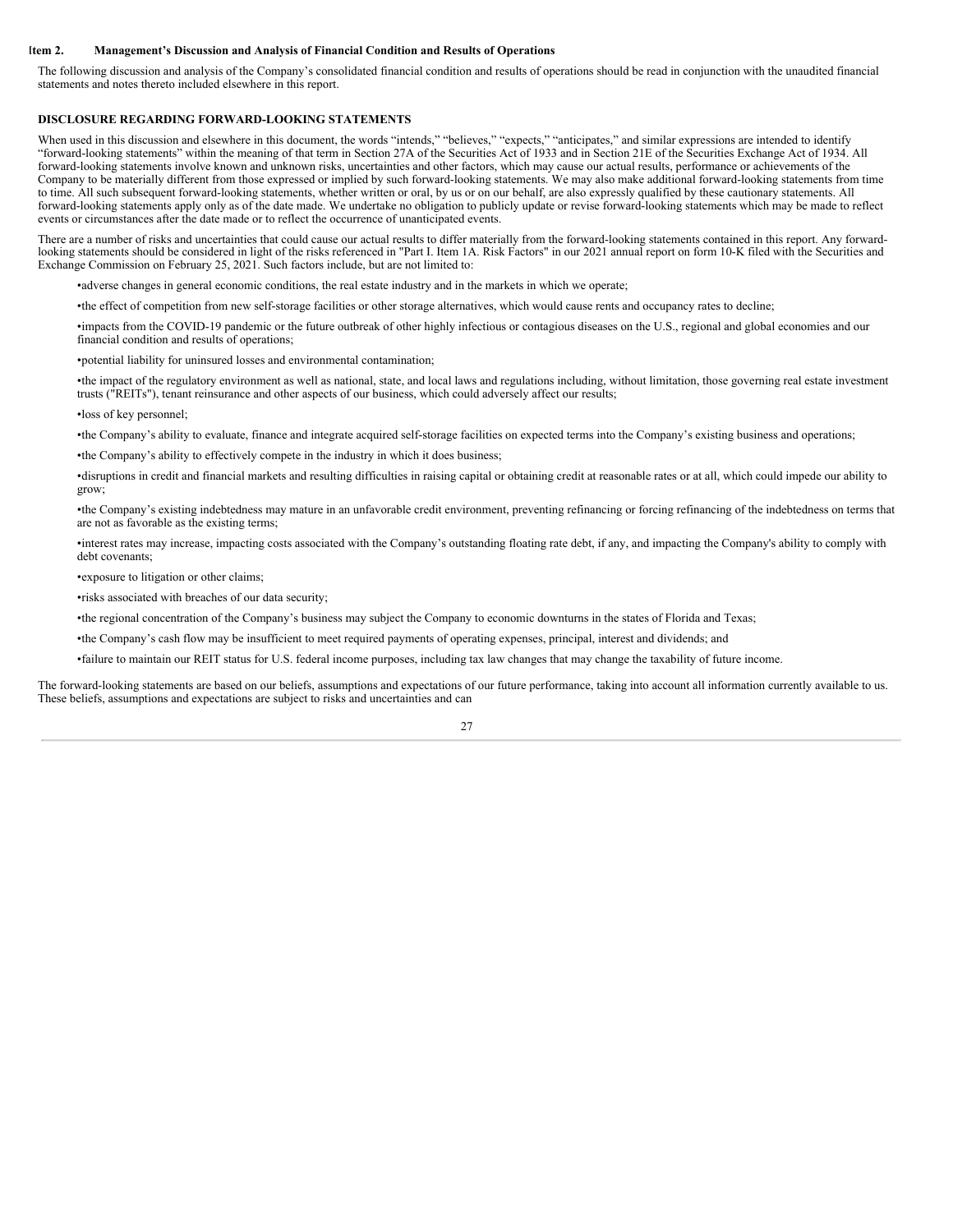change as a result of many possible events or factors, not all of which are known to us. If a change occurs, our business, financial condition, liquidity and results of operations may vary materially from those expressed in our forward-looking statements. You should carefully consider these risks before you make an investment decision with respect to our securities.

# **RESULTS OF OPERATIONS**

FOR THE PERIOD JANUARY 1, 2022 THROUGH MARCH 31, 2022, COMPARED TO THE PERIOD JANUARY 1, 2021 THROUGH MARCH 31, 2021

We recorded rental revenues of \$205.5 million for the three months ended March 31, 2022, an increase of \$55.2 million or 36.7% when compared to rental revenues of \$150.3 million for the same period in 2021. This increase in rental revenue was driven by a \$23.0 million, or 15.7%, increase in rental revenues at the 580 core properties considered in same store sales (the Company will include stores in its same store pool in the second year after the stores achieve 80% sustained occupancy using market rates and incentives; therefore the 580 core properties considered in same store sales are those included in the consolidated results of operations since December 31, 2020, excluding stores not yet stabilized, three stores significantly impacted by flooding, and three stores that the Company began to fully replace between 2017 and 2020). The increase in same store rental revenues was a result of a 14.9% increase in rental income per square foot along with a 20 basis point increase in average occupancy. Also affecting the overall increase in rental revenues was an increase of \$32.2 million in rental revenues contributed by stores not included in the same store pool, primarily those acquired in 2021 and 2022. We recorded<br>tenant reinsurance revenues of \$17.3 million fo \$12.6 million for the same period in 2021. The increase in tenant reinsurance revenues is primarily due to the increase in stores owned or managed in 2021 and 2022. Other operating income, which includes merchandise sales, truck rentals, management fees and acquisition fees, increased by \$1.7 million for the three months ended March 31, 2022 compared to the same period in 2021 primarily as a result of increased management fees due to an increase in managed properties.

Property operations and maintenance expenses increased \$8.6 million or 25.6% in the three months ended March 31, 2022 compared to the same period in 2021. Property operations and maintenance expenses related to the 580 core properties considered in the same store pool increased by \$1.0 million or 3.3% primarily as the result of increases in utilities costs, repairs and maintenance expenditures, and internet marketing expenditures. The remainder of the increase in property operations and maintenance expenses is primarily the result of the net activity of the stores not included in the same store pool. Tenant reinsurance expenses increased \$2.1 million or 43.2% in three months ended March 31, 2022 compared to the same period in 2021 primarily as the result of the increase in stores owned or managed in 2021 and 2022. Real estate tax expense increased a \$4.6 million during the three months ended March 3 2.2% increase in real estate taxes which is reflective of a net increase in property tax levies on those properties. In addition to the same store real estate tax expense increase, real estate taxes increased \$4.2 million from stores not included in the same store pool.

Net operating income increased \$46.3 million or 40.8% resulting from a 21.9% increase in our same store net operating income coupled with an increase of \$24.6 million related to the Company's tenant insurance program, increased management fees, and the properties not included in the same store pool.

Net operating income, or "NOI," is a non-GAAP (generally accepted accounting principles) financial measure that we define as total continuing revenues less continuing property operating expenses. NOI also can be calculated by adding back to net income: interest expense, impairment and casualty losses, operating lease expense, depreciation and amortization expense, any losses on sale of real estate, acquisition related costs, general and administrative expense, and deducting from net income: income from discontinued operations, interest income, any gains on sale of real estate, and equity in income of joint ventures. We believe that NOI is a meaningful measure to investors in evaluating our operating performance because we utilize NOI in making decisions with respect to capital allocations, in determining current property values, and in comparing<br>period-to-period and market-to-market property o depreciation and amortization, which can vary depending on accounting methods and the book value of assets. NOI should be considered in addition to, but not as a substitute for, other measures of financial performance reported in accordance with GAAP, such as total revenues, operating income and net income. There are material limitations to using a measure such as NOI, including the difficulty associated with comparing results among more than one company and the inability to analyze certain significant items, including depreciation and interest expense, that items independently as well as in connection with our analysis of net income.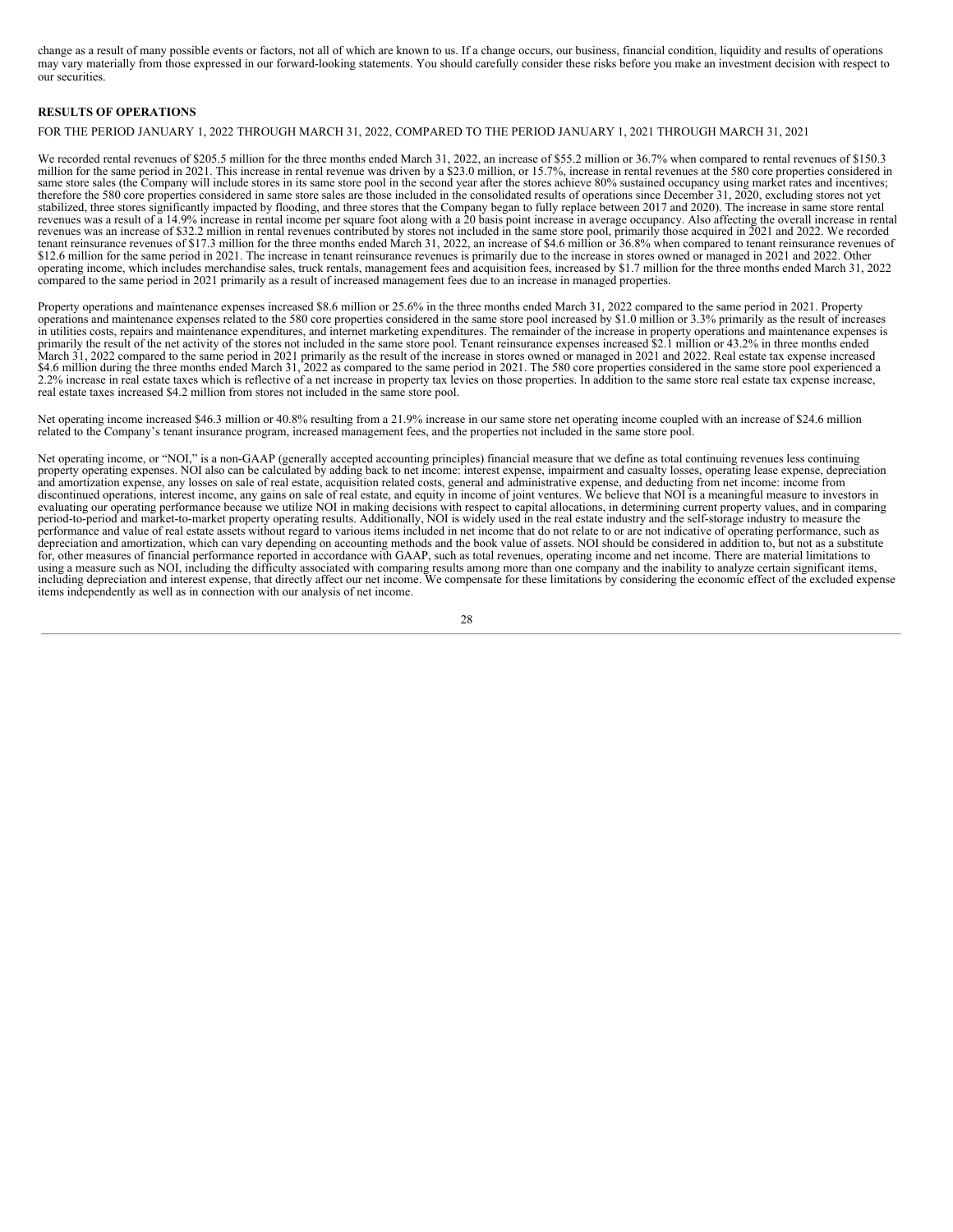The following table reconciles our net income presented in the consolidated financial statements to NOI generated by our self-storage facilities for the three months ended March 31, 2022 and 2021.

|                                                 |   | Three Months ended March 31. |               |
|-------------------------------------------------|---|------------------------------|---------------|
| (dollars in thousands)                          |   | 2022                         | 2021          |
| Net income                                      | S | 75,418                       | \$<br>47,592  |
| General and administrative                      |   | 15.826                       | 14,183        |
| Depreciation and amortization                   |   | 46,401                       | 33,359        |
| Interest expense                                |   | 24,240                       | 20,346        |
| Interest and dividend income                    |   | (15)                         | (779)         |
| Equity in income of joint ventures              |   | (2,118)                      | (1,221)       |
| Net operating income                            |   | 159,752                      | \$<br>113,480 |
| Net operating income                            |   |                              |               |
| Same store                                      | S | 120,547                      | \$<br>98,868  |
| Other stores, tenant reinsurance related income |   |                              |               |
| and management fee income                       |   | 39,205                       | 14,612        |
| Total net operating income                      |   | 159,752                      | \$<br>113,480 |

Our 2022 same store results consist of only those properties that have been owned by the Company and included in our consolidated results since December 31, 2020, excluding stores not yet stabilized, three stores significantly impacted by flooding, and three stores that the Company began to fully replace between 2017 and 2020. We believe that same store results are meaningful measures to investors in evaluating our operating performance because, given the acquisitive nature of the industry, same store results provide information about the overall business after removing the results from those properties that were not consistent from year-to-year. Additionally, same store results are widely used in the real estate industry and the self-storage industry to measure performance. Same store results should be considered in addition to, but not as a substitute for, consolidated results in accordance with GAAP. The following table sets forth operating data for our 580 same store properties. These results provide information relating to property operating changes without the effects of acquisitions.

#### Same Store Summary

|                                     | Three Months ended March 31, |    |         | Percentage |  |
|-------------------------------------|------------------------------|----|---------|------------|--|
| (dollars in thousands)              | 2022                         |    | 2021    | Change     |  |
| Same store rental income            | \$<br>169,446                | -S | 146,430 | $15.7\%$   |  |
| Same store other operating income   | 1,924                        |    | 1,845   | 4.3 $%$    |  |
| Total same store operating income   | 171,370                      |    | 148,275 | $15.6\%$   |  |
| Payroll and benefits                | 10,823                       |    | 11,068  | $(2.2) \%$ |  |
| Real estate taxes                   | 19,744                       |    | 19,327  | $2.2\%$    |  |
| <b>Utilities</b>                    | 4,506                        |    | 4,136   | $8.9\%$    |  |
| Repairs and maintenance             | 5,331                        |    | 5,126   | 4.0 $%$    |  |
| Office and other operating expenses | 4,704                        |    | 4,422   | $6.4\%$    |  |
| Insurance                           | 1,763                        |    | 1,722   | $2.4\%$    |  |
| Advertising                         | 52                           |    | 52      |            |  |
| Internet marketing                  | 3,900                        |    | 3,554   | $9.7\%$    |  |
| Total same store operating expenses | 50,823                       |    | 49,407  | $2.9\%$    |  |
| Same store net operating income     | 120,547                      |    | 98,868  | 21.9 %     |  |
|                                     |                              |    |         |            |  |
|                                     |                              |    |         | Change     |  |
| Quarterly same store move ins       | 50,203                       |    | 51,745  | (1, 542)   |  |
| Quarterly same store move outs      | 49.951                       |    | 46.560  | 3.391      |  |

We believe the decrease in same store move ins was due to lack of available space at many of our stores as a result of extremely high occupancy rates during the three months ended March 31, 2022. We believe the increase in same store move outs was a result of an increase in the frequency of rate increases to existing customers during the three months ended March 31, 2022 as compared to the three months ended March 31, 2021.

General and administrative expenses for the three months ended March 31, 2022 increased \$1.6 million or 11.6% when compared with the three months ended March 31, 2021. This increase was primarily driven by an increase in home office personnel related costs to support the growth in stores.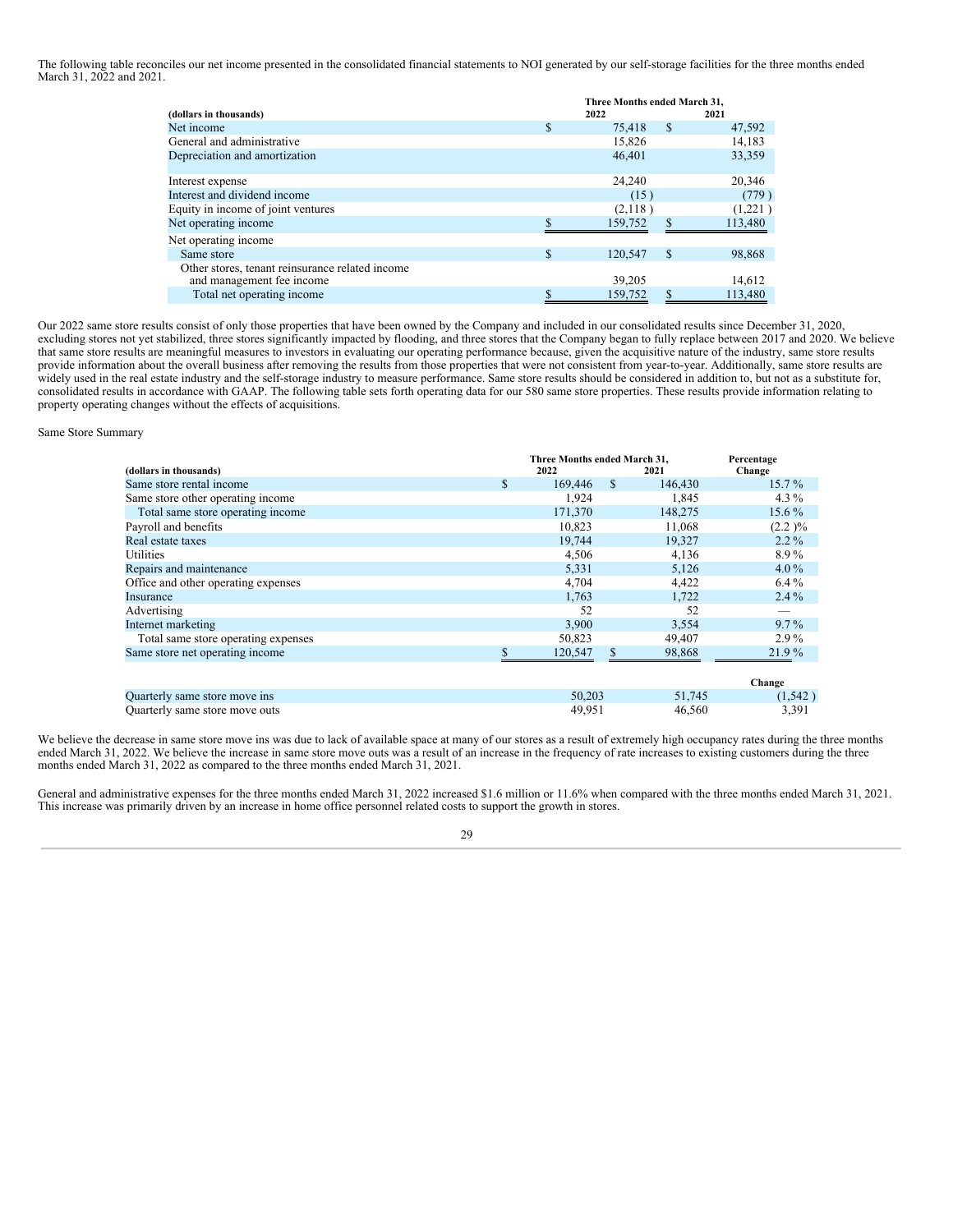Depreciation and amortization expense increased to \$46.4 million in the three months ended March 31, 2022 from \$33.4 million in the same period in 2021 as a result of depreciation and customer list amortization related to those properties acquired in 2022 and 2021.

Total interest expense increased by \$3.9 million during the three months ended March 31, 2022 as compared to the same period in 2021 as a result of an increase in the Company's outstanding debt balances for the majority of the quarter.

Total interest and dividend income decreased by \$0.8 million during the three months ended March 31, 2022 as compared to the same period in 2021 as a result of a preferred dividend received from one of the Company's unconsolidated joint ventures during the three months ended March 31, 2021 which did not recur in the three months ended March 31, 2022.

### **FUNDS FROM OPERATIONS**

We believe that Funds from Operations ("FFO") provides relevant and meaningful information about our operating performance that is necessary, along with net earnings and cash flows, for an understanding of our operating results. FFO adds back historical cost depreciation, which assumes the value of real estate assets diminishes predictably in the future. In fact, real estate asset values increase or decrease with market conditions. Consequently, we believe FFO is a useful supplemental measure in evaluating our operating performance by disregarding (or adding back) historical cost depreciation.

FFO is defined by the National Association of Real Estate Investment Trusts, Inc. ("NAREIT") as net income available to common shareholders computed in accordance with GAAP, excluding gains or losses on sales of properties, plus impairment of real estate assets, plus depreciation and amortization and after adjustments to record unconsolidated partnerships and joint ventures on the same basis. We believe that to further understand our performance FFO should be compared with our reported net income and cash flows in accordance with GAAP, as presented in our consolidated financial statements.

Our computation of FFO may not be comparable to FFO reported by other REITs or real estate companies that do not define the term in accordance with the current NAREIT definition or that interpret the current NAREIT definition differently. FFO does not represent cash generated from operating activities determined in accordance with GAAP, and should not be considered as an alternative to net income (determined in accordance with GAAP) as an indication of our performance, as an alternative to net cash flows from operating activities (determined in accordance with GAAP) as a measure of our liquidity, or as an indicator of our ability to make cash distributions.

#### *Reconciliation of Net Income to Funds From Operations (unaudited)*

| (in thousands)                                                                                        | 2022 | Three Months ended March 31.<br>2021 |     |  |        |
|-------------------------------------------------------------------------------------------------------|------|--------------------------------------|-----|--|--------|
| Net income attributable to common shareholders                                                        |      | 73,575                               | \$. |  | 47,383 |
| Net income attributable to noncontrolling interests<br>in the Operating Partnership                   |      | 847                                  |     |  | 209    |
| Depreciation of real estate and amortization of<br>intangible assets exclusive of debt issuance costs |      | 45,866                               |     |  | 32,819 |
| Depreciation and amortization from unconsolidated<br>joint ventures                                   |      | 1,802                                |     |  | 1,202  |
| Funds from operations allocable to noncontrolling<br>interest in the Operating Partnership            |      | (1,389)                              |     |  | (359)  |
| Funds from operations available to common<br>shareholders                                             |      | 120,701                              |     |  | 81,254 |

# **LIQUIDITY AND CAPITAL RESOURCES**

The COVID-19 global health crisis impacted the cost of debt and equity for a period of time and may disrupt markets in the future. We expect to be able to maintain adequate liquidity as we manage through the current environment. While uncertainty exists as to the full impact of the COVID-19 global health crisis on our liquidity and capital resources, as of the date of this report we believe that the combination of our cash on hand, the cash generated by our operations, and our line of credit will be adequate to fund our operations. We will continue to actively monitor the potential impact of the COVID-19 global health crisis on our liquidity and capital resources.

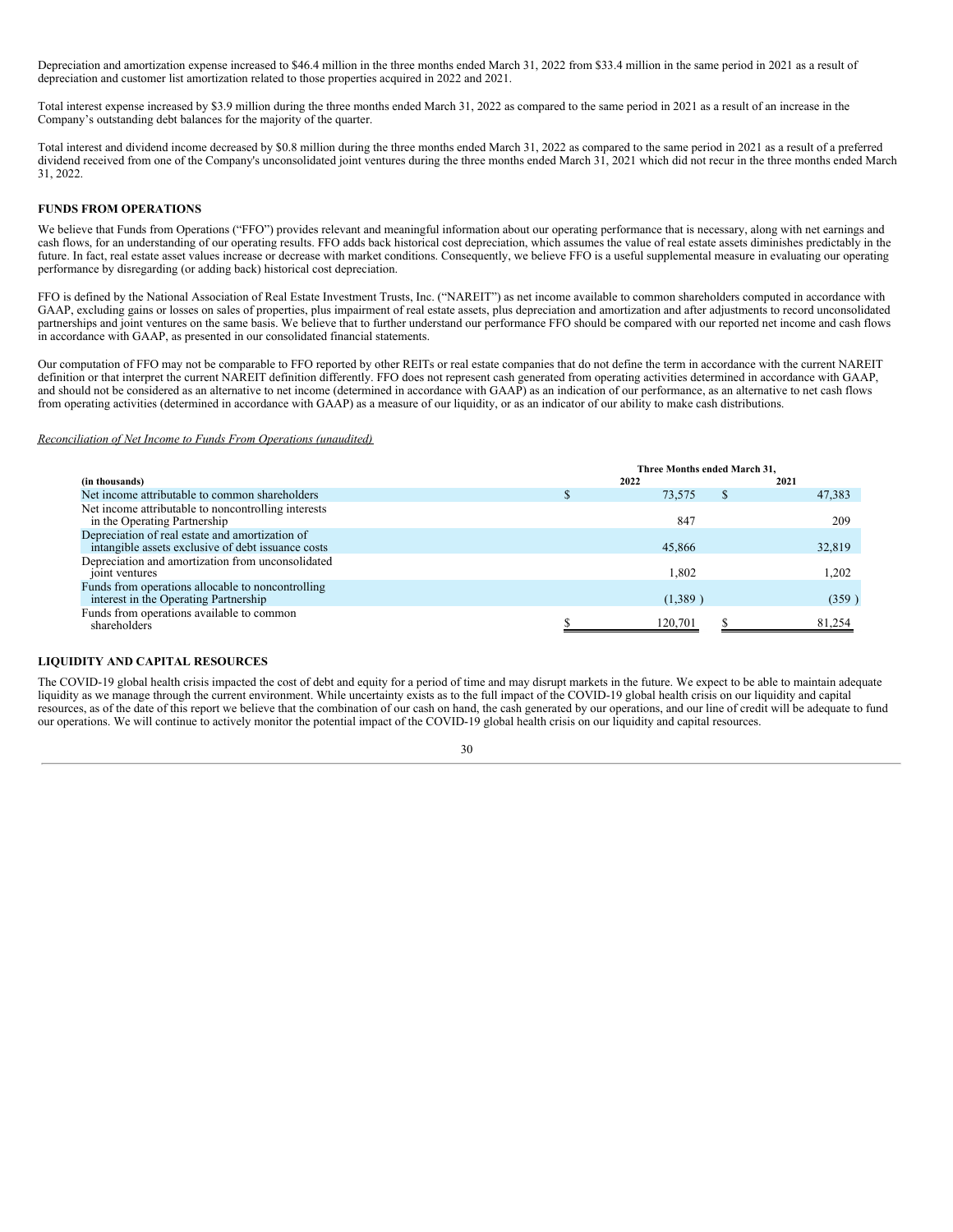Our line of credit and term notes require us to meet certain financial covenants measured on a quarterly basis, including prescribed leverage, fixed charge coverage, minimum net worth, limitations on additional indebtedness, and limitations on dividend payouts. At March 31, 2022, the Company was in compliance with all debt covenants. In the event that the Company violates its debt covenants in the future, the amounts due under the agreements could be callable by the lenders and could adversely affect our credit rating requiring us to pay higher interest and other debt-related costs. We believe that if operating results remain consistent with historical levels and levels of other debt and liabilities remain consistent with amounts outstanding at March 31, 2022, the entire availability under our line of credit could be drawn without violating our debt covenants.

Our ability to retain cash flow is limited because we operate as a REIT. To maintain our REIT status, a substantial portion of our operating cash flow must be used to pay dividends to our shareholders. We believe that our internally-generated net cash provided by operating activities and the availability on our line of credit will be sufficient to fund ongoing operations, capital improvements, dividends and debt service requirements.

Cash flows from operating activities were \$105.3 million and \$67.1 million for the three months ended March 31, 2022 and 2021, respectively. The increase in operating cash flows in the 2022 period compared to the 2021 period was primarily due to the increase in net income after adjusting for non-cash items.

Cash used in investing activities was \$368.8 million and \$274.7 million for the three months ended March 31, 2022 and 2021, respectively. The increase in cash used in investing activities in the 2022 period compared to the 2021 period was primarily due to the increased volume of acquisitions, along with an increase in investments in unconsolidated joint ventures in 2022 as compared to the same period in 2021, partially offset by a reduction in return of the Company's investment in unconsolidated joint ventures

Cash provided by financing activities was \$142.1 million and \$167.3 million for the three months ended March 31, 2022 and 2021, respectively. The decrease is primarily a result of a reduction in the Company's sales of shares of common stock under the Company's continuous equity offering programs during the three months ended March 31, 2022 as compared to the three months ended March 31, 2021, along with increased dividends paid, partially offset by an increase in net borrowings on the Company's line of credit in the 2022 period compared to the 2021 period.

Note 6 and Note 7 to the consolidated financial statements include details related to the Company's unsecured line of credit, term notes, mortgages, and other indebtedness. Note 13 to the consolidated financial statements includes details of our shareholders' equity and activity related thereto.

Our line of credit facility and term notes have an investment grade rating from Standard and Poor's (BBB) and Moody's (Baa2).

We expect to fund operating expenses, future acquisitions, our expansion and enhancement program, and share repurchases, if any, and any other cash requirements with future cash flows from operations, draws on our line of credit, issuance of common and/or preferred stock, the issuance of unsecured term notes, sale of properties, and private placement solicitation of joint venture equity. Should the capital markets deteriorate, we may have to curtail acquisitions, our expansion and enhancement program and/or any share repurchases.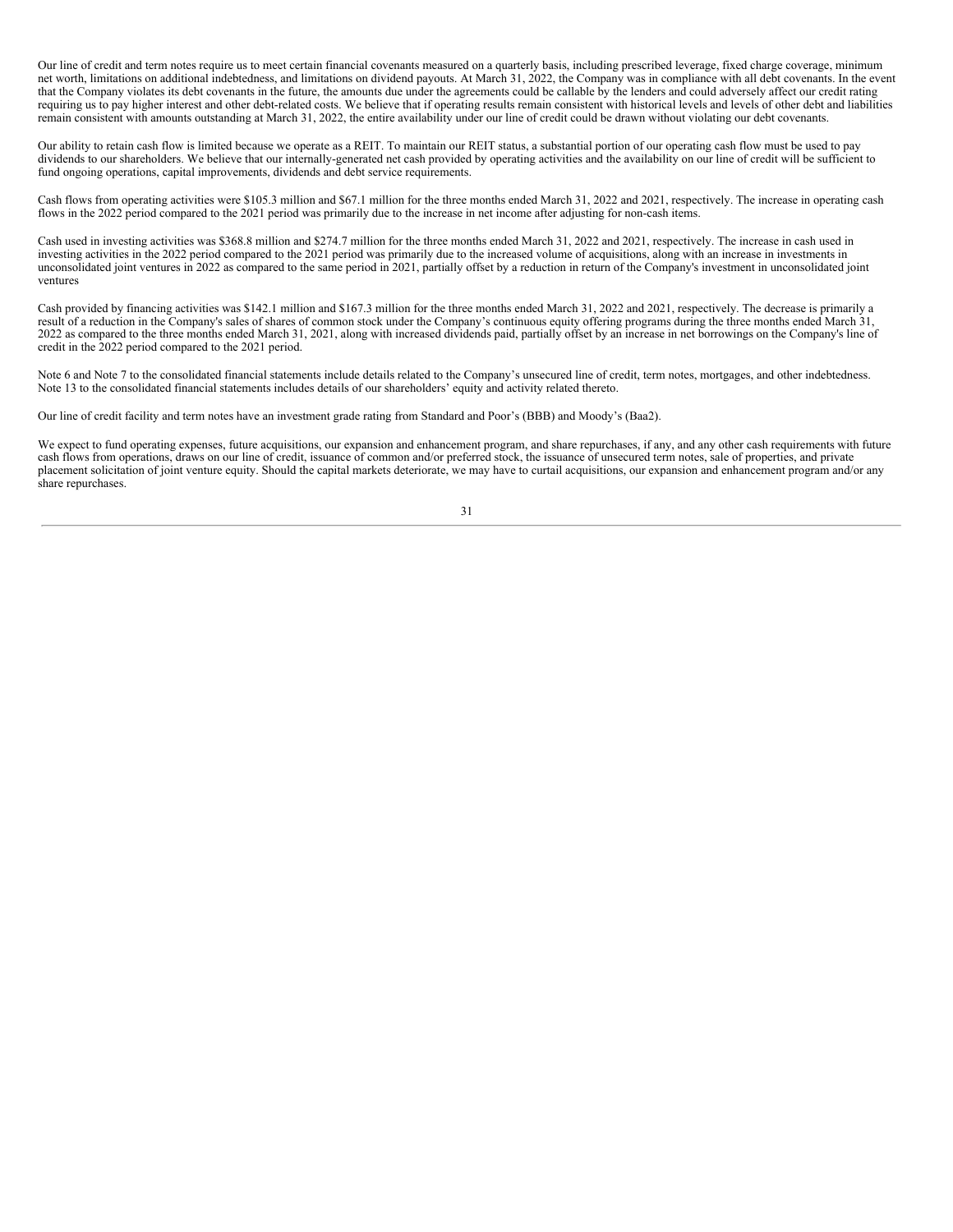### **ACQUISITION AND DISPOSITION OF PROPERTIES**

During the three months ended March 31, 2022, the Company acquired 18 self-storage facilities comprising 1.3 million square feet in California (6), Georgia (1), Illinois (1), Maryland (1), North Carolina (4), South Carolina (1), and Texas (4) for a total purchase price of \$351.5 million. Based on the trailing financial information of the entities from which the self-storage facilities were acquired, the weighted average capitalization rate for these acquisitions was 3.1%. Additionally, one of these facilities was managed by the Company for a third party prior to acquisition.

In 2021, the Company acquired 112 self-storage facilities comprising 7.9 million square feet in Alabama (7), Arizona (4), California (1), Colorado (3), Connecticut (6), Florida (31), Georgia (16), Illinois (4), Kentucky (1), Maine (1), New Hampshire (4), New Jersey (5), New York (1), North Carolina (6), Ohio (1), Oklahoma (2), South Carolina (5), Tennessee (1), Texas (10), Virginia (1), and Washi the New York store and three Georgia stores purchased from unconsolidated joint ventures. Additionally, 27 of these facilities were managed by the Company for a third party prior to acquisition. Based on the trailing financial information of the entities from which the self-storage facilities were acquired, the weighted average capitalization rate for these acquisitions was 3.6%.

We may acquire additional stabilized or newly constructed properties in 2022, however, there is no assurance that the Company will do so. Additionally, there can be no assurance that if significant additional opportunities were to arise, we would be able to raise capital at a reasonable cost to allow us to take advantage of such opportunities. We are actively pursuing acquisitions in 2022 and at March 31, 2022, the Company was under contract to acquire 15 self-storage facilities for an aggregate purchase price of \$279.1 million. Subsequent to March 31, 2022, the Company completed the acquisition of five of these self-storage facilities for an aggregate purchase price of \$88.5 million and acquired the remaining ownership interest in the McDonald joint venture for consideration of \$5.2 million, which is net of the Company's share of McDonald's gain resulting from the transaction. Also subsequent to March 31, 2022, the Company entered into contracts to acquire three additional self-storage facilities for an aggregate purchase price of \$54.8 million. The purchases of the self-storage facilities under contract are subject to customary conditions to closing, and there is no assurance that these facilities will be acquired.

The Company did not sell or otherwise dispose of any properties during the three months ended March 31, 2022 or during 2021.

As part of our ongoing strategy to improve overall operating efficiencies and portfolio quality, we may seek to sell self-storage facilities to third-parties or joint venture partners in 2022.

### **FUTURE ACQUISITION AND DEVELOPMENT PLANS**

Our external growth strategy is to increase the number of facilities we own by acquiring suitable facilities in markets in which we already have operations or to expand into new markets by acquiring several facilities at once in those new markets. We are actively pursuing acquisitions in 2022, including potential acquisitions by unconsolidated joint ventures.

During the three months ended March 31, 2022, we added 53,000 square feet to existing properties for a total cost of approximately \$4.2 million. We plan to complete a total of \$60 million to \$70 million of additional expansions and enhancements to our existing facilities in 2022, of which \$36.3 million was paid as of March 31, 2022.

We also expect to continue investing in capital expenditures on our properties. This includes roofing, paving, and remodeling of store offices. For the three months ended March 31, 2022, we invested approximately \$5.6 million in such improvements and we expect to invest approximately \$19 million to \$24 million for the remainder of 2022.

### **REIT QUALIFICATION AND DISTRIBUTION REQUIREMENTS**

As a REIT, we are not required to pay federal income tax on income that we distribute to our shareholders, provided that we satisfy certain requirements, including distributing at least 90% of our REIT taxable income for a taxable year. These distributions must be made in the year to which they relate, or in the following year if declared before we file our federal income tax return, and if they are paid not later than the date of the first regular dividend of the following year. As a REIT, we must derive at least 95% of our total gross income from income related to real property, interest and dividends.

Although we currently intend to operate in a manner designed to qualify as a REIT, it is possible that future economic, market, legal, tax or other considerations may cause our Board of Directors to revoke our REIT election.

|              | v |
|--------------|---|
| I            |   |
| I<br>÷<br>۰. |   |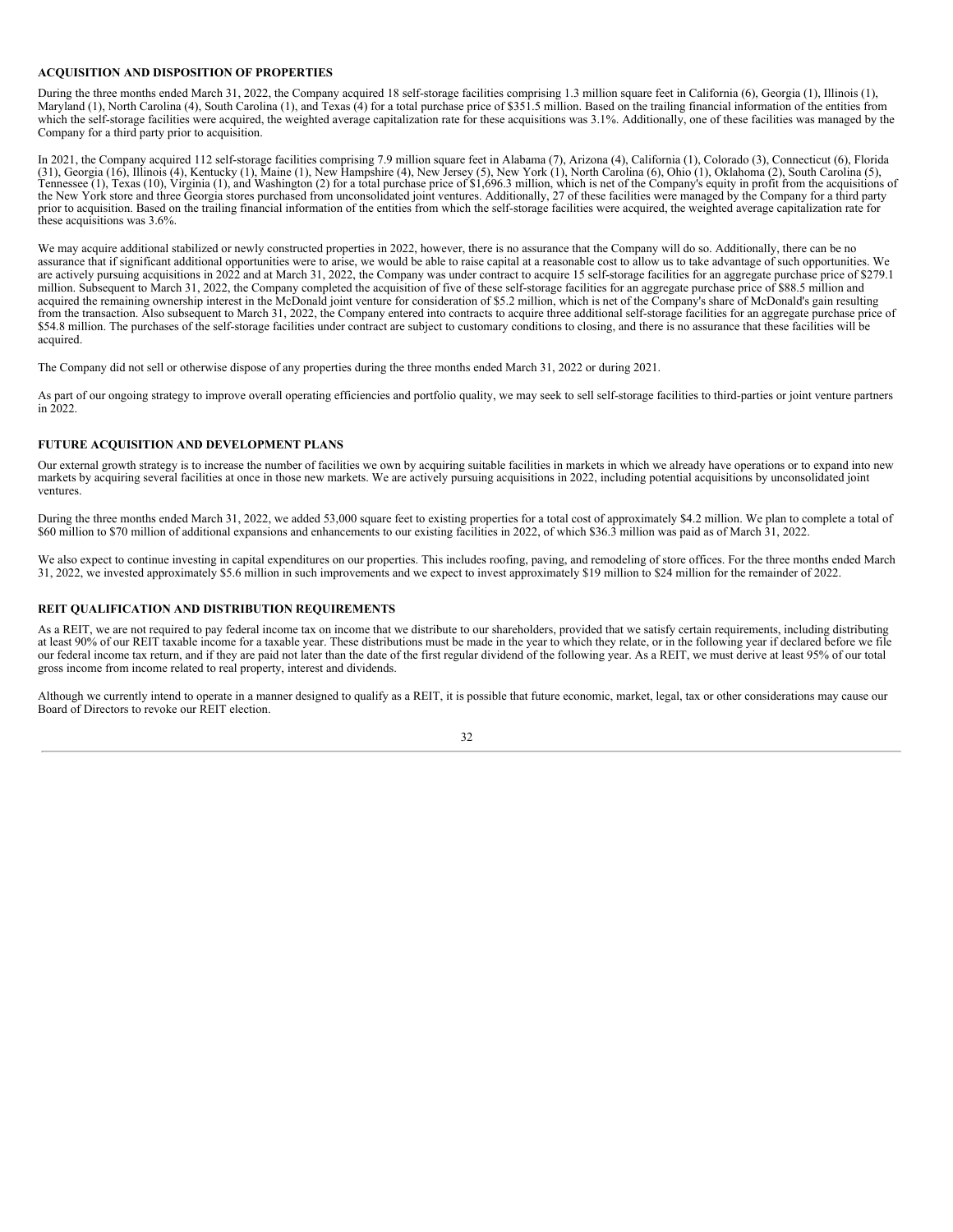#### **UMBRELLA PARTNERSHIP REIT**

We are formed as an Umbrella Partnership Real Estate Investment Trust ("UPREIT") and, as such, have the ability to issue Operating Partnership Units in exchange for properties sold by independent owners. By utilizing such Units as currency in facility acquisitions, we may obtain more favorable pricing or terms due to the seller's ability to partially defer their income tax liability. As of March 31, 2022, 960,208 common Units and 3,590,603 preferred Units are outstanding. These Units had been issued in exchange for self-storage properties at the request of the sellers.

### **INTEREST RATE RISK**

The primary market risk to which we believe we are exposed is interest rate risk, which may result from many factors, including government monetary and tax policies, domestic and international economic and political considerations, and other factors that are beyond our control.

Based on our outstanding unsecured floating rate debt of \$135.0 million at March 31, 2022, a 100 basis point increase in interest rates would have a \$1.4 million effect on our annual interest expense. This amount was determined by considering the impact of the hypothetical interest rates on our borrowing cost on March 31, 2022. This analysis does not consider the effects of the reduced level of overall economic activity that could exist in such an environment. Further, in the event of a change of such magnitude, we would consider taking actions to further mitigate our exposure to the change. However, due to the uncertainty of the specific actions that would be taken and their possible effects, the sensitivity analysis assumes no changes in our capital structure.

#### **INFLATION**

We do not believe that inflation has had or will have a direct effect on our operations. Substantially all of the leases at our facilities are on a month-to-month basis which provides us with the opportunity to increase rental rates in a timely manner in response to any potential future inflationary pressures.

### **SEASONALITY**

Our revenues typically have been higher in the third and fourth quarters, primarily because self-storage facilities tend to experience greater occupancy during the late spring, summer and early fall months due to the greater incidences of residential moves and college student activity during these periods. However, we believe that our customer mix, diverse geographic locations, rental structure and expense structure provide adequate protection against undue fluctuations in cash flows and net revenues during off-peak seasons. Thus, we do not expect seasonality to materially affect distributions to shareholders.

# **RECENT ACCOUNTING PRONOUNCEMENTS**

See Note 15 to the financial statements.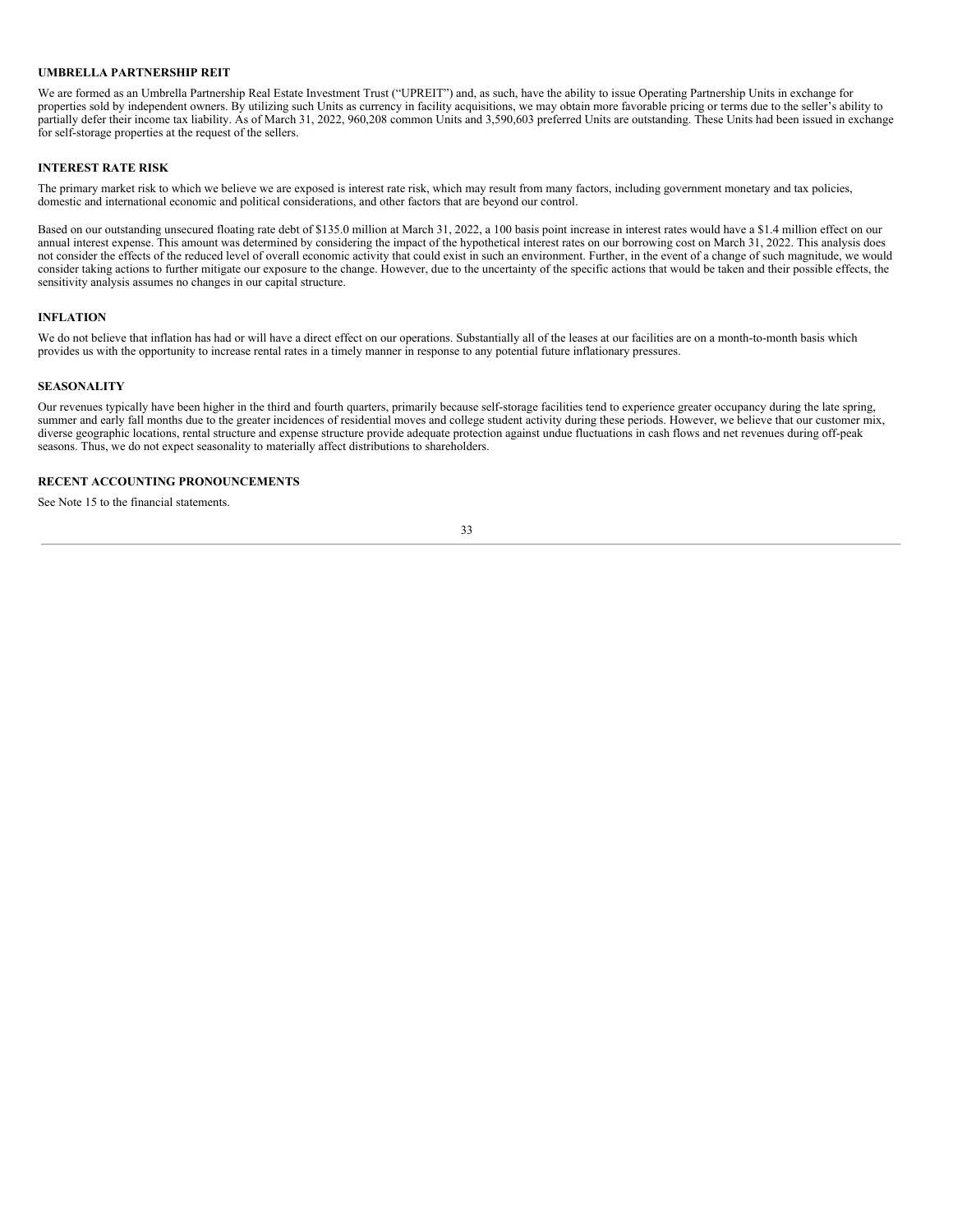#### **Item 3. Quantitative and Qualitative Disclosures About Market Risk**

The information required is incorporated by reference to the information appearing under the caption "Interest Rate Risk" in "Item 2. Management's Discussion and Analysis of Financial Condition and Results of Operations" above.

#### **Item 4. Controls and Procedures**

#### **Conclusion Regarding the Effectiveness of Disclosure Controls and Procedures**

#### **Parent Company**

An evaluation of the effectiveness of the design and operation of our disclosure controls and procedures, as such term is defined under Rule 13a-15(e) promulgated under the Securities Exchange Act of 1934, has been conducted under the supervision of and with the participation of our management, including the Chief Executive Officer and Chief Financial Officer. Based on that evaluation, our management, including the Chief Executive Officer and Chief Financial Officer, concluded that our disclosure controls and procedures were effective at March 31, 2022. There have not been changes in the Company's internal controls or in other factors that could significantly affect these controls during the quarter ended March 31, 2022.

#### **Changes in Internal Control over Financial Reporting**

There have not been any changes in the Company's internal control over financial reporting (as defined in 13a-15(f) and 15d-15(f) promulgated under the Securities Exchange Act of 1934) that occurred during the Company's most recent fiscal quarter that have materially affected, or are reasonably likely to materially affect, the Company's internal control over financial reporting.

# **Operating Partnership**

An evaluation of the effectiveness of the design and operation of our disclosure controls and procedures, as such term is defined under Rule 13a-15(e) promulgated under the Securities Exchange Act of 1934, has been conducted under the supervision of and with the participation of our management, including the Chief Executive Officer and Chief Financial Officer. Based on that evaluation, our management, including the Chief Executive Officer and Chief Financial Officer, concluded that our disclosure controls and procedures were effective at March 31, 2022. There have not been changes in the Operating Partnership's internal controls or in other factors that could significantly affect these controls during the quarter ended March 31, 2022.

#### **Changes in Internal Control over Financial Reporting**

There have not been any changes in the Operating Partnership's internal control over financial reporting (as defined in 13a-15(f) and 15d-15(f) promulgated under the Securities Exchange Act of 1934) that occurred during the Operating Partnership's most recent fiscal quarter that have materially affected, or are reasonably likely to materially affect, the Operating Partnership's internal control over financial reporting.

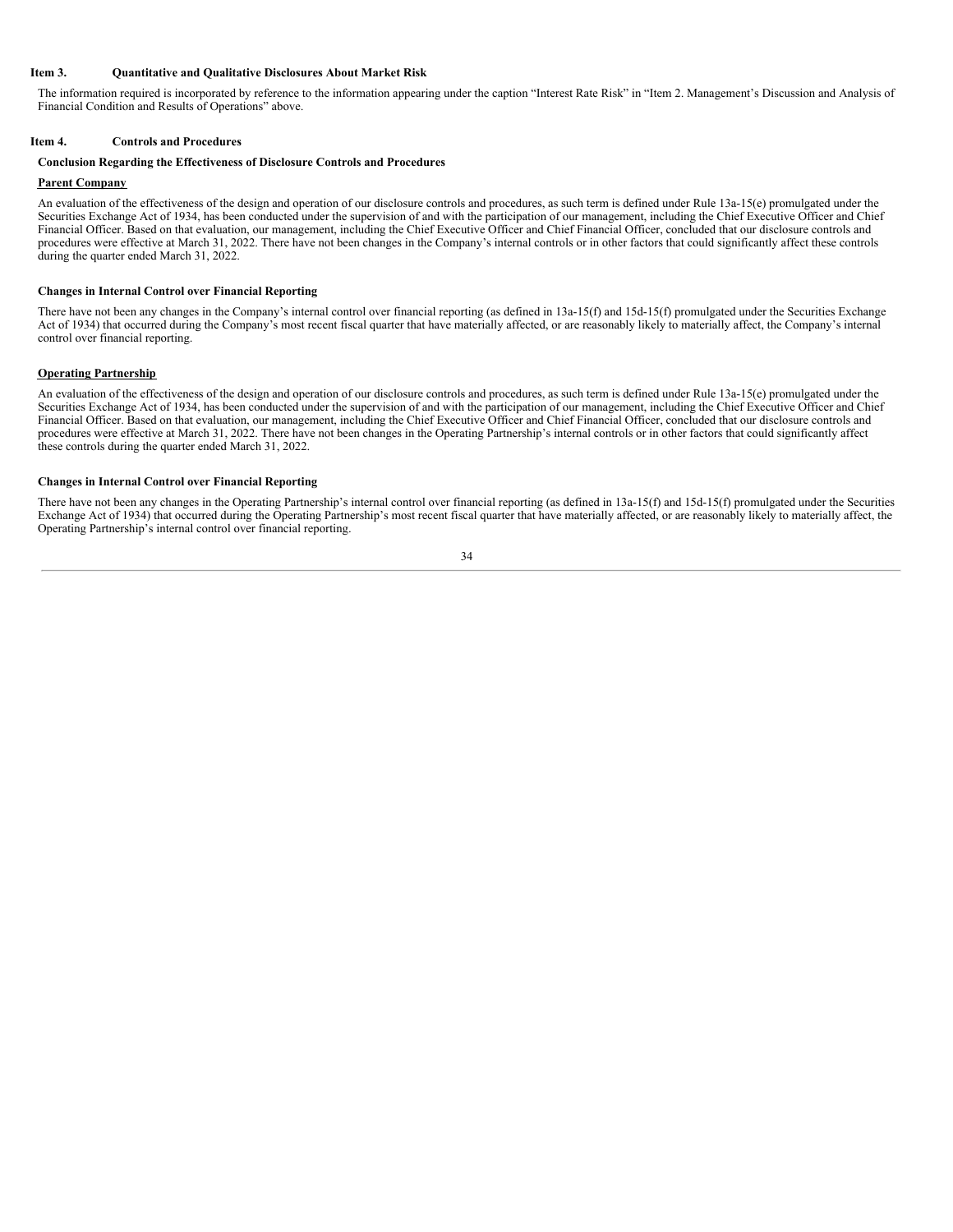# **PART II. Other Information**

### **Item 1. Legal Proceedings**

Although we are party to various legal proceedings, we believe that the likelihood of these contingencies resulting in a material loss to the Company, either individually or in the aggregate, is remote.

### **Item 1A. Risk Factors**

In addition to the other information set forth in this report, you should carefully consider the factors discussed in Part I, "Item 1A. Risk Factors" in our Annual Report on Form 10-K for the year ended December 31, 2021 ("2021 Annual Report"), which could materially affect our business, financial condition or future results. The risks described in our 2021 Annual Report are not the only risks faci

#### **Item 2. Unregistered Sales of Equity Securities and Use of Proceeds**

(c) On August 2, 2017, the Company's Board of Directors authorized the repurchase of up to \$200 million of the Company's common stock. We have not made any repurchases under such program since 2017, and up to approximately have an expiration date but may be suspended or discontinued at any time.

### **Item 3. Defaults Upon Senior Securities**

None

# **Item 4. Mine Safety Disclosures**

Not Applicable

#### **Item 5. Other Information**

None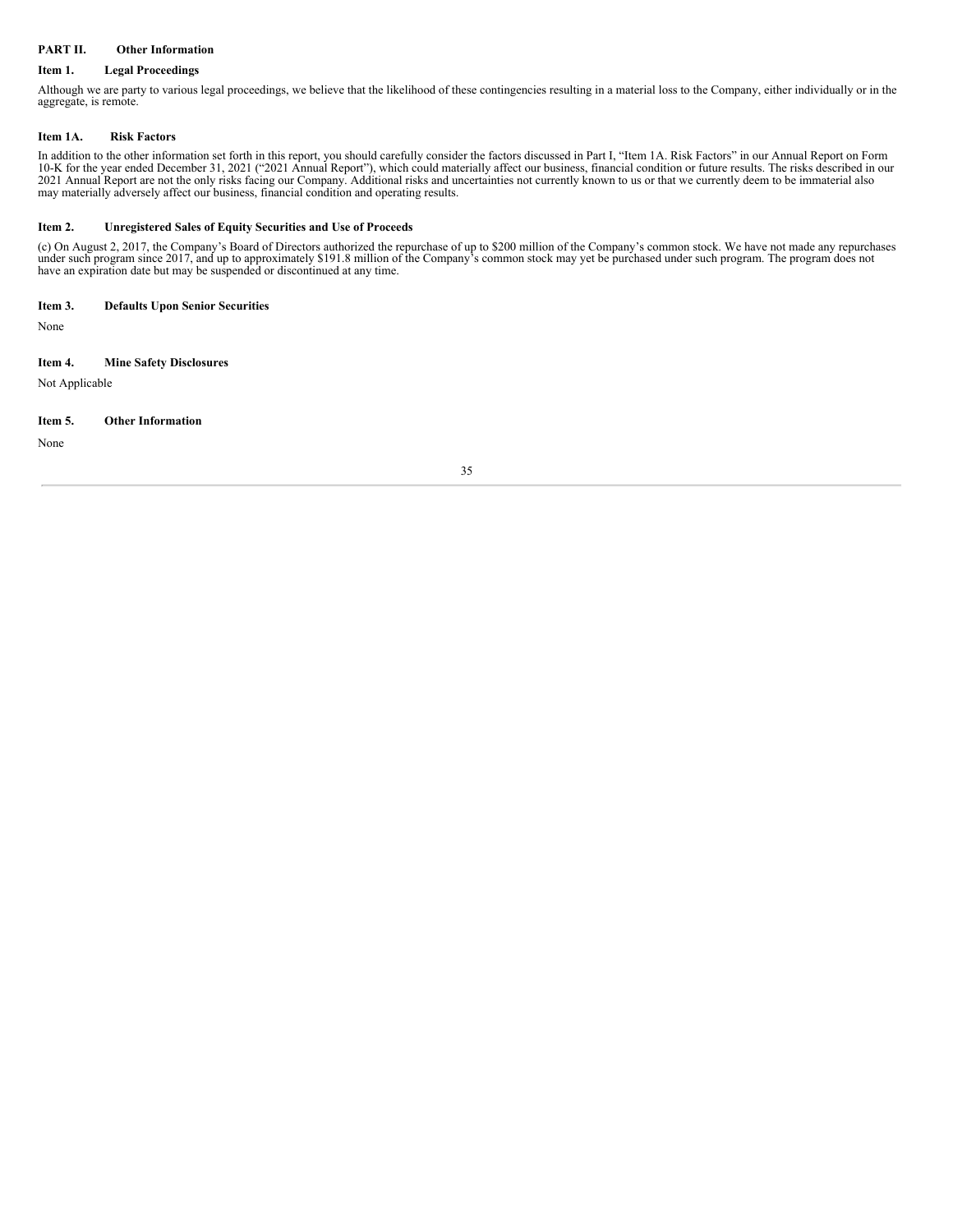#### **Item 6. Exhibits**

- 31.1 [Certification](#page-38-0) of Chief Executive Officer of Life Storage, Inc. pursuant to Rule 13a-14(a) and Rule 15d-14(a) of the Securities Exchange Act, as amended.
- 31.2 [Certification](#page-40-0) of Chief Financial Officer of Life Storage, Inc. pursuant to Rule 13a-14(a) and Rule 15d-14(a) of the Securities Exchange Act, as amended.
- 31.3 [Certification](#page-42-0) of Chief Executive Officer of Life Storage LP pursuant to Rule 13a-14(a) and Rule 15d-14(a) of the Securities Exchange Act, as amended.
- 31.4 [Certification](#page-44-0) of Chief Financial Officer of Life Storage LP pursuant to Rule 13a-14(a) and Rule 15d-14(a) of the Securities Exchange Act, as amended.
- 32 Certification of Chief Executive Officer and Chief Financial Officer of Life Storage, Inc. Pursuant to 18 U.S.C. Section 1350 as adopted pursuant to Section 906 of the [Sarbanes-Oxley](#page-46-0) Act of 2002.
- 32.1 Certification of Chief Executive Officer and Chief Financial Officer of Life Storage LP Pursuant to 18 U.S.C. Section 1350 as adopted pursuant to Section 906 of the [Sarbanes-Oxley](#page-48-0) Act of 2002.
- 101 The following financial statements from the Parent Company's and the Operating Partnership's Quarterly Report on Form 10-Q for the quarter ended March 31, 2022, formatted in inline XBRL, as follows:

- (ii) Consolidated Statements of Operations for the three months ended March 31, 2022 and 2021;
- (iii) Consolidated Statements of Cash Flows for the three months ended March 31, 2022 and 2021;
- (iv) Consolidated Statements of Comprehensive Income for the three months ended March 31, 2022 and 2021; and
- (v) Notes to Consolidated Financial Statements.
- 104 Cover Page Interactive Data File (formatted as inline XBRL and contained in Exhibit 101).

<sup>(</sup>i) Consolidated Balance Sheets at March 31, 2022 and December 31, 2021;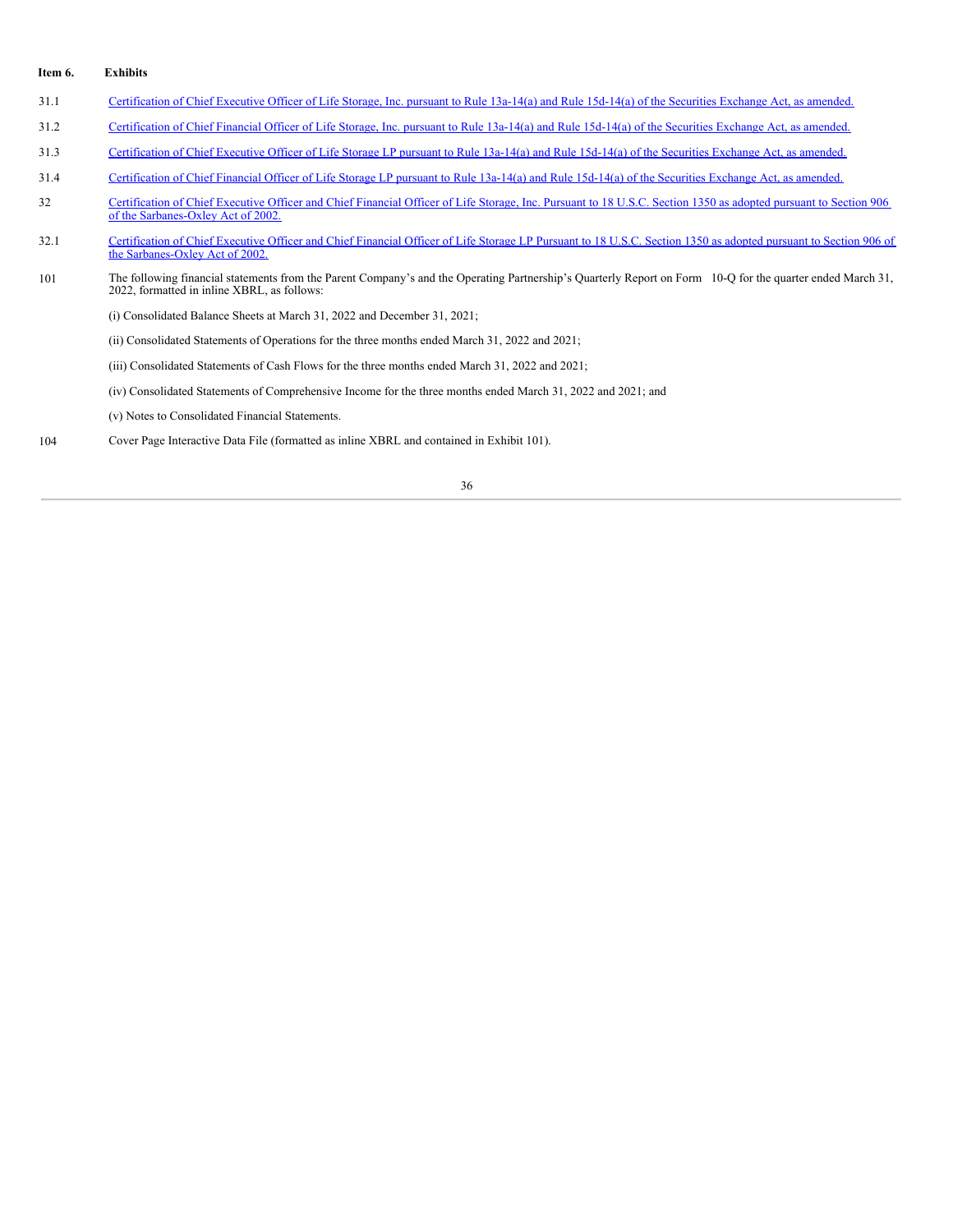# SIGNATURES

Pursuant to the requirements of the Securities Exchange Act of 1934, the registrant has duly caused this report to be signed on its behalf by the undersigned, thereunto duly authorized.

Life Storage, Inc.

By: /S/ Andrew J. Gregoire Andrew J. Gregoire Chief Financial Officer (Principal Accounting Officer)

# Life Storage LP

By: /S/ Andrew J. Gregoire Andrew J. Gregoire Chief Financial Officer (Principal Accounting Officer)

May 5, 2022 Date

May 5, 2022 Date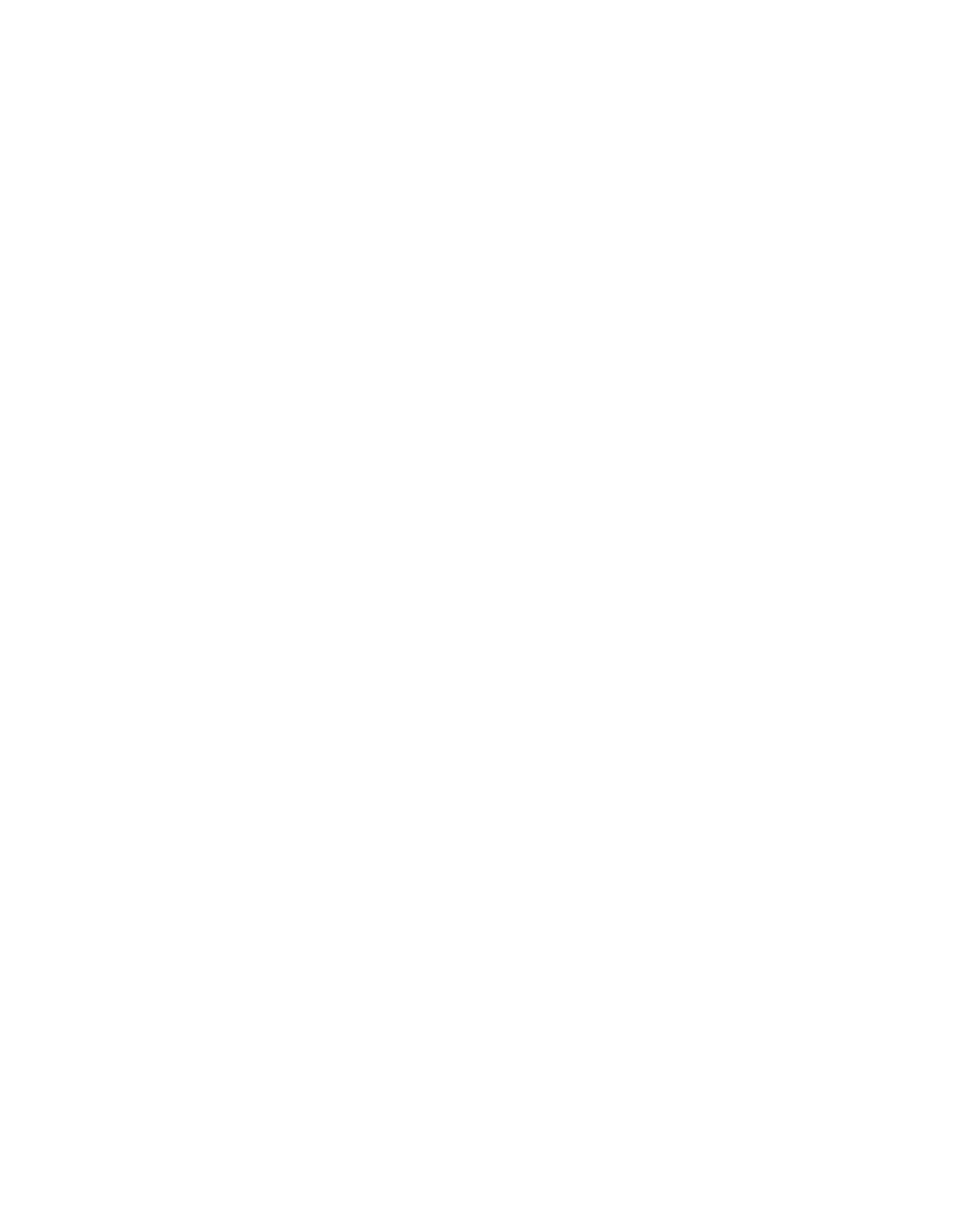### **Certification of Chief Executive Officer Pursuant to Rule 13a-14(a) and 15d-14(a) of the Securities Exchange Act, as amended**

<span id="page-38-0"></span>I, Joseph V. Saffire, certify that:

1.I have reviewed this report on Form 10-Q of Life Storage, Inc.;

2.Based on my knowledge, this report does not contain any untrue statement of a material fact or omit to state a material fact necessary to make the statements made, in light of the circumstances under which such statements were made, not misleading with respect to the period covered by this report;

3.Based on my knowledge, the financial statements, and other financial information included in this report, fairly present in all material respects the financial condition, results of operations and cash flows of the registrant as of, and for, the periods presented in this report;

4.The registrant's other certifying officers and I are responsible for establishing and maintaining disclosure controls and procedures (as defined in Exchange Act Rules 13a-15(e) and 15d-15(e)) and internal control over financial reporting (as defined in Exchange Act Rules 13a-15(f) and 15d-15(f)), for the registrant and have:

a)designed such disclosure controls and procedures, or caused such disclosure controls and procedures to be designed under our supervision, to ensure that material information relating to the registrant, including its consolidated subsidiaries, is made known to us by others within those entities, particularly during the period in which this report is being prepared;

b)designed such internal control over financial reporting, or caused such internal control over financial reporting to be designed under our supervision, to provide reasonable assurance regarding the reliability of financial reporting and the preparation of financial statements for external reporting purposes in accordance with generally accepted accounting principles;

c)evaluated the effectiveness of the registrant's disclosure controls and procedures and presented in this report our conclusions about the effectiveness of the disclosure controls and procedures, as of the end of the period covered by this report based on such evaluation; and

d)disclosed in this report any change in the registrant's internal control over financial reporting that occurred during the registrant's most recent fiscal quarter (the registrant's fourth fiscal quarter in the case of an annual report) that has materially affected, or is reasonably likely to materially affect, the registrant's internal control over financial reporting; and

5.The registrant's other certifying officers and I have disclosed, based on our most recent evaluation of internal control over financial reporting, to the registrant's auditors and the audit committee of the registrant's board of directors (or persons performing the equivalent functions):

a)all significant deficiencies and material weaknesses in the design or operation of internal controls over financial reporting which are reasonably likely to adversely affect the registrant's ability to record, process, summarize and report financial information; and

b)any fraud, whether or not material, that involves management or other employees who have a significant role in the registrant's internal controls over financial reporting.

Date: May 5, 2022

/S/ Joseph V. Saffire Joseph V. Saffire Chief Executive Officer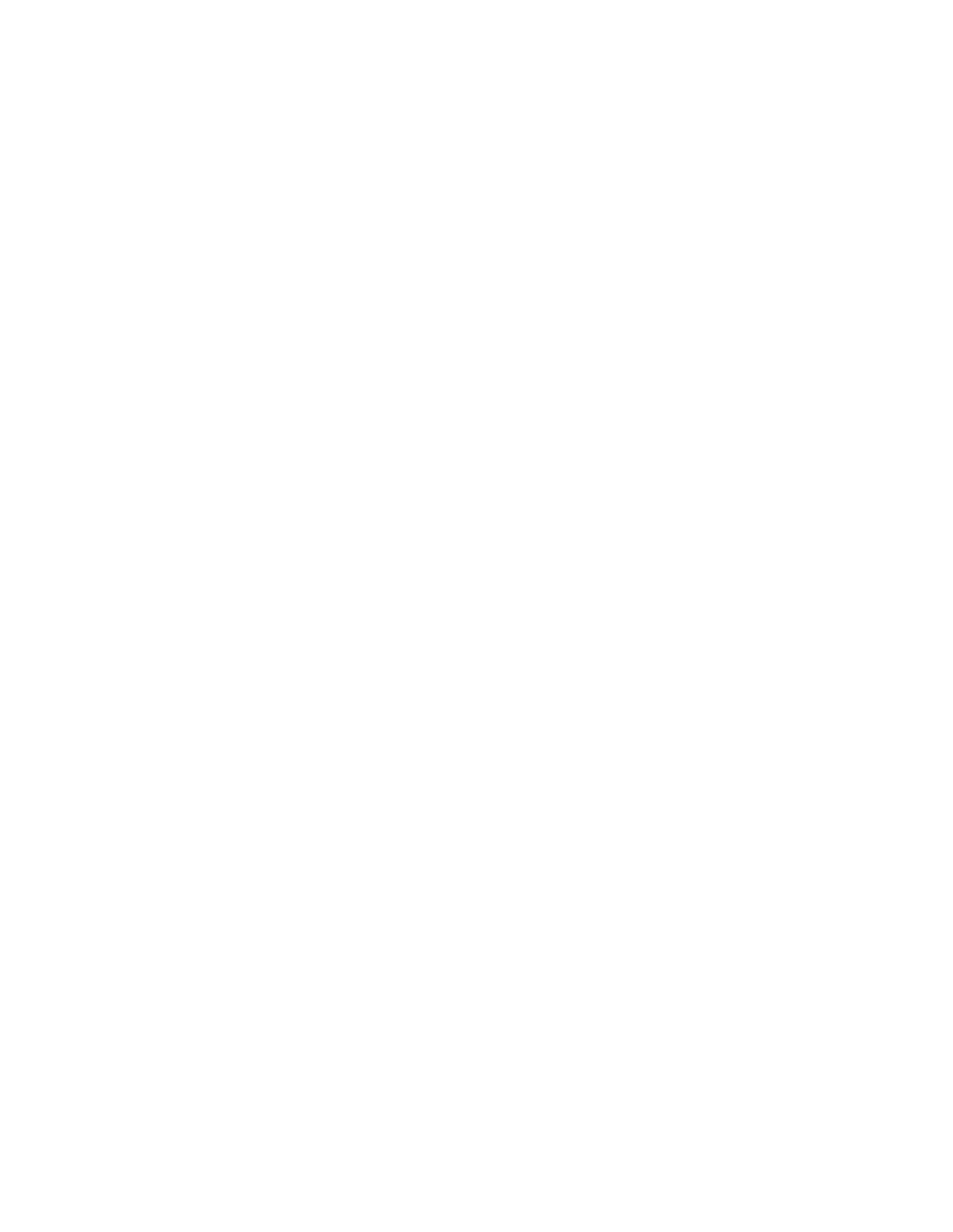### **Certification of Chief Financial Officer Pursuant to Rule 13a-14(a) and 15d-14(a) of the Securities Exchange Act, as amended**

<span id="page-40-0"></span>I, Andrew J. Gregoire, certify that:

1.I have reviewed this report on Form 10-Q of Life Storage, Inc.;

2.Based on my knowledge, this report does not contain any untrue statement of a material fact or omit to state a material fact necessary to make the statements made, in light of the circumstances under which such statements were made, not misleading with respect to the period covered by this report;

3.Based on my knowledge, the financial statements, and other financial information included in this report, fairly present in all material respects the financial condition, results of operations and cash flows of the registrant as of, and for, the periods presented in this report;

4.The registrant's other certifying officers and I are responsible for establishing and maintaining disclosure controls and procedures (as defined in Exchange Act Rules 13a-15(e) and 15d-15(e)) and internal control over financial reporting (as defined in Exchange Act Rules 13a-15(f) and 15d-15(f)), for the registrant and have:

a)designed such disclosure controls and procedures, or caused such disclosure controls and procedures to be designed under our supervision, to ensure that material information relating to the registrant, including its consolidated subsidiaries, is made known to us by others within those entities, particularly during the period in which this report is being prepared;

b)designed such internal control over financial reporting, or caused such internal control over financial reporting to be designed under our supervision, to provide reasonable assurance regarding the reliability of financial reporting and the preparation of financial statements for external reporting purposes in accordance with generally accepted accounting principles;

c)evaluated the effectiveness of the registrant's disclosure controls and procedures and presented in this report our conclusions about the effectiveness of the disclosure controls and procedures, as of the end of the period covered by this report based on such evaluation; and

d)disclosed in this report any change in the registrant's internal control over financial reporting that occurred during the registrant's most recent fiscal quarter (the registrant's fourth fiscal quarter in the case of an annual report) that has materially affected, or is reasonably likely to materially affect, the registrant's internal control over financial reporting; and

5.The registrant's other certifying officers and I have disclosed, based on our most recent evaluation of internal control over financial reporting, to the registrant's auditors and the audit committee of the registrant's board of directors (or persons performing the equivalent functions):

a)all significant deficiencies and material weaknesses in the design or operation of internal controls over financial reporting which are reasonably likely to adversely affect the registrant's ability to record, process, summarize and report financial information; and

b)any fraud, whether or not material, that involves management or other employees who have a significant role in the registrant's internal controls over financial reporting.

Date: May 5, 2022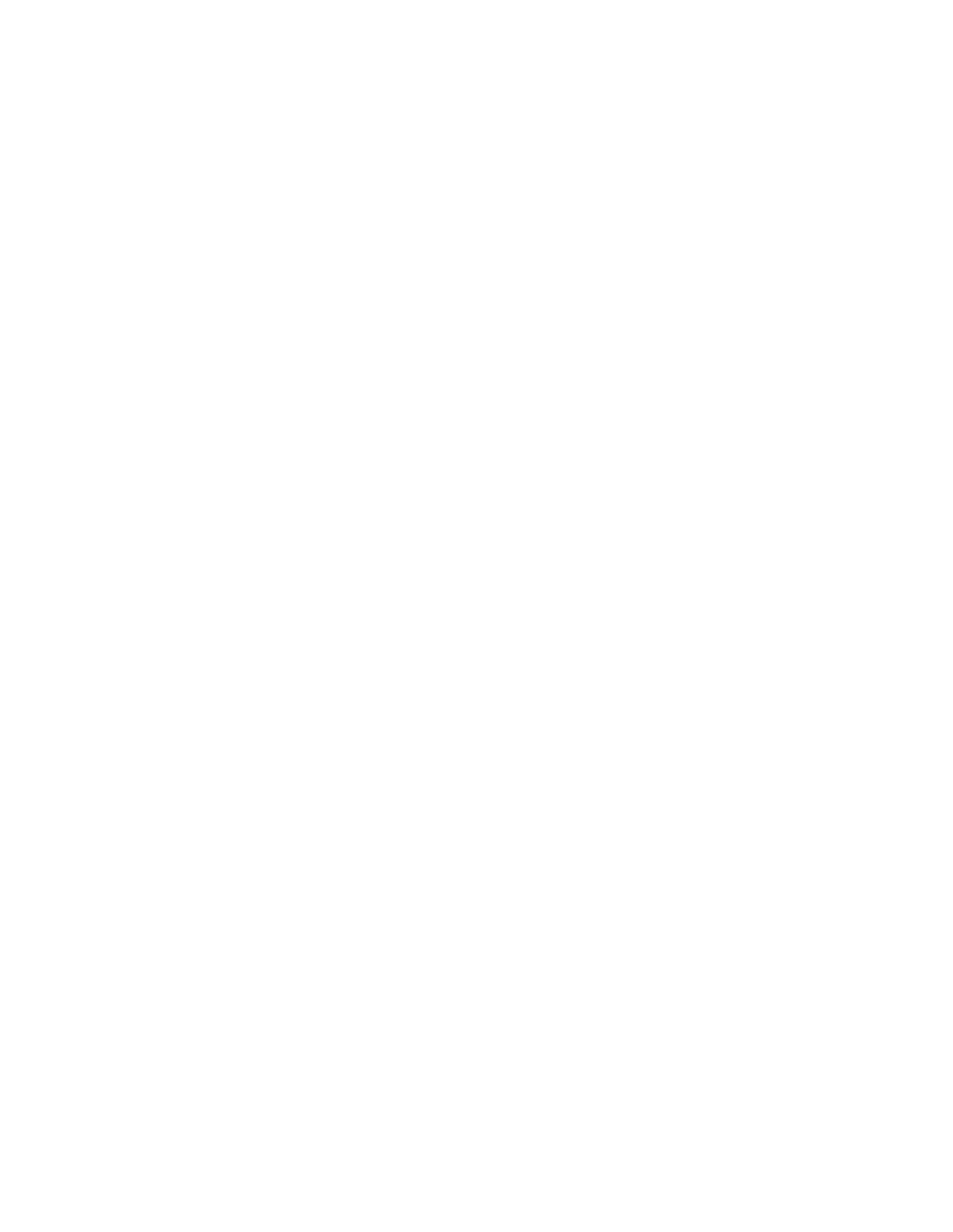### **Certification of Chief Executive Officer Pursuant to Rule 13a-14(a) and 15d-14(a) of the Securities Exchange Act, as amended**

<span id="page-42-0"></span>I, Joseph V. Saffire, certify that:

1.I have reviewed this report on Form 10-Q of Life Storage LP;

2.Based on my knowledge, this report does not contain any untrue statement of a material fact or omit to state a material fact necessary to make the statements made, in light of the circumstances under which such statements were made, not misleading with respect to the period covered by this report;

3.Based on my knowledge, the financial statements, and other financial information included in this report, fairly present in all material respects the financial condition, results of operations and cash flows of the registrant as of, and for, the periods presented in this report;

4.The registrant's other certifying officers and I are responsible for establishing and maintaining disclosure controls and procedures (as defined in Exchange Act Rules 13a-15(e) and 15d-15(e)) and internal control over financial reporting (as defined in Exchange Act Rules 13a-15(f) and 15d-15(f)), for the registrant and have:

a)designed such disclosure controls and procedures, or caused such disclosure controls and procedures to be designed under our supervision, to ensure that material information relating to the registrant, including its consolidated subsidiaries, is made known to us by others within those entities, particularly during the period in which this report is being prepared;

b)designed such internal control over financial reporting, or caused such internal control over financial reporting to be designed under our supervision, to provide reasonable assurance regarding the reliability of financial reporting and the preparation of financial statements for external reporting purposes in accordance with generally accepted accounting principles;

c)evaluated the effectiveness of the registrant's disclosure controls and procedures and presented in this report our conclusions about the effectiveness of the disclosure controls and procedures, as of the end of the period covered by this report based on such evaluation; and

d)disclosed in this report any change in the registrant's internal control over financial reporting that occurred during the registrant's most recent fiscal quarter (the registrant's fourth fiscal quarter in the case of an annual report) that has materially affected, or is reasonably likely to materially affect, the registrant's internal control over financial reporting; and

5.The registrant's other certifying officers and I have disclosed, based on our most recent evaluation of internal control over financial reporting, to the registrant's auditors and the audit committee of the registrant's board of directors (or persons performing the equivalent functions):

a)all significant deficiencies and material weaknesses in the design or operation of internal controls over financial reporting which are reasonably likely to adversely affect the registrant's ability to record, process, summarize and report financial information; and

b)any fraud, whether or not material, that involves management or other employees who have a significant role in the registrant's internal controls over financial reporting.

Date: May 5, 2022

/S/ Joseph V. Saffire Joseph V. Saffire Chief Executive Officer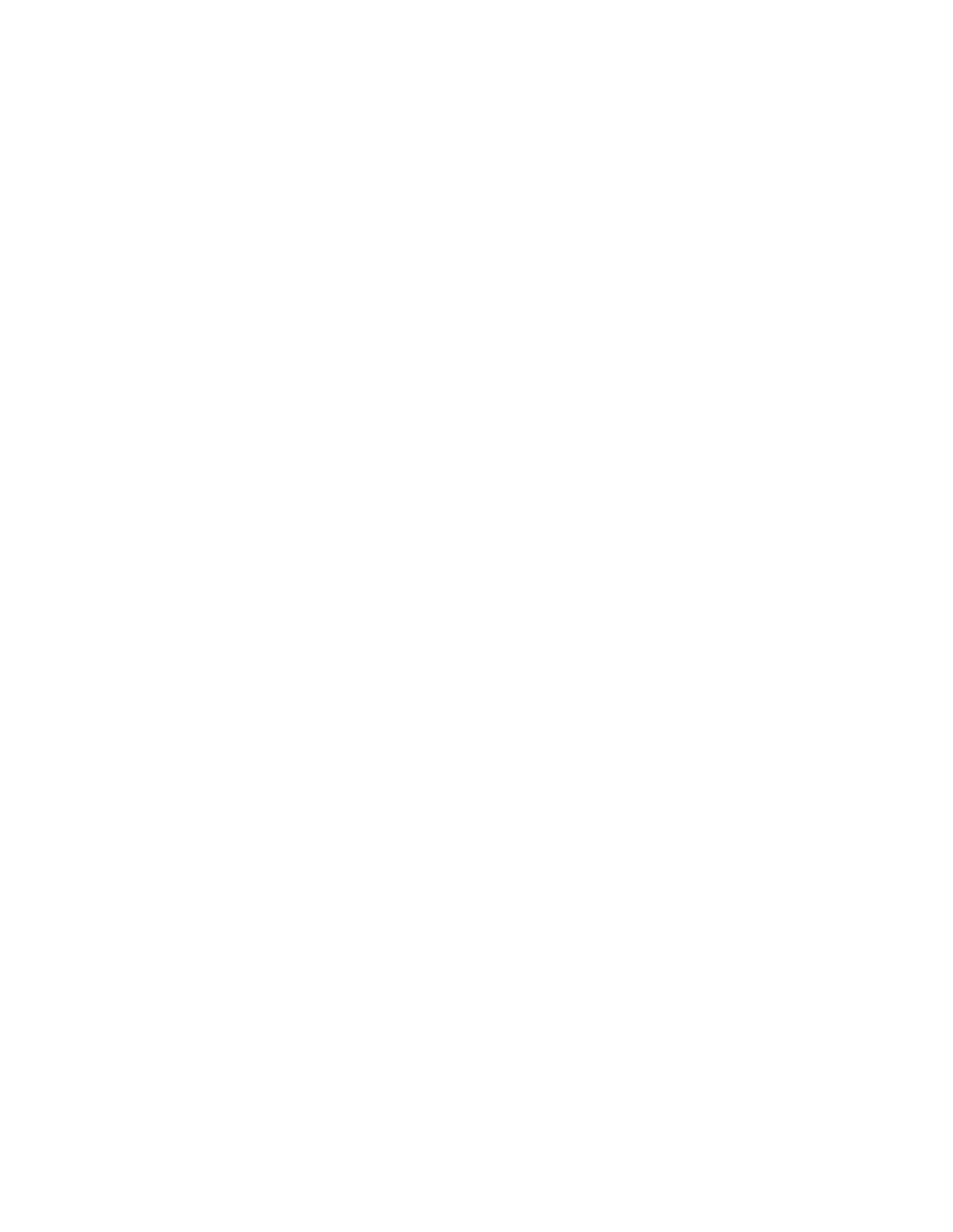### **Certification of Chief Financial Officer Pursuant to Rule 13a-14(a) and 15d-14(a) of the Securities Exchange Act, as amended**

<span id="page-44-0"></span>I, Andrew J. Gregoire, certify that:

1.I have reviewed this report on Form 10-Q of Life Storage LP;

2.Based on my knowledge, this report does not contain any untrue statement of a material fact or omit to state a material fact necessary to make the statements made, in light of the circumstances under which such statements were made, not misleading with respect to the period covered by this report;

3.Based on my knowledge, the financial statements, and other financial information included in this report, fairly present in all material respects the financial condition, results of operations and cash flows of the registrant as of, and for, the periods presented in this report;

4.The registrant's other certifying officers and I are responsible for establishing and maintaining disclosure controls and procedures (as defined in Exchange Act Rules 13a-15(e) and 15d-15(e)) and internal control over financial reporting (as defined in Exchange Act Rules 13a-15(f) and 15d-15(f)), for the registrant and have:

a)designed such disclosure controls and procedures, or caused such disclosure controls and procedures to be designed under our supervision, to ensure that material information relating to the registrant, including its consolidated subsidiaries, is made known to us by others within those entities, particularly during the period in which this report is being prepared;

b)designed such internal control over financial reporting, or caused such internal control over financial reporting to be designed under our supervision, to provide reasonable assurance regarding the reliability of financial reporting and the preparation of financial statements for external reporting purposes in accordance with generally accepted accounting principles;

c)evaluated the effectiveness of the registrant's disclosure controls and procedures and presented in this report our conclusions about the effectiveness of the disclosure controls and procedures, as of the end of the period covered by this report based on such evaluation; and

d)disclosed in this report any change in the registrant's internal control over financial reporting that occurred during the registrant's most recent fiscal quarter (the registrant's fourth fiscal quarter in the case of an annual report) that has materially affected, or is reasonably likely to materially affect, the registrant's internal control over financial reporting; and

5.The registrant's other certifying officers and I have disclosed, based on our most recent evaluation of internal control over financial reporting, to the registrant's auditors and the audit committee of the registrant's board of directors (or persons performing the equivalent functions):

a)all significant deficiencies and material weaknesses in the design or operation of internal controls over financial reporting which are reasonably likely to adversely affect the registrant's ability to record, process, summarize and report financial information; and

b)any fraud, whether or not material, that involves management or other employees who have a significant role in the registrant's internal controls over financial reporting.

Date: May 5, 2022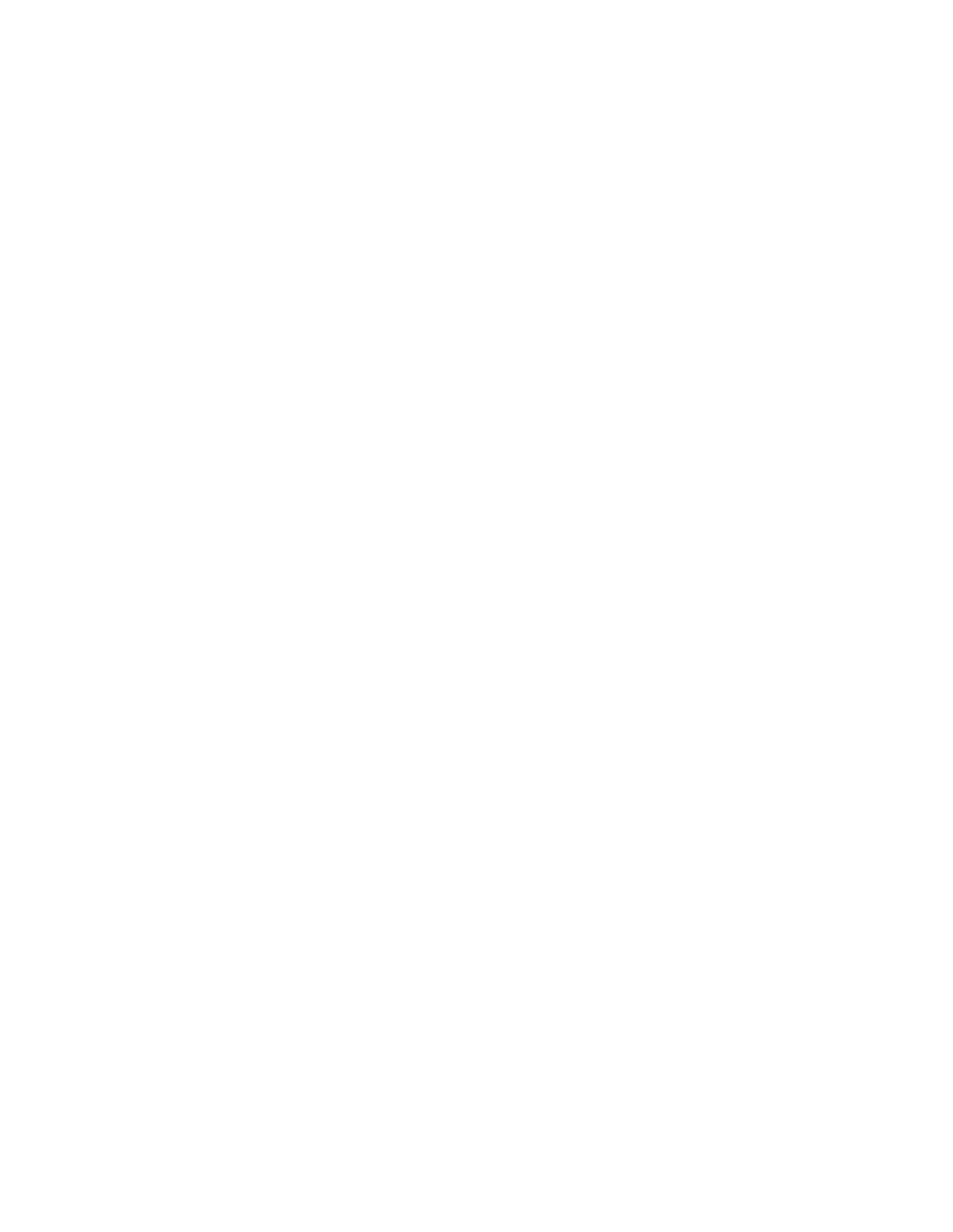#### **Certification of Chief Executive Officer and Chief Financial Officer Pursuant to 18 U.S.C. Section 1350, as adopted pursuant to Section 906 of the Sarbanes-Oxley Act of 2002**

<span id="page-46-0"></span>Each of the undersigned of Life Storage, Inc. (the "Company") does hereby certify, pursuant to Section 906 of the Sarbanes-Oxley Act of 2002, 18 U.S.C. Section 1350, that:

1.The Quarterly Report on Form 10-Q of the Company for the period ended March 31, 2022 (the "Report") fully complies with the requirements of Section 13(a) of the Securities Exchange Act of 1934 (15 U.S.C. 78m); and

2.The information contained in the Report fairly presents, in all material respects, the financial condition and results of operations of the Company.

Dated: May 5, 2022

/S/ Joseph V. Saffire Joseph V. Saffire Chief Executive Officer